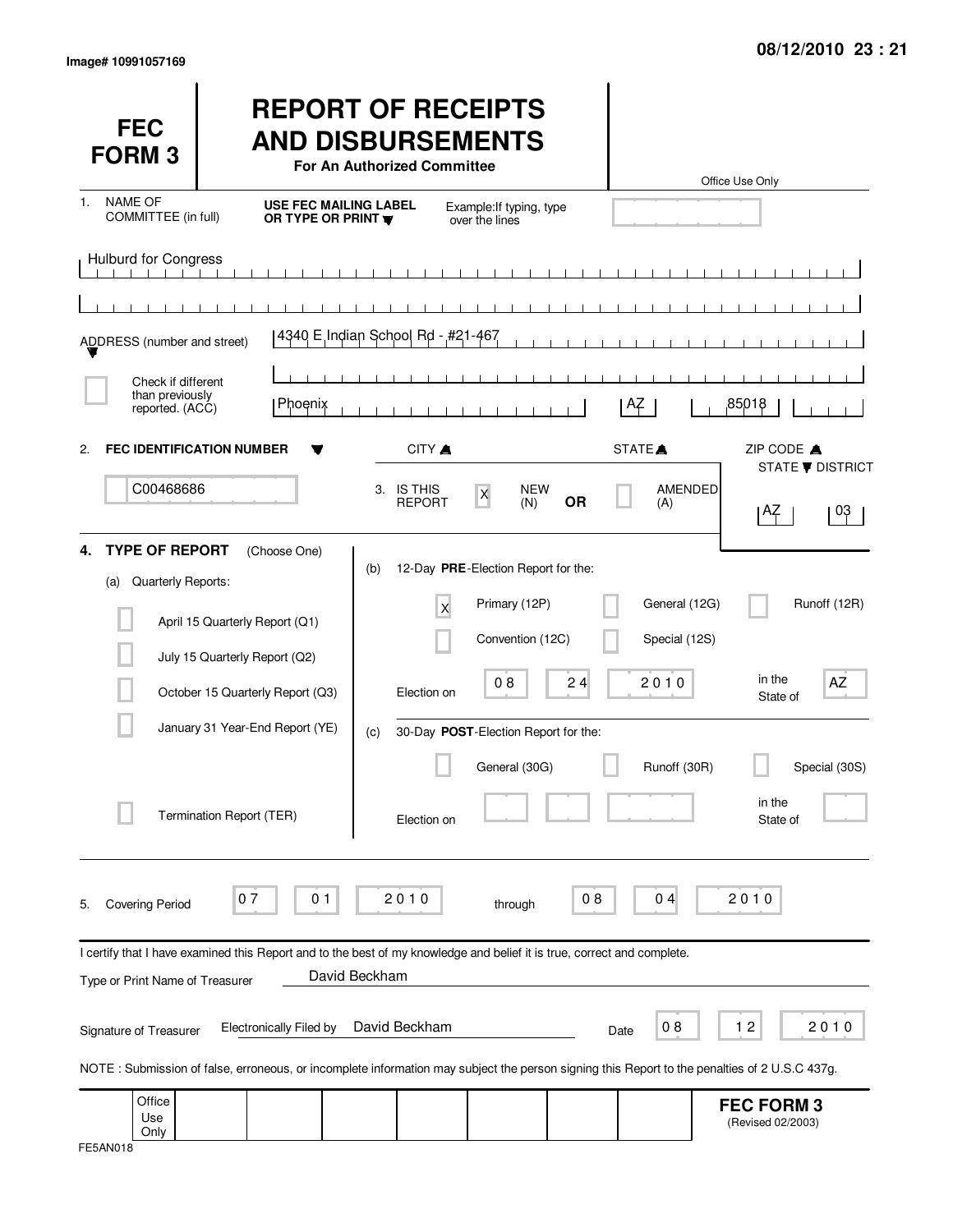|    |     | Image# 10991057170                                                                                  | <b>SUMMARY PAGE</b>                                                                                                       |                                                                                                 |
|----|-----|-----------------------------------------------------------------------------------------------------|---------------------------------------------------------------------------------------------------------------------------|-------------------------------------------------------------------------------------------------|
|    |     | FEC Form 3 (Revised 02/2003)                                                                        | of Receipts and Disbursements                                                                                             | 2/35                                                                                            |
|    |     | Write or Type Committee Name                                                                        |                                                                                                                           |                                                                                                 |
|    |     | Hulburd for Congress                                                                                |                                                                                                                           |                                                                                                 |
|    |     | Report Covering the Period:<br>From:                                                                | $\begin{array}{cc}\nY & Y & Y \\ 2 & 0 & 1 & 0\n\end{array}$<br>M<br>D D<br>M <sub>o</sub><br>0 <sub>1</sub><br>07<br>To: | $\begin{array}{c}\nY' & Y' \\ 2 \ 0 \ 1 \ 0\n\end{array}$<br>M M<br>D D<br>08<br>0 <sub>4</sub> |
|    |     |                                                                                                     | <b>COLUMN A</b><br><b>This Period</b>                                                                                     | <b>COLUMN B</b><br><b>Election Cycle-to-Date</b>                                                |
| 6. |     | Net Contributions (other than loans)                                                                |                                                                                                                           |                                                                                                 |
|    | (a) | <b>Total Contributions</b><br>(other than loans) (from Line 11(e))                                  | 29435.00                                                                                                                  | 777529.92                                                                                       |
|    | (b) | <b>Total Contribution Refunds</b>                                                                   | 0.00                                                                                                                      | 1000.00                                                                                         |
|    | (c) | Net Contributions (other than loans)<br>(subtract Line 6(b) from Line 6(a))                         | 29435.00                                                                                                                  | 776529.92                                                                                       |
| 7. |     | Net Operating Expenditures                                                                          |                                                                                                                           |                                                                                                 |
|    | (a) | <b>Total Operating Expenditures</b>                                                                 | 84419.46                                                                                                                  | 348649.26                                                                                       |
|    | (b) | <b>Total Offsets to Operating</b><br>Expenditures (from Line 14)                                    | 0.00                                                                                                                      | 0.00                                                                                            |
|    | (c) | Net Operating Expenditures<br>(subtract Line 7(b) from Line 7(a))                                   | 84419.46                                                                                                                  | 348649.26                                                                                       |
| 8. |     | Cash on Hand at Close of<br>Reporting Period (from Line 27)                                         | 427750.66                                                                                                                 |                                                                                                 |
| 9. |     | Debts and Obligations Owed TO<br>the Committee (Itemize all on<br>Schedule C and/or Schedule D)     | 0.00                                                                                                                      |                                                                                                 |
|    |     | 10. Debts and Obligations Owed BY<br>the Committee (Itemize all on<br>Schedule C and/or Schedule D) | 0.00                                                                                                                      |                                                                                                 |

Federal Election Commission 999 E Street, NW Washington, DC 20463 Toll Free 800-424-9530 Local 202-694-1100

FE5AN018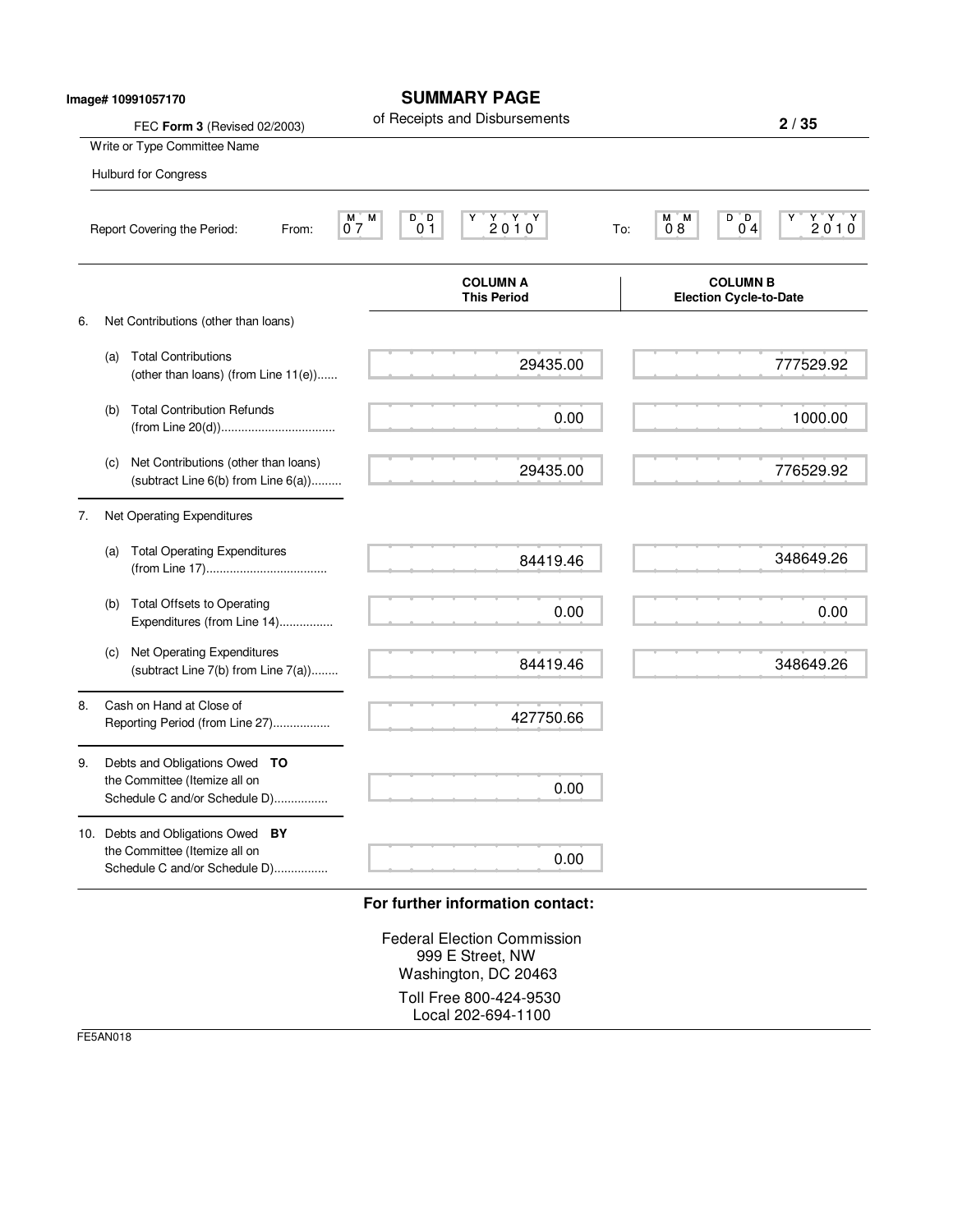| Image# 10991057171                                                                          | <b>DETAILED SUMMARY PAGE</b>                                                                                                                                                           |                                                                                                                                                                                                                                                                           |
|---------------------------------------------------------------------------------------------|----------------------------------------------------------------------------------------------------------------------------------------------------------------------------------------|---------------------------------------------------------------------------------------------------------------------------------------------------------------------------------------------------------------------------------------------------------------------------|
| FEC Form 3 (Revised 12/2003)<br>Write or Type Committee Name<br><b>Hulburd for Congress</b> |                                                                                                                                                                                        | 3/35                                                                                                                                                                                                                                                                      |
| Report Covering the Period:<br>From:                                                        | $\overline{D}$<br>$\begin{array}{c}\n\mathbf{Y} & \mathbf{Y} & \mathbf{Y} \\ \mathbf{2} & \mathbf{0} & \mathbf{1} & \mathbf{0}\n\end{array}$<br>M.<br>M<br>D<br>$\overline{0}$ 1<br>07 | D<br>$^{\circ}$ D<br>$Y'Y'Y$<br>2010<br>М<br>'M<br>04<br>08<br>To:                                                                                                                                                                                                        |
| <b>I. RECEIPTS</b>                                                                          | <b>COLUMN A</b><br><b>Total This Period</b>                                                                                                                                            | <b>COLUMN B</b><br><b>Election Cycle-to-Date</b>                                                                                                                                                                                                                          |
|                                                                                             |                                                                                                                                                                                        |                                                                                                                                                                                                                                                                           |
| Individuals/Persons Other Than<br>(a)<br><b>Political Committees</b>                        | 18475.00                                                                                                                                                                               | 686085.18                                                                                                                                                                                                                                                                 |
|                                                                                             | 3960.00                                                                                                                                                                                | 39136.96                                                                                                                                                                                                                                                                  |
| (iii) TOTAL of contributions<br>from individuals                                            | 22435.00                                                                                                                                                                               | 725222.14                                                                                                                                                                                                                                                                 |
|                                                                                             | 0.00                                                                                                                                                                                   | 10000.00                                                                                                                                                                                                                                                                  |
| <b>Other Political Committees</b><br>(c)                                                    | 7000.00                                                                                                                                                                                | 36000.00                                                                                                                                                                                                                                                                  |
| (d)                                                                                         | 0.00                                                                                                                                                                                   | 6307.78                                                                                                                                                                                                                                                                   |
| (e)<br>(other than loans)                                                                   | 29435.00                                                                                                                                                                               | 777529.92                                                                                                                                                                                                                                                                 |
| 12. TRANSFERS FROM OTHER                                                                    | 0.00                                                                                                                                                                                   | 0.00                                                                                                                                                                                                                                                                      |
| 13. LOANS                                                                                   |                                                                                                                                                                                        |                                                                                                                                                                                                                                                                           |
| Made or Guaranteed by the<br>(a)                                                            | 0.00                                                                                                                                                                                   | 0.00                                                                                                                                                                                                                                                                      |
|                                                                                             | 0.00                                                                                                                                                                                   | 0.00                                                                                                                                                                                                                                                                      |
| <b>TOTAL LOANS</b><br>(C)                                                                   | 0.00                                                                                                                                                                                   | 0.00                                                                                                                                                                                                                                                                      |
| 14. OFFSETS TO OPERATING                                                                    |                                                                                                                                                                                        |                                                                                                                                                                                                                                                                           |
| <b>EXPENDITURES</b>                                                                         | 0.00                                                                                                                                                                                   | 0.00                                                                                                                                                                                                                                                                      |
| 15. OTHER RECEIPTS                                                                          | 0.00                                                                                                                                                                                   | 0.00                                                                                                                                                                                                                                                                      |
| 16. TOTAL RECEIPTS (add Lines<br>11(e), 12, 13(c), 14, and 15)                              | 29435.00                                                                                                                                                                               | 777529.92                                                                                                                                                                                                                                                                 |
|                                                                                             | (b)<br><b>TOTAL CONTRIBUTIONS</b><br>(b)                                                                                                                                               | of Receipts<br>11. CONTRIBUTIONS (other than loans) FROM:<br>(i) Itemized (use Schedule A)<br>Political Party Committees<br>$(\text{add Lines } 11(a)(iii), (b), (c), \text{and } (d))$<br>AUTHORIZED COMMITTEES<br>(add Lines 13(a) and (b))<br>(Refunds, Rebates, etc.) |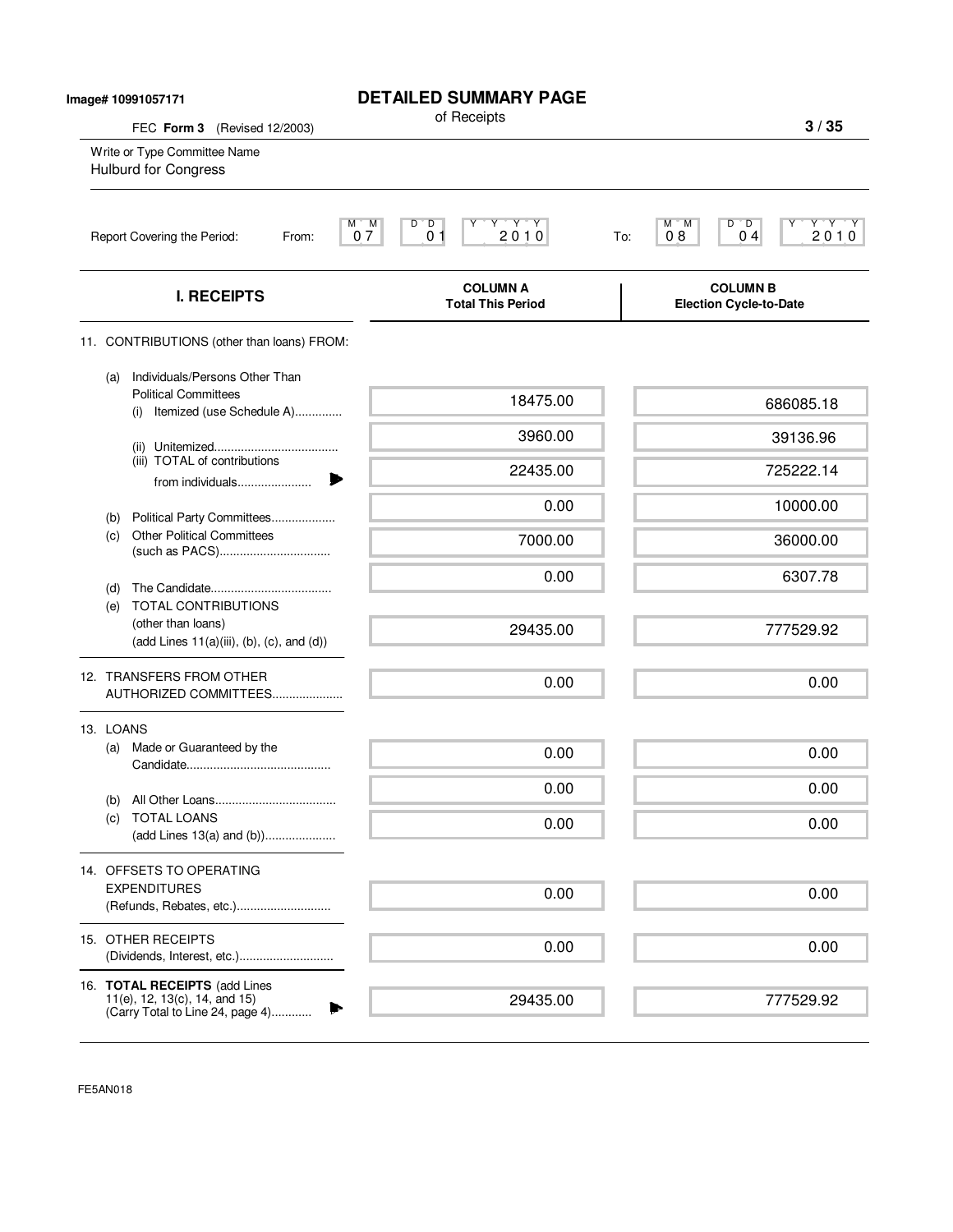## **DETAILED SUMMARY PAGE**

of Disbursements

FEC **Form 3** (Revised 02/2003)

**4 / 35**

| <b>II. DISBURSEMENTS</b>                                                                          | <b>COLUMN A</b><br><b>Total This Period</b> | <b>COLUMN B</b><br><b>Election Cycle-to-Date</b> |
|---------------------------------------------------------------------------------------------------|---------------------------------------------|--------------------------------------------------|
| 17. OPERATING EXPENDITURES                                                                        | 84419.46                                    | 348649.26                                        |
| 18. TRANSFERS TO OTHER<br>AUTHORIZED COMMITTEES                                                   | 0.00                                        | 0.00                                             |
| 19. LOAN REPAYMENTS:<br>Of Loans Made or Guaranteed<br>(a)                                        | 0.00                                        | 0.00                                             |
| (b)                                                                                               | 0.00                                        | 0.00                                             |
| TOTAL LOAN REPAYMENTS<br>(c)                                                                      | 0.00                                        | 0.00                                             |
| 20. REFUNDS OF CONTRIBUTIONS TO:<br>Individuals/Persons Other<br>(a)<br>Than Political Committees | 0.00                                        | 1000.00                                          |
| Political Party Committees<br>(b)                                                                 | 0.00                                        | 0.00                                             |
| <b>Other Political Committees</b><br>(c)                                                          | 0.00                                        | 0.00                                             |
| TOTAL CONTRIBUTION REFUNDS<br>(d)<br>(add Lines 20(a), (b), and (c))                              | 0.00                                        | 1000.00                                          |
| 21. OTHER DISBURSEMENTS                                                                           | 0.00                                        | 130.00                                           |
| 22. TOTAL DISBURSEMENTS<br>(add Lines 17, 18, 19(c), 20(d), and 21)<br>▷                          | 84419.46                                    | 349779.26                                        |

## **III. CASH SUMMARY**

|                                               | 482735.12 |  |
|-----------------------------------------------|-----------|--|
|                                               | 29435.00  |  |
|                                               | 512170.12 |  |
|                                               | 84419.46  |  |
| 27. CASH ON HAND AT CLOSE OF REPORTING PERIOD | 427750.66 |  |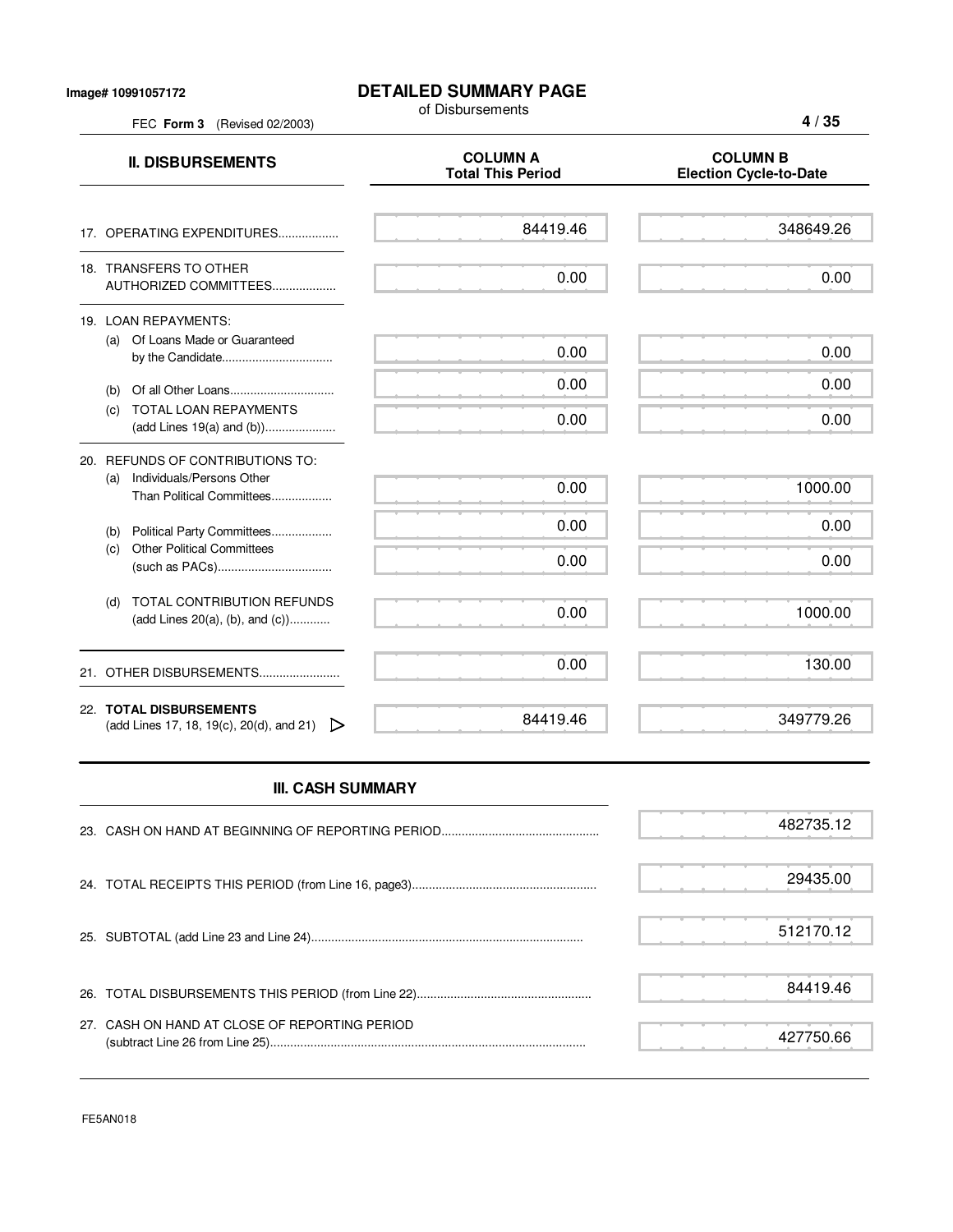| <b>SCHEDULE A (FEC Form 3)</b><br><b>ITEMIZED RECEIPTS</b>                                                                               | Use separate schedule(s)<br>for each category of the<br><b>Detailed Summary Page</b><br>Any information copied from such Reports and Statements may not be sold or used by any person for the purpose of soliciting contributions | PAGE 5/35<br>FOR LINE NUMBER:<br>(check only one)<br>$\boldsymbol{\mathsf{X}}$<br>11 <sub>b</sub><br>11a<br>11c<br>11d<br>12<br>13 <sub>b</sub><br>14<br>13a<br>15 |
|------------------------------------------------------------------------------------------------------------------------------------------|-----------------------------------------------------------------------------------------------------------------------------------------------------------------------------------------------------------------------------------|--------------------------------------------------------------------------------------------------------------------------------------------------------------------|
| NAME OF COMMITTEE (In Full)<br><b>Hulburd for Congress</b>                                                                               | or for commercial purposes, other than using the name and address of any political committee to solicit contributions from such committee.                                                                                        |                                                                                                                                                                    |
| Full Name (Last, First, Middle Initial)<br>Carrie Aaron<br>А.<br>Mailing Address 4832 E Exeter Blvd                                      |                                                                                                                                                                                                                                   | Date of Receipt<br>$M$ $M$ /<br>$D$ $D$ $1$<br>$Y$ <sup>U</sup><br>Y TYTEY                                                                                         |
| City<br>Phoenix                                                                                                                          | <b>State</b><br>Zip Code<br>AZ<br>85018-2950                                                                                                                                                                                      | 12<br>2010<br>07<br>Transaction ID: C1887549<br>Amount of Each Receipt this Period                                                                                 |
| FEC ID number of contributing<br>federal political committee.                                                                            | C                                                                                                                                                                                                                                 | 500.00                                                                                                                                                             |
| Name of Employer<br><b>MCA Financial Group</b><br>2010<br>Receipt For:<br>$X$ Primary<br>General<br>Other (specify) $\blacktriangledown$ | Occupation<br>Marketing<br>Election Cycle-to-Date<br>▼<br>500.00                                                                                                                                                                  |                                                                                                                                                                    |
| Full Name (Last, First, Middle Initial)<br>Honora F Ahern<br>В.<br>Mailing Address 715 Lake Ave                                          |                                                                                                                                                                                                                                   | Date of Receipt<br>$M$ $M$ /<br>D<br>$\overline{D}$ /<br>Y<br>Y Y Y Y<br>31<br>2010<br>07                                                                          |
| City<br>Greenwich                                                                                                                        | Zip Code<br>State<br><b>CT</b><br>06830-3333                                                                                                                                                                                      | Transaction ID: C1919242                                                                                                                                           |
| FEC ID number of contributing<br>federal political committee.                                                                            | C                                                                                                                                                                                                                                 | Amount of Each Receipt this Period<br>500.00                                                                                                                       |
| Name of Employer<br>N/A                                                                                                                  | Occupation<br>Homemaker                                                                                                                                                                                                           |                                                                                                                                                                    |
| Receipt For:<br>2010<br>$X$ Primary<br>General<br>Other (specify) $\blacktriangledown$                                                   | Election Cycle-to-Date<br>▼<br>1000.00                                                                                                                                                                                            |                                                                                                                                                                    |
| Full Name (Last, First, Middle Initial)<br>C.<br>Joseph Anderson                                                                         |                                                                                                                                                                                                                                   | Date of Receipt                                                                                                                                                    |
| Mailing Address<br>5017 E Valle Vista Rd                                                                                                 |                                                                                                                                                                                                                                   | $M$ $M$ $M$<br>$D$ $D$ $I$<br>y y y y y y<br>2010<br>08<br>04                                                                                                      |
| City<br>Phoenix                                                                                                                          | Zip Code<br>State<br>AZ<br>85018-1951                                                                                                                                                                                             | Transaction ID: C1925859<br>Amount of Each Receipt this Period                                                                                                     |
| FEC ID number of contributing<br>federal political committee.                                                                            | C                                                                                                                                                                                                                                 | 1000.00                                                                                                                                                            |
| Name of Employer<br>Schaller Anderson                                                                                                    | Occupation<br>Chairman                                                                                                                                                                                                            |                                                                                                                                                                    |
| Receipt For:<br>2010<br>$X$ Primary<br>General<br>Other (specify) $\blacktriangledown$                                                   | Election Cycle-to-Date<br>v<br>1000.00                                                                                                                                                                                            |                                                                                                                                                                    |
|                                                                                                                                          |                                                                                                                                                                                                                                   | 2000.00                                                                                                                                                            |
|                                                                                                                                          |                                                                                                                                                                                                                                   |                                                                                                                                                                    |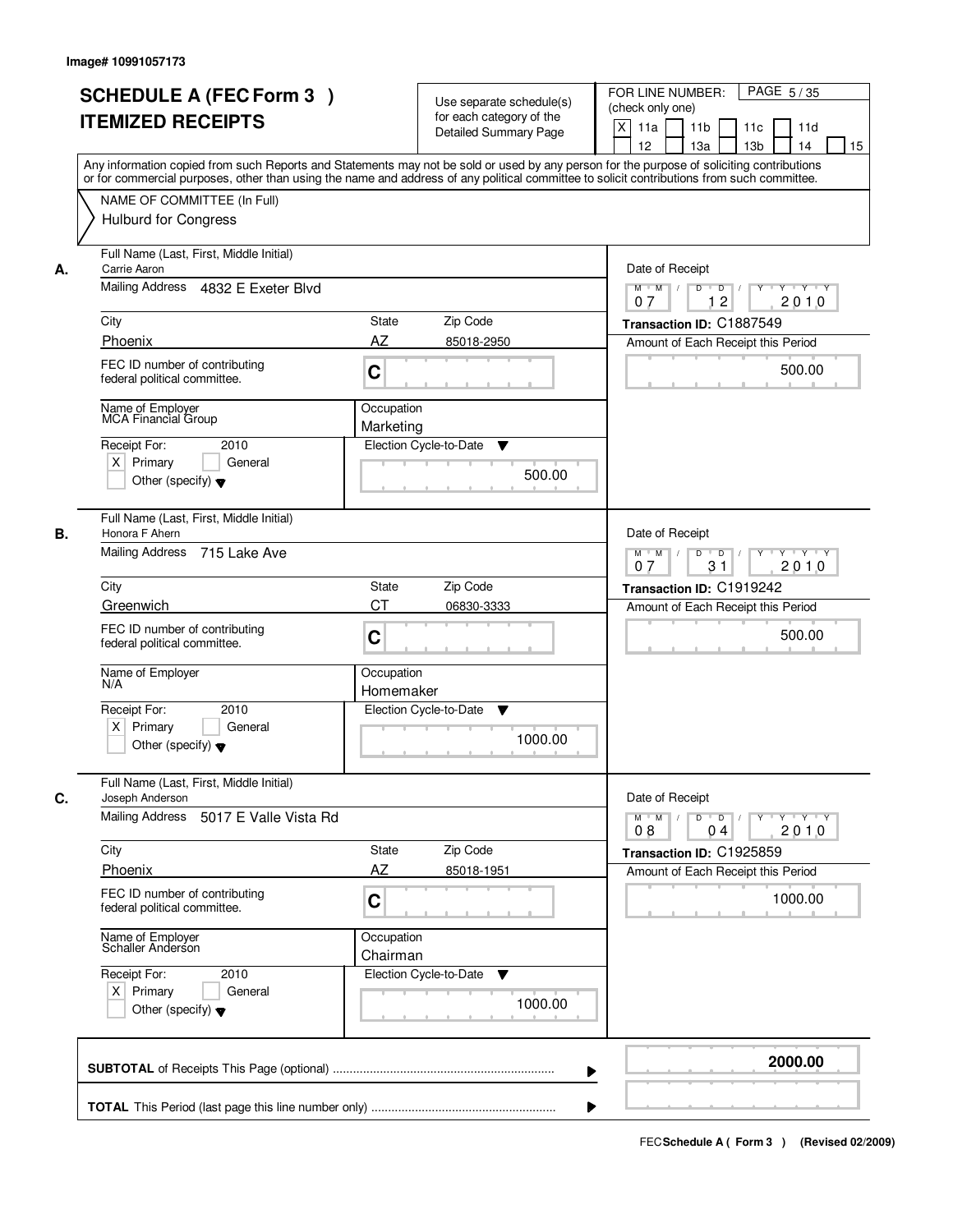|    | <b>SCHEDULE A (FEC Form 3)</b><br><b>ITEMIZED RECEIPTS</b><br>Any information copied from such Reports and Statements may not be sold or used by any person for the purpose of soliciting contributions  |                         | Use separate schedule(s)<br>for each category of the<br><b>Detailed Summary Page</b> | PAGE 6/35<br>FOR LINE NUMBER:<br>(check only one)<br>$\boldsymbol{\mathsf{X}}$<br>11 <sub>b</sub><br>11a<br>11 <sub>c</sub><br>11d<br>12<br>13 <sub>b</sub><br>14<br>13a<br>15 |
|----|----------------------------------------------------------------------------------------------------------------------------------------------------------------------------------------------------------|-------------------------|--------------------------------------------------------------------------------------|--------------------------------------------------------------------------------------------------------------------------------------------------------------------------------|
|    | or for commercial purposes, other than using the name and address of any political committee to solicit contributions from such committee.<br>NAME OF COMMITTEE (In Full)<br><b>Hulburd for Congress</b> |                         |                                                                                      |                                                                                                                                                                                |
| А. | Full Name (Last, First, Middle Initial)<br>Patricia K. Atlee<br>Mailing Address 8060 N Mummy Mountain Rd                                                                                                 |                         |                                                                                      | Date of Receipt<br>$D$ $D$ $1$<br>Y<br>$Y - Y - Y - Y$<br>$M$ $M$ /                                                                                                            |
|    |                                                                                                                                                                                                          |                         |                                                                                      | 28<br>2010<br>07                                                                                                                                                               |
|    | City<br>Paradise Valley                                                                                                                                                                                  | <b>State</b><br>AZ      | Zip Code<br>85253-2240                                                               | Transaction ID: C1914236<br>Amount of Each Receipt this Period                                                                                                                 |
|    | FEC ID number of contributing<br>federal political committee.                                                                                                                                            | C                       |                                                                                      | 500.00                                                                                                                                                                         |
|    | Name of Employer<br>N/A                                                                                                                                                                                  | Occupation<br>Retired   |                                                                                      |                                                                                                                                                                                |
|    | 2010<br>Receipt For:<br>$X$ Primary<br>General<br>Other (specify) $\blacktriangledown$                                                                                                                   |                         | Election Cycle-to-Date<br>▼<br>1800.00                                               |                                                                                                                                                                                |
| В. | Full Name (Last, First, Middle Initial)<br>Margaret Banas<br>Mailing Address 7580 E Aster Dr                                                                                                             |                         |                                                                                      | Date of Receipt<br>$M$ $M$ /<br>D<br>$\overline{D}$<br>Y Y Y Y<br>23<br>2010<br>07                                                                                             |
|    | City                                                                                                                                                                                                     | State                   | Zip Code                                                                             | Transaction ID: C1904088                                                                                                                                                       |
|    | Scottsdale                                                                                                                                                                                               | <b>AZ</b>               | 85260-4748                                                                           | Amount of Each Receipt this Period                                                                                                                                             |
|    | FEC ID number of contributing<br>federal political committee.                                                                                                                                            | C                       |                                                                                      | 1000.00                                                                                                                                                                        |
|    | Name of Employer<br>Henkel of America                                                                                                                                                                    | Occupation<br>Attorney  |                                                                                      |                                                                                                                                                                                |
|    | Receipt For:<br>2010<br>$X$ Primary<br>General<br>Other (specify) $\blacktriangledown$                                                                                                                   |                         | Election Cycle-to-Date<br>▼<br>1000.00                                               |                                                                                                                                                                                |
| C. | Full Name (Last, First, Middle Initial)<br>Sue Bartlett                                                                                                                                                  |                         |                                                                                      | Date of Receipt                                                                                                                                                                |
|    | <b>Mailing Address</b><br>7700 N 71st St                                                                                                                                                                 |                         |                                                                                      | $M$ $M$ /<br>$D$ $D$ $I$<br>y y y y y y<br>2010<br>08<br>04                                                                                                                    |
|    | City                                                                                                                                                                                                     | State                   | Zip Code                                                                             | Transaction ID: C1926280                                                                                                                                                       |
|    | <b>Paradise Valley</b>                                                                                                                                                                                   | AZ                      | 85253-3199                                                                           | Amount of Each Receipt this Period                                                                                                                                             |
|    | FEC ID number of contributing<br>federal political committee.                                                                                                                                            | C                       |                                                                                      | 500.00                                                                                                                                                                         |
|    | Name of Employer<br>N/A                                                                                                                                                                                  | Occupation<br>Homemaker |                                                                                      |                                                                                                                                                                                |
|    | Receipt For:<br>2010<br>$X$ Primary<br>General<br>Other (specify) $\blacktriangledown$                                                                                                                   |                         | Election Cycle-to-Date<br>▼<br>250.00                                                |                                                                                                                                                                                |
|    |                                                                                                                                                                                                          |                         |                                                                                      | 2000.00                                                                                                                                                                        |
|    |                                                                                                                                                                                                          |                         |                                                                                      |                                                                                                                                                                                |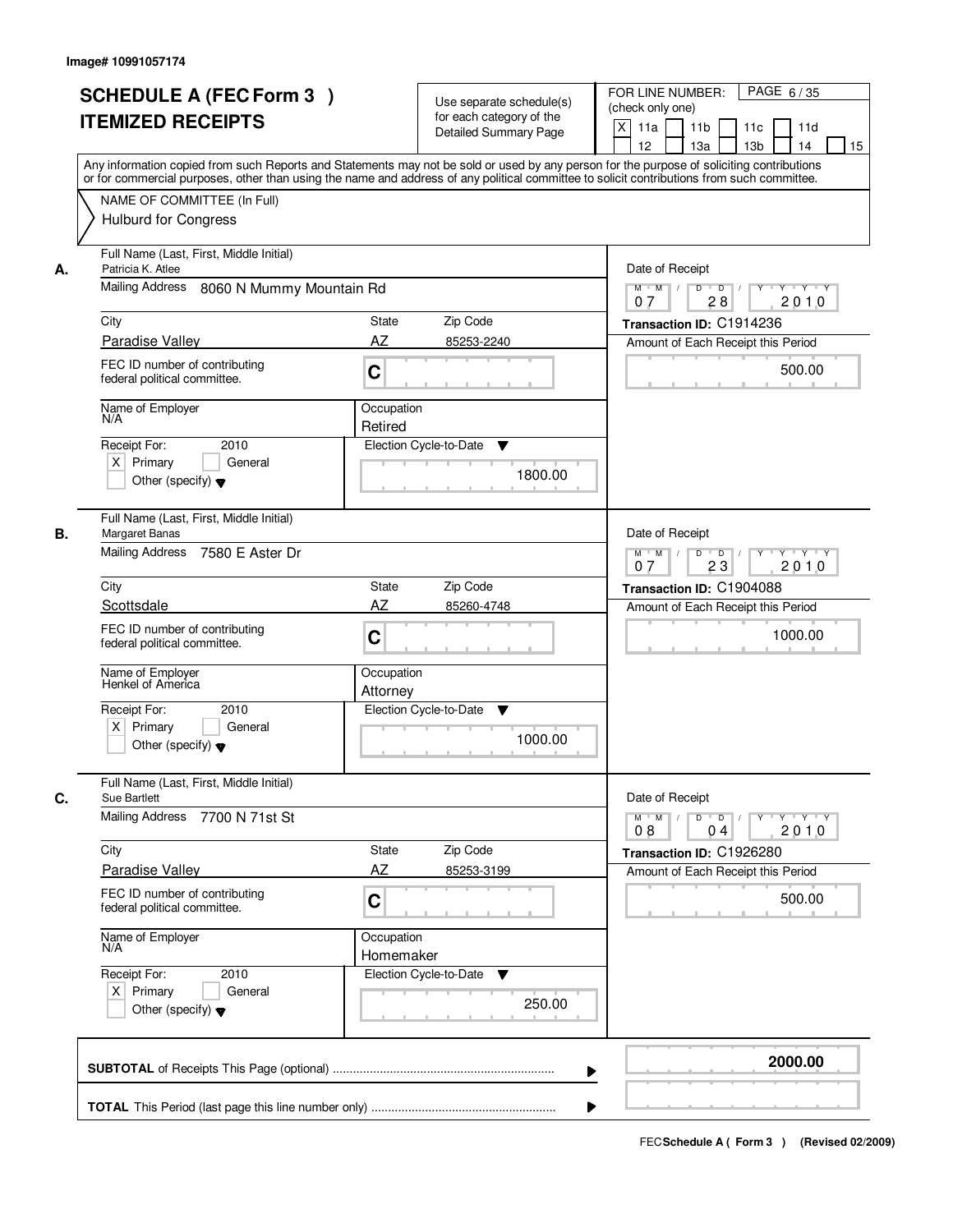|    | <b>SCHEDULE A (FEC Form 3)</b><br><b>ITEMIZED RECEIPTS</b><br>Any information copied from such Reports and Statements may not be sold or used by any person for the purpose of soliciting contributions<br>or for commercial purposes, other than using the name and address of any political committee to solicit contributions from such committee.<br>NAME OF COMMITTEE (In Full) |                           | Use separate schedule(s)<br>for each category of the<br><b>Detailed Summary Page</b> | PAGE 7/35<br>FOR LINE NUMBER:<br>(check only one)<br>$\times$<br>11 <sub>b</sub><br>11a<br>11 <sub>c</sub><br>11d<br>12<br>13 <sub>b</sub><br>13a<br>14<br>15 |
|----|--------------------------------------------------------------------------------------------------------------------------------------------------------------------------------------------------------------------------------------------------------------------------------------------------------------------------------------------------------------------------------------|---------------------------|--------------------------------------------------------------------------------------|---------------------------------------------------------------------------------------------------------------------------------------------------------------|
| А. | <b>Hulburd for Congress</b><br>Full Name (Last, First, Middle Initial)<br>A. David Braun<br>Mailing Address PO Box 7372                                                                                                                                                                                                                                                              |                           |                                                                                      | Date of Receipt<br>$M$ $M$<br>$D$ $D$ $I$<br>$Y$ <sup>U</sup><br>Y 'Y 'Y<br>13<br>2010<br>07                                                                  |
|    | City                                                                                                                                                                                                                                                                                                                                                                                 | <b>State</b>              | Zip Code                                                                             | Transaction ID: C1889169                                                                                                                                      |
|    | Phoenix                                                                                                                                                                                                                                                                                                                                                                              | AΖ                        | 85011-7372                                                                           | Amount of Each Receipt this Period                                                                                                                            |
|    | FEC ID number of contributing<br>federal political committee.                                                                                                                                                                                                                                                                                                                        | C                         |                                                                                      | 250.00                                                                                                                                                        |
|    | Name of Employer<br>Self-Employed                                                                                                                                                                                                                                                                                                                                                    | Occupation<br>Attorney    |                                                                                      |                                                                                                                                                               |
|    | 2010<br>Receipt For:<br>$X$ Primary<br>General<br>Other (specify) $\blacktriangledown$                                                                                                                                                                                                                                                                                               |                           | Election Cycle-to-Date<br>▼<br>250.00                                                |                                                                                                                                                               |
| В. | Full Name (Last, First, Middle Initial)<br>Michael J. Brennan, M.D.<br>Mailing Address 73 Biltmore Est                                                                                                                                                                                                                                                                               |                           |                                                                                      | Date of Receipt<br>$Y \vdash Y \vdash Y$<br>$M$ $M$ /<br>D<br>$\overline{D}$<br>03<br>2010<br>08                                                              |
|    | City                                                                                                                                                                                                                                                                                                                                                                                 | <b>State</b>              | Zip Code                                                                             | Transaction ID: C1925283                                                                                                                                      |
|    | Phoenix                                                                                                                                                                                                                                                                                                                                                                              | AZ                        | 85016-2827                                                                           | Amount of Each Receipt this Period                                                                                                                            |
|    | FEC ID number of contributing<br>federal political committee.                                                                                                                                                                                                                                                                                                                        | C                         |                                                                                      | 1000.00                                                                                                                                                       |
|    | Name of Employer<br>Self-Employed                                                                                                                                                                                                                                                                                                                                                    | Occupation<br>Physician   |                                                                                      |                                                                                                                                                               |
|    | Receipt For:<br>2010<br>$X$ Primary<br>General<br>Other (specify) $\blacktriangledown$                                                                                                                                                                                                                                                                                               |                           | Election Cycle-to-Date<br>▼<br>1000.00                                               |                                                                                                                                                               |
| C. | Full Name (Last, First, Middle Initial)<br>Michael Curley                                                                                                                                                                                                                                                                                                                            |                           |                                                                                      | Date of Receipt                                                                                                                                               |
|    | <b>Mailing Address</b><br>3101 N Central Ave<br>Ste 1000                                                                                                                                                                                                                                                                                                                             |                           |                                                                                      | $M$ $M$<br>$D$ $D$ $I$<br>$Y + Y + Y + Y$<br>08<br>2010<br>04                                                                                                 |
|    | City<br>Phoenix                                                                                                                                                                                                                                                                                                                                                                      | <b>State</b><br><b>AZ</b> | Zip Code<br>85012-2654                                                               | Transaction ID: C1926370                                                                                                                                      |
|    | FEC ID number of contributing<br>federal political committee.                                                                                                                                                                                                                                                                                                                        | C                         |                                                                                      | Amount of Each Receipt this Period<br>300.00                                                                                                                  |
|    | Name of Employer<br>Earl, Curley & Lagarde,<br>P.C.                                                                                                                                                                                                                                                                                                                                  | Occupation<br>Attorney    |                                                                                      |                                                                                                                                                               |
|    | Receipt For:<br>2010<br>$X$ Primary<br>General<br>Other (specify) $\blacktriangledown$                                                                                                                                                                                                                                                                                               |                           | Election Cycle-to-Date<br>v<br>300.00                                                |                                                                                                                                                               |
|    |                                                                                                                                                                                                                                                                                                                                                                                      |                           |                                                                                      | 1550.00                                                                                                                                                       |
|    |                                                                                                                                                                                                                                                                                                                                                                                      |                           |                                                                                      |                                                                                                                                                               |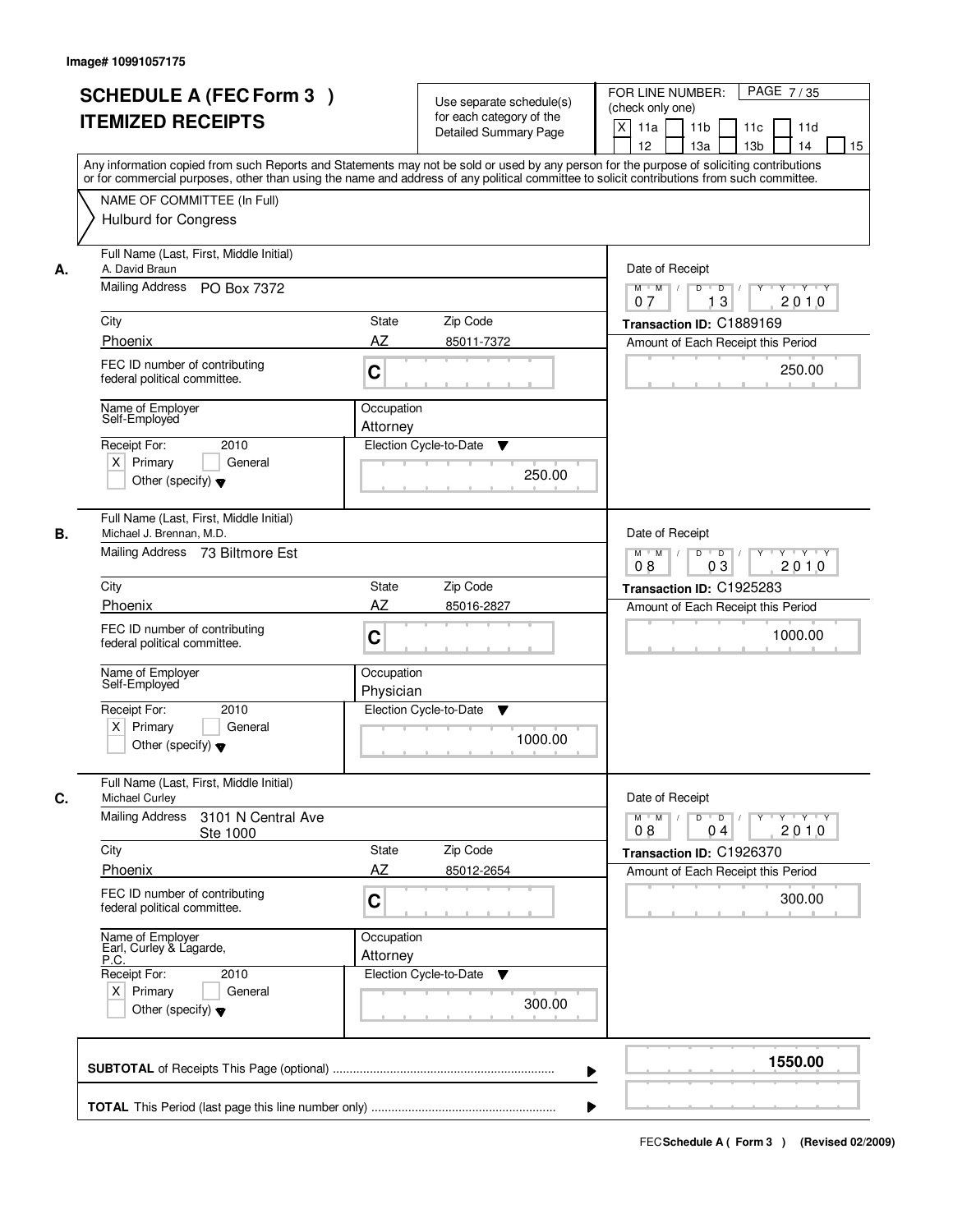| <b>SCHEDULE A (FEC Form 3)</b><br><b>ITEMIZED RECEIPTS</b>                                          | Use separate schedule(s)<br>for each category of the<br><b>Detailed Summary Page</b><br>Any information copied from such Reports and Statements may not be sold or used by any person for the purpose of soliciting contributions | PAGE 8/35<br>FOR LINE NUMBER:<br>(check only one)<br>X<br>11 <sub>b</sub><br>11a<br>11c<br>11d<br>12<br>13 <sub>b</sub><br>14<br>13a<br>15 |
|-----------------------------------------------------------------------------------------------------|-----------------------------------------------------------------------------------------------------------------------------------------------------------------------------------------------------------------------------------|--------------------------------------------------------------------------------------------------------------------------------------------|
| NAME OF COMMITTEE (In Full)<br><b>Hulburd for Congress</b>                                          | or for commercial purposes, other than using the name and address of any political committee to solicit contributions from such committee.                                                                                        |                                                                                                                                            |
| Full Name (Last, First, Middle Initial)<br>Susan Dale<br>А.<br>Mailing Address<br>727 Encanto Dr SE |                                                                                                                                                                                                                                   | Date of Receipt<br>$D$ $D$ $1$<br>Y<br>$Y - Y - Y - Y$<br>$M$ $M$ /                                                                        |
| City                                                                                                | State<br>Zip Code                                                                                                                                                                                                                 | 28<br>2010<br>07<br>Transaction ID: C1915458                                                                                               |
| Phoenix                                                                                             | AZ<br>85007-1519                                                                                                                                                                                                                  | Amount of Each Receipt this Period                                                                                                         |
| FEC ID number of contributing<br>federal political committee.                                       | C                                                                                                                                                                                                                                 | 250.00                                                                                                                                     |
| Name of Employer<br>Self-Employed                                                                   | Occupation<br><b>Community Volunteer</b>                                                                                                                                                                                          |                                                                                                                                            |
| 2010<br>Receipt For:<br>$X$ Primary<br>General<br>Other (specify) $\blacktriangledown$              | Election Cycle-to-Date<br>v<br>250.00                                                                                                                                                                                             |                                                                                                                                            |
| Full Name (Last, First, Middle Initial)<br>Stephen Carr Davis<br>В.                                 |                                                                                                                                                                                                                                   | Date of Receipt                                                                                                                            |
| <b>Mailing Address</b><br>1301 N Dearborn St<br>#300                                                |                                                                                                                                                                                                                                   | $M$ $M$ /<br>D<br>$\overline{D}$<br>$Y + Y + Y$<br>21<br>2010<br>07                                                                        |
| City<br>Chicago                                                                                     | Zip Code<br><b>State</b><br>IL<br>60610-6027                                                                                                                                                                                      | Transaction ID: C1900091<br>Amount of Each Receipt this Period                                                                             |
| FEC ID number of contributing<br>federal political committee.                                       | C                                                                                                                                                                                                                                 | 500.00                                                                                                                                     |
| Name of Employer<br>ASC Partners LLC                                                                | Occupation<br><b>Executive Lawyer</b><br>Election Cycle-to-Date                                                                                                                                                                   |                                                                                                                                            |
| Receipt For:<br>2010<br>$X$ Primary<br>General<br>Other (specify) $\blacktriangledown$              | ▼<br>500.00                                                                                                                                                                                                                       |                                                                                                                                            |
| Full Name (Last, First, Middle Initial)<br>C.<br>Ira S. Feldman                                     |                                                                                                                                                                                                                                   | Date of Receipt                                                                                                                            |
| <b>Mailing Address</b><br>7204 N 16th Street, #110                                                  |                                                                                                                                                                                                                                   | $M$ $M$ $/$<br>$D$ $D$ $/$<br>y y y y y y<br>2010<br>08<br>04                                                                              |
| City                                                                                                | Zip Code<br>State                                                                                                                                                                                                                 | Transaction ID: C1925893                                                                                                                   |
| Phoenix                                                                                             | AZ<br>85020                                                                                                                                                                                                                       | Amount of Each Receipt this Period                                                                                                         |
| FEC ID number of contributing<br>federal political committee.                                       | C                                                                                                                                                                                                                                 | 250.00                                                                                                                                     |
| Name of Employer<br>Felco Business Services,<br>Inc.                                                | Occupation<br><b>CPA</b>                                                                                                                                                                                                          |                                                                                                                                            |
| Receipt For:<br>2010<br>$X$ Primary<br>General<br>Other (specify) $\blacktriangledown$              | Election Cycle-to-Date<br>v<br>250.00                                                                                                                                                                                             |                                                                                                                                            |
|                                                                                                     | ▶                                                                                                                                                                                                                                 | 1000.00                                                                                                                                    |
|                                                                                                     |                                                                                                                                                                                                                                   |                                                                                                                                            |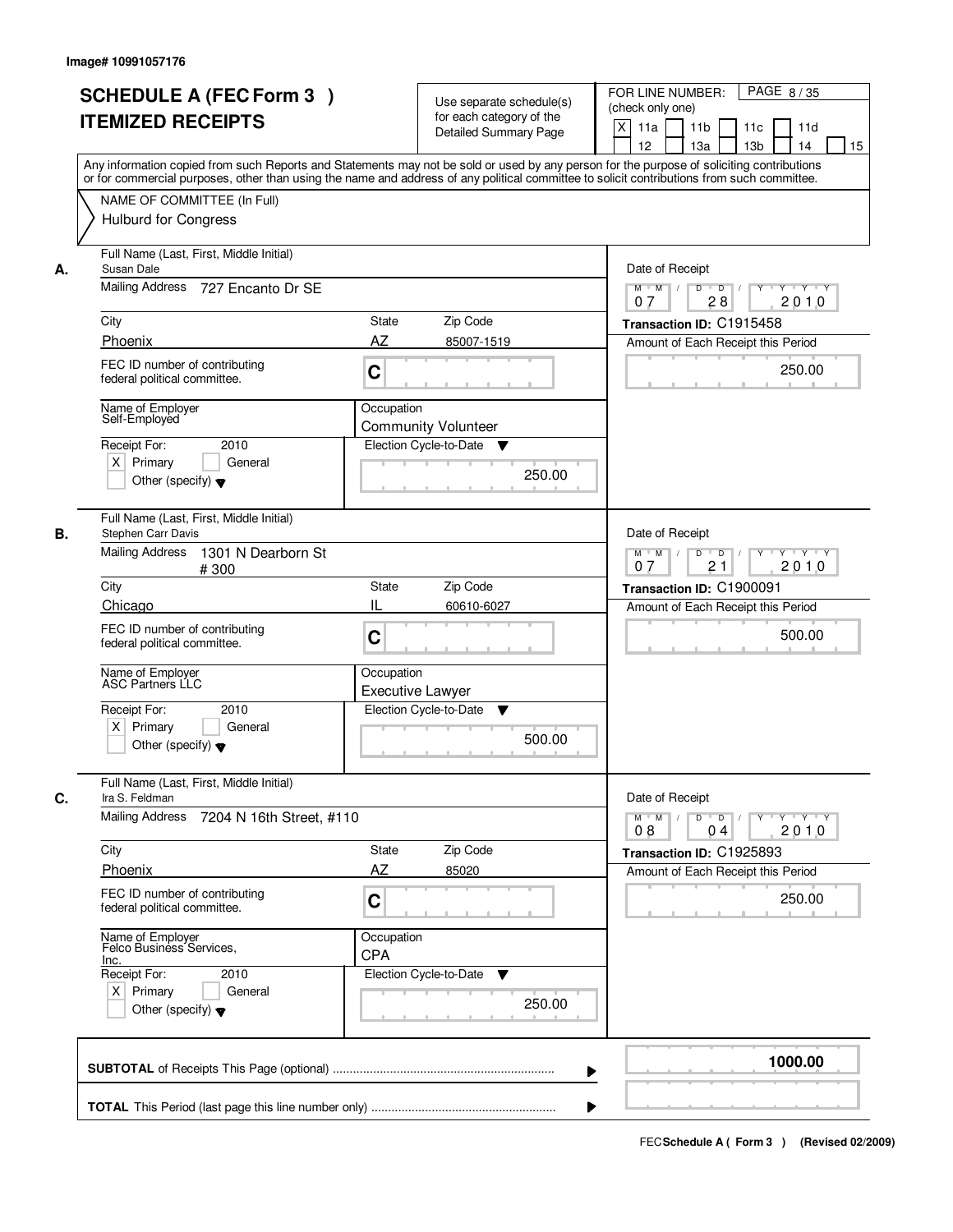|    | <b>SCHEDULE A (FEC Form 3)</b><br><b>ITEMIZED RECEIPTS</b>                                                                      | Use separate schedule(s)<br>for each category of the<br><b>Detailed Summary Page</b><br>Any information copied from such Reports and Statements may not be sold or used by any person for the purpose of soliciting contributions | PAGE 9/35<br>FOR LINE NUMBER:<br>(check only one)<br>$\boldsymbol{\mathsf{X}}$<br>11 <sub>b</sub><br>11a<br>11 <sub>c</sub><br>11d<br>12<br>13 <sub>b</sub><br>14<br>13a<br>15 |
|----|---------------------------------------------------------------------------------------------------------------------------------|-----------------------------------------------------------------------------------------------------------------------------------------------------------------------------------------------------------------------------------|--------------------------------------------------------------------------------------------------------------------------------------------------------------------------------|
|    | NAME OF COMMITTEE (In Full)<br><b>Hulburd for Congress</b>                                                                      | or for commercial purposes, other than using the name and address of any political committee to solicit contributions from such committee.                                                                                        |                                                                                                                                                                                |
| А. | Full Name (Last, First, Middle Initial)<br><b>Bobette Gorden</b><br>Mailing Address 2248 S Forest Ave                           |                                                                                                                                                                                                                                   | Date of Receipt<br>$D$ $D$<br>$Y - Y - Y - Y$<br>$M$ $M$ /<br>Y<br>27<br>2010<br>07                                                                                            |
|    | City                                                                                                                            | <b>State</b><br>Zip Code<br>AZ                                                                                                                                                                                                    | Transaction ID: C1910626                                                                                                                                                       |
|    | Tempe<br>FEC ID number of contributing<br>federal political committee.                                                          | 85282-2145<br>C                                                                                                                                                                                                                   | Amount of Each Receipt this Period<br>400.00                                                                                                                                   |
|    | Name of Employer<br>Influence At Wórk<br>2010<br>Receipt For:<br>$X$ Primary<br>General<br>Other (specify) $\blacktriangledown$ | Occupation<br>Marketing<br>Election Cycle-to-Date<br>▼<br>950.00                                                                                                                                                                  |                                                                                                                                                                                |
| В. | Full Name (Last, First, Middle Initial)<br>Gail Gordon<br>Mailing Address<br>10316 N 50th St                                    |                                                                                                                                                                                                                                   | Date of Receipt<br>$M$ $M$ /<br>D<br>$\overline{D}$<br>Y Y Y Y<br>2010<br>08<br>04                                                                                             |
|    | City                                                                                                                            | Zip Code<br>State                                                                                                                                                                                                                 | Transaction ID: C1925888                                                                                                                                                       |
|    | Paradise Valley<br>FEC ID number of contributing<br>federal political committee.                                                | <b>AZ</b><br>85253-1047<br>C                                                                                                                                                                                                      | Amount of Each Receipt this Period<br>250.00                                                                                                                                   |
|    | Name of Employer<br>Policy Development Group                                                                                    | Occupation<br><b>Public Affairs</b>                                                                                                                                                                                               |                                                                                                                                                                                |
|    | Receipt For:<br>2010<br>$X$ Primary<br>General<br>Other (specify) $\blacktriangledown$                                          | Election Cycle-to-Date<br>v<br>250.00                                                                                                                                                                                             |                                                                                                                                                                                |
| C. | Full Name (Last, First, Middle Initial)<br>Julie Gramlich Visconsi                                                              |                                                                                                                                                                                                                                   | Date of Receipt                                                                                                                                                                |
|    | Mailing Address 2569 Fairmount Blvd                                                                                             |                                                                                                                                                                                                                                   | $M$ $M$ $M$<br>$D$ $D$ $I$<br><u> Y LY LY LY</u><br>2010<br>08<br>04                                                                                                           |
|    | City<br><b>Cleveland Heights</b>                                                                                                | Zip Code<br>State<br>OH<br>44106-5200                                                                                                                                                                                             | Transaction ID: C1925294<br>Amount of Each Receipt this Period                                                                                                                 |
|    | FEC ID number of contributing<br>federal political committee.                                                                   | C                                                                                                                                                                                                                                 | 2400.00                                                                                                                                                                        |
|    | Name of Employer<br>The South Side                                                                                              | Occupation<br>Server                                                                                                                                                                                                              |                                                                                                                                                                                |
|    | Receipt For:<br>2010<br>$X$ Primary<br>General<br>Other (specify) $\blacktriangledown$                                          | Election Cycle-to-Date<br>▼<br>2400.00                                                                                                                                                                                            |                                                                                                                                                                                |
|    |                                                                                                                                 |                                                                                                                                                                                                                                   | 3050.00                                                                                                                                                                        |
|    |                                                                                                                                 |                                                                                                                                                                                                                                   |                                                                                                                                                                                |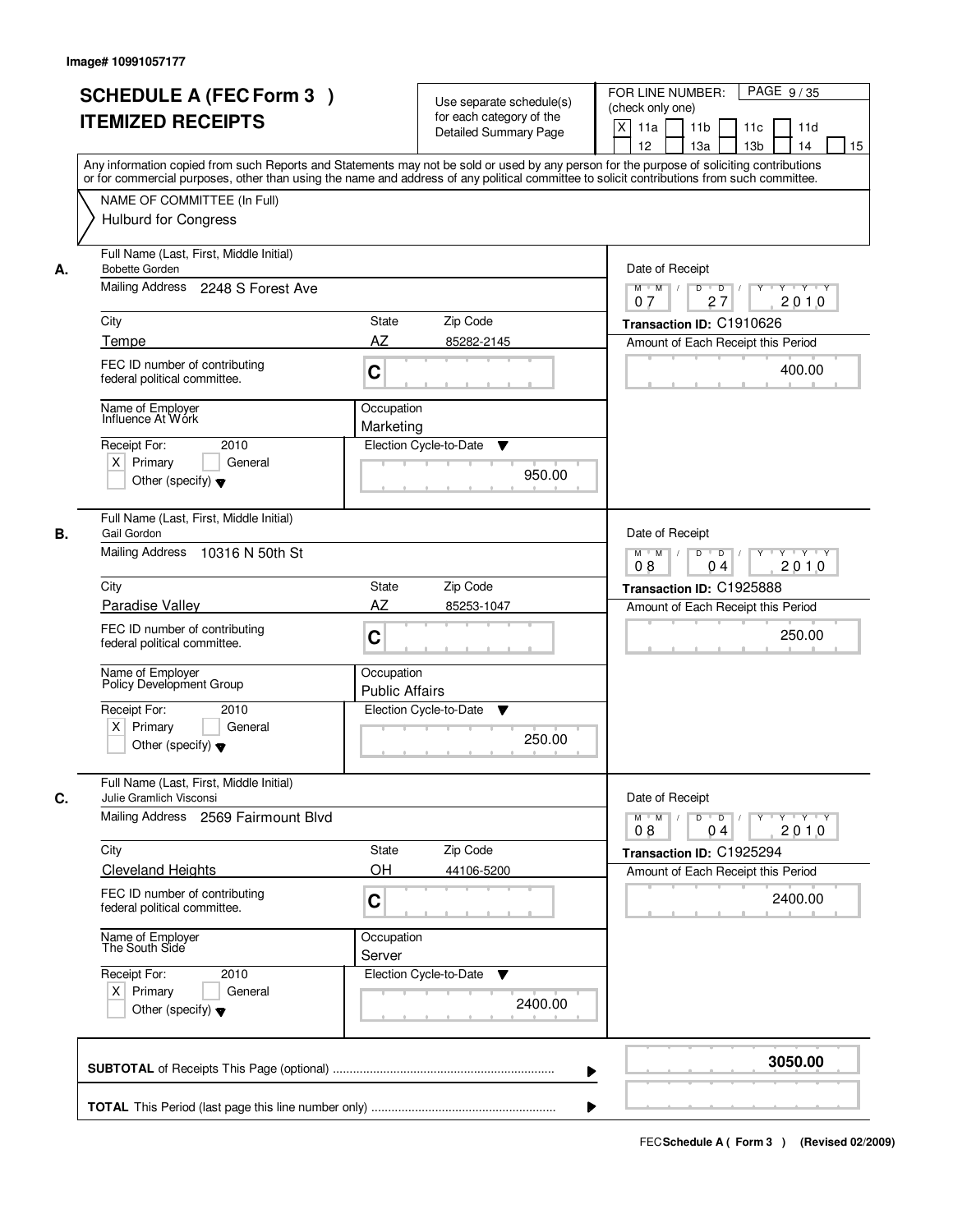|    | <b>SCHEDULE A (FEC Form 3)</b><br><b>ITEMIZED RECEIPTS</b><br>Any information copied from such Reports and Statements may not be sold or used by any person for the purpose of soliciting contributions  |                                                    | Use separate schedule(s)<br>for each category of the<br><b>Detailed Summary Page</b> | PAGE 10/35<br>FOR LINE NUMBER:<br>(check only one)<br>X<br>11 <sub>b</sub><br>11a<br>11 <sub>c</sub><br>11d<br>12<br>13 <sub>b</sub><br>14<br>13a<br>15 |
|----|----------------------------------------------------------------------------------------------------------------------------------------------------------------------------------------------------------|----------------------------------------------------|--------------------------------------------------------------------------------------|---------------------------------------------------------------------------------------------------------------------------------------------------------|
|    | or for commercial purposes, other than using the name and address of any political committee to solicit contributions from such committee.<br>NAME OF COMMITTEE (In Full)<br><b>Hulburd for Congress</b> |                                                    |                                                                                      |                                                                                                                                                         |
| А. | Full Name (Last, First, Middle Initial)<br>Elinor L Hallowell                                                                                                                                            |                                                    |                                                                                      | Date of Receipt                                                                                                                                         |
|    | Mailing Address 115 E Calle Resplendor                                                                                                                                                                   |                                                    |                                                                                      | $M$ $M$<br>$D$ $D$ $I$<br>Y<br>Y Y Y Y<br>2010<br>08<br>04                                                                                              |
|    | City                                                                                                                                                                                                     | <b>State</b>                                       | Zip Code                                                                             | Transaction ID: C1925870                                                                                                                                |
|    | Tucson                                                                                                                                                                                                   | AZ                                                 | 85716-4939                                                                           | Amount of Each Receipt this Period                                                                                                                      |
|    | FEC ID number of contributing<br>federal political committee.                                                                                                                                            | C                                                  |                                                                                      | 1800.00                                                                                                                                                 |
|    | Name of Employer<br>N/A                                                                                                                                                                                  | Occupation                                         |                                                                                      |                                                                                                                                                         |
|    |                                                                                                                                                                                                          | Homemaker                                          |                                                                                      |                                                                                                                                                         |
|    | 2010<br>Receipt For:<br>$X$ Primary<br>General<br>Other (specify) $\blacktriangledown$                                                                                                                   | Election Cycle-to-Date                             | ▼<br>2400.00                                                                         |                                                                                                                                                         |
| В. | Full Name (Last, First, Middle Initial)<br>Mellody Hobson                                                                                                                                                |                                                    |                                                                                      | Date of Receipt                                                                                                                                         |
|    | <b>Mailing Address</b><br>200 E Randolph St<br>Ste 2900                                                                                                                                                  |                                                    |                                                                                      | $M$ $M$ /<br>D<br>$\overline{D}$ /<br>$Y + Y + Y$<br>13<br>2010<br>07                                                                                   |
|    | City                                                                                                                                                                                                     | <b>State</b>                                       | Zip Code                                                                             | Transaction ID: C1889446                                                                                                                                |
|    | Chicago<br>FEC ID number of contributing<br>federal political committee.                                                                                                                                 | IL<br>C                                            | 60601-6505                                                                           | Amount of Each Receipt this Period<br>1000.00                                                                                                           |
|    | Name of Employer<br>Ariel Investment Trust                                                                                                                                                               | Occupation<br>President                            |                                                                                      |                                                                                                                                                         |
|    | Receipt For:<br>2010<br>$X$ Primary<br>General<br>Other (specify) $\blacktriangledown$                                                                                                                   | Election Cycle-to-Date                             | ▼<br>1000.00                                                                         |                                                                                                                                                         |
| C. | Full Name (Last, First, Middle Initial)<br>John A Jeffries                                                                                                                                               |                                                    |                                                                                      | Date of Receipt                                                                                                                                         |
|    | Mailing Address<br>1100 N Lake Shore Dr                                                                                                                                                                  |                                                    |                                                                                      | $M^{\prime}$ $M^{\prime}$ $M^{\prime}$<br>$D$ $D$ $/$<br>yuryuryury<br>28<br>2010<br>07                                                                 |
|    | City                                                                                                                                                                                                     | <b>State</b>                                       | Zip Code                                                                             | Transaction ID: C1914228                                                                                                                                |
|    | Chicago                                                                                                                                                                                                  | Ш                                                  | 60611-1070                                                                           | Amount of Each Receipt this Period                                                                                                                      |
|    | FEC ID number of contributing<br>federal political committee.                                                                                                                                            | C                                                  |                                                                                      | 250.00                                                                                                                                                  |
|    | Name of Employer<br>Locke Lord Bissell and Li-<br>ddell<br>Receipt For:<br>2010<br>$X$ Primary<br>General                                                                                                | Occupation<br>Of Counsel<br>Election Cycle-to-Date | ▼                                                                                    |                                                                                                                                                         |
|    | Other (specify) $\blacktriangledown$                                                                                                                                                                     |                                                    | 250.00                                                                               |                                                                                                                                                         |
|    |                                                                                                                                                                                                          |                                                    |                                                                                      | 3050.00                                                                                                                                                 |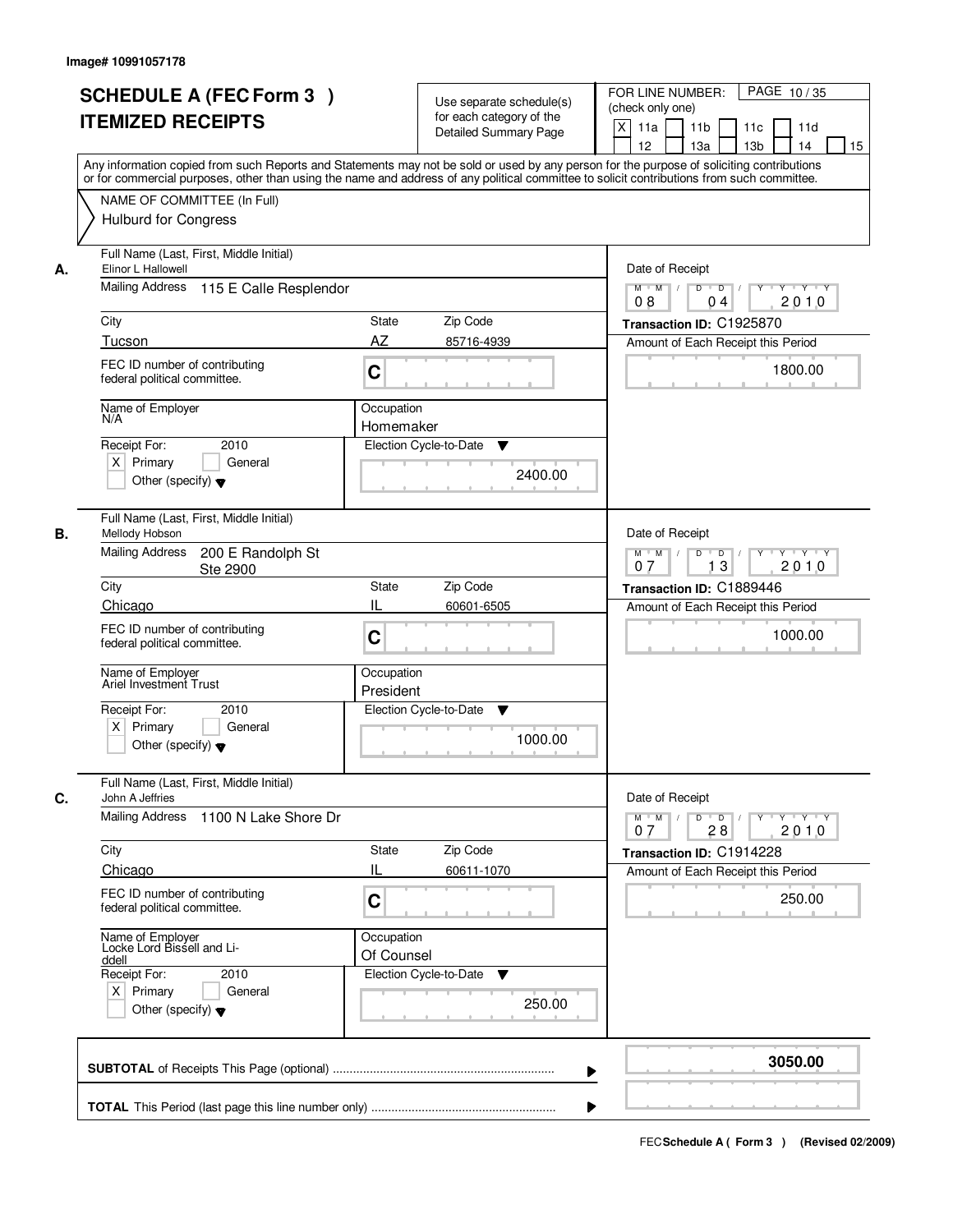|    | <b>SCHEDULE A (FEC Form 3)</b><br><b>ITEMIZED RECEIPTS</b><br>Any information copied from such Reports and Statements may not be sold or used by any person for the purpose of soliciting contributions  | Use separate schedule(s)<br>for each category of the<br><b>Detailed Summary Page</b> |        | PAGE 11/35<br>FOR LINE NUMBER:<br>(check only one)<br>X<br>11 <sub>b</sub><br>11a<br>11 <sub>c</sub><br>11d<br>12<br>13 <sub>b</sub><br>14<br>13a |
|----|----------------------------------------------------------------------------------------------------------------------------------------------------------------------------------------------------------|--------------------------------------------------------------------------------------|--------|---------------------------------------------------------------------------------------------------------------------------------------------------|
|    | or for commercial purposes, other than using the name and address of any political committee to solicit contributions from such committee.<br>NAME OF COMMITTEE (In Full)<br><b>Hulburd for Congress</b> |                                                                                      |        |                                                                                                                                                   |
| А. | Full Name (Last, First, Middle Initial)<br>Michelle Kerrick<br><b>Mailing Address</b><br>2901 N Central Ave                                                                                              |                                                                                      |        | Date of Receipt<br>$M$ $M$<br>$D$ $D$ $1$<br>Y<br>Y Y Y Y                                                                                         |
|    | Ste 1200                                                                                                                                                                                                 |                                                                                      |        | 31<br>2010<br>07                                                                                                                                  |
|    | City                                                                                                                                                                                                     | <b>State</b><br>Zip Code                                                             |        | Transaction ID: C1918267                                                                                                                          |
|    | Phoenix                                                                                                                                                                                                  | AZ<br>85012-2732                                                                     |        | Amount of Each Receipt this Period                                                                                                                |
|    | FEC ID number of contributing<br>federal political committee.                                                                                                                                            | C                                                                                    |        | 200.00                                                                                                                                            |
|    | Name of Employer<br>Deloitte LLP                                                                                                                                                                         | Occupation<br><b>CPA</b>                                                             |        |                                                                                                                                                   |
|    | 2010<br>Receipt For:<br>$X$ Primary<br>General<br>Other (specify) $\blacktriangledown$                                                                                                                   | Election Cycle-to-Date<br>▼                                                          | 400.00 |                                                                                                                                                   |
|    | Full Name (Last, First, Middle Initial)<br>Scott K Knauer                                                                                                                                                |                                                                                      |        | Date of Receipt                                                                                                                                   |
|    | Mailing Address 4901 E Calle Ventura                                                                                                                                                                     |                                                                                      |        | $M$ $M$ /<br>D<br>$\overline{D}$<br>$Y + Y + Y$<br>31<br>2010<br>07                                                                               |
|    | City                                                                                                                                                                                                     | Zip Code<br><b>State</b>                                                             |        | Transaction ID: C1917934                                                                                                                          |
|    | Phoenix                                                                                                                                                                                                  | AZ<br>85018-4460                                                                     |        | Amount of Each Receipt this Period                                                                                                                |
|    | FEC ID number of contributing<br>federal political committee.                                                                                                                                            | C                                                                                    |        | 500.00                                                                                                                                            |
|    | Name of Employer<br>Pivotal Group                                                                                                                                                                        | Occupation<br><b>Real Estate</b>                                                     |        |                                                                                                                                                   |
|    | Receipt For:<br>2010                                                                                                                                                                                     | Election Cycle-to-Date<br>v                                                          |        |                                                                                                                                                   |
|    | $X$ Primary<br>General<br>Other (specify) $\blacktriangledown$                                                                                                                                           |                                                                                      | 700.00 |                                                                                                                                                   |
|    | Full Name (Last, First, Middle Initial)<br>Oliver O Leininger                                                                                                                                            |                                                                                      |        | Date of Receipt                                                                                                                                   |
|    | Mailing Address<br>PO Box 12536                                                                                                                                                                          |                                                                                      |        | $D \quad D \quad / \quad$<br>$M^{\prime}$ $M^{\prime}$ $M^{\prime}$<br>2010<br>12<br>07                                                           |
|    | City                                                                                                                                                                                                     | <b>State</b><br>Zip Code                                                             |        | Transaction ID: C1888571                                                                                                                          |
|    | <b>Fort Huachuca</b>                                                                                                                                                                                     | AZ<br>85670-2536                                                                     |        | Amount of Each Receipt this Period                                                                                                                |
|    | FEC ID number of contributing<br>federal political committee.                                                                                                                                            | C                                                                                    |        | 250.00                                                                                                                                            |
|    | Name of Employer<br>N/A                                                                                                                                                                                  | Occupation<br>Retired                                                                |        |                                                                                                                                                   |
|    | Receipt For:<br>2010<br>$X$ Primary<br>General<br>Other (specify) $\blacktriangledown$                                                                                                                   | Election Cycle-to-Date<br>$\blacktriangledown$                                       | 250.00 |                                                                                                                                                   |
|    |                                                                                                                                                                                                          |                                                                                      |        | 950.00                                                                                                                                            |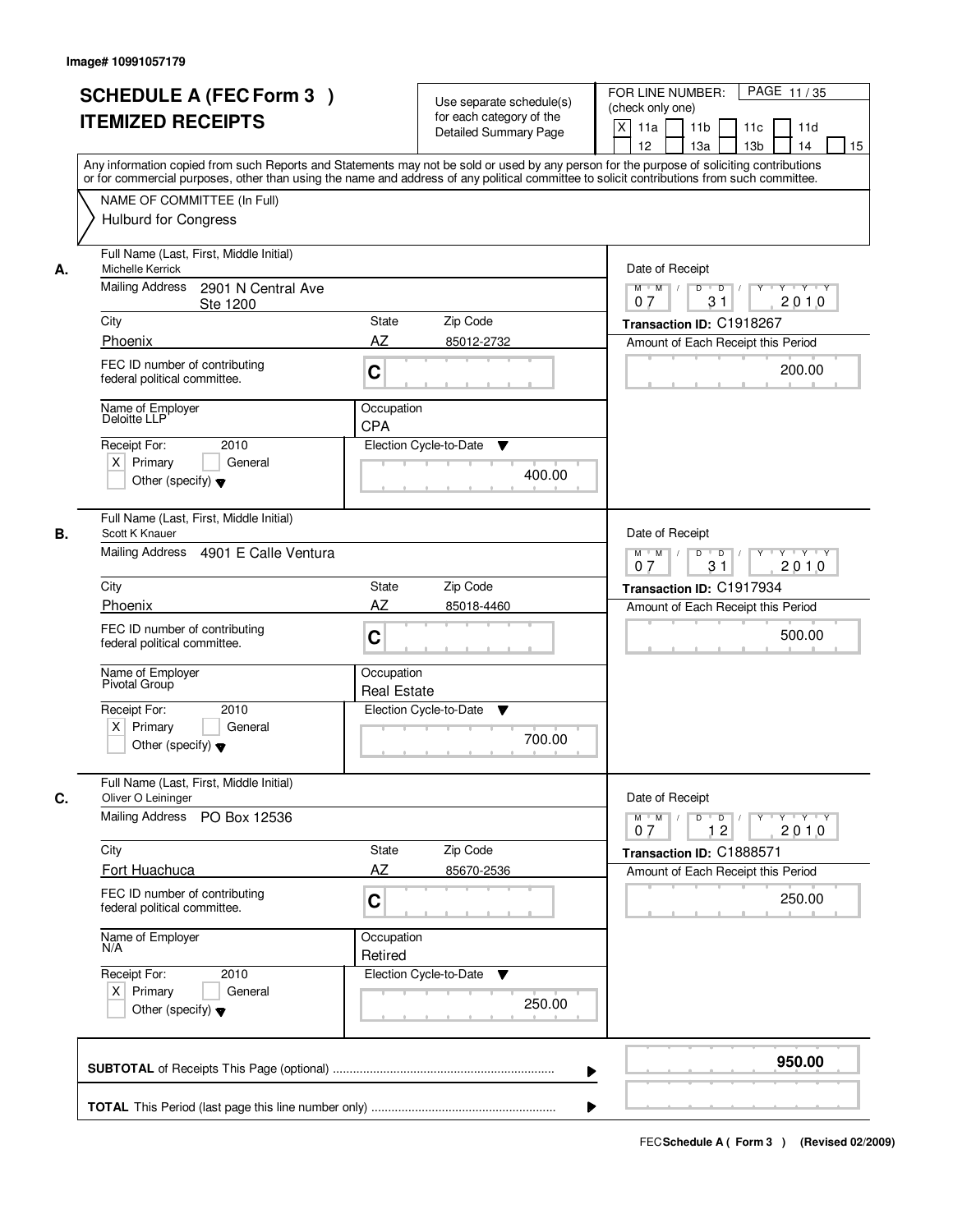|    | <b>SCHEDULE A (FEC Form 3)</b><br><b>ITEMIZED RECEIPTS</b><br>Any information copied from such Reports and Statements may not be sold or used by any person for the purpose of soliciting contributions  |                        | Use separate schedule(s)<br>for each category of the<br><b>Detailed Summary Page</b> | FOR LINE NUMBER:<br>PAGE 12/35<br>(check only one)<br>$\times$<br>11a<br>11 <sub>b</sub><br>11c<br>11d<br>12<br>13a<br>13 <sub>b</sub><br>14<br>15 |
|----|----------------------------------------------------------------------------------------------------------------------------------------------------------------------------------------------------------|------------------------|--------------------------------------------------------------------------------------|----------------------------------------------------------------------------------------------------------------------------------------------------|
|    | or for commercial purposes, other than using the name and address of any political committee to solicit contributions from such committee.<br>NAME OF COMMITTEE (In Full)<br><b>Hulburd for Congress</b> |                        |                                                                                      |                                                                                                                                                    |
| А. | Full Name (Last, First, Middle Initial)<br>Evelyn W. Lucking<br>Mailing Address 7537 N Central Ave                                                                                                       |                        |                                                                                      | Date of Receipt<br>$\Box$ D $\Box$ /<br>Y 'Y 'Y<br>$M$ $M$<br>D<br>Y                                                                               |
|    | City                                                                                                                                                                                                     | <b>State</b>           | Zip Code                                                                             | 2010<br>08<br>04<br>Transaction ID: C1930083                                                                                                       |
|    | Phoenix                                                                                                                                                                                                  | AZ                     | 85020-4019                                                                           | Amount of Each Receipt this Period                                                                                                                 |
|    | FEC ID number of contributing<br>federal political committee.                                                                                                                                            | $\mathbf C$            |                                                                                      | 500.00                                                                                                                                             |
|    | Name of Employer<br>N/A                                                                                                                                                                                  | Occupation<br>Homemker |                                                                                      |                                                                                                                                                    |
|    | 2010<br>Receipt For:<br>$X$ Primary<br>General<br>Other (specify) $\blacktriangledown$                                                                                                                   |                        | Election Cycle-to-Date<br>▼<br>500.00                                                |                                                                                                                                                    |
| В. | Full Name (Last, First, Middle Initial)<br>Nancy A. Mario<br>Mailing Address 5429 E Solano Dr                                                                                                            |                        |                                                                                      | Date of Receipt<br>$M$ $M$ /<br>D<br>$\overline{D}$<br>Y<br>$Y + Y + Y$<br>08<br>2010<br>04                                                        |
|    | City                                                                                                                                                                                                     | <b>State</b>           | Zip Code                                                                             | Transaction ID: C1925895                                                                                                                           |
|    | Paradise Valley                                                                                                                                                                                          | AZ                     | 85253-5140                                                                           | Amount of Each Receipt this Period                                                                                                                 |
|    | FEC ID number of contributing<br>federal political committee.                                                                                                                                            | $\mathbf C$            |                                                                                      | 75.00                                                                                                                                              |
|    | Name of Employer<br>N/A                                                                                                                                                                                  | Occupation<br>Retired  |                                                                                      |                                                                                                                                                    |
|    | Receipt For:<br>2010<br>$X$ Primary<br>General<br>Other (specify) $\blacktriangledown$                                                                                                                   |                        | Election Cycle-to-Date<br>v<br>250.00                                                |                                                                                                                                                    |
| C. | Full Name (Last, First, Middle Initial)<br>James Meenaghan                                                                                                                                               |                        |                                                                                      | Date of Receipt                                                                                                                                    |
|    | Mailing Address<br>6200 N 61st PI                                                                                                                                                                        |                        |                                                                                      | $M = M$<br>$D$ $D$ $I$<br>$Y - Y - Y$<br>$Y$ <sup>U</sup><br>2010<br>30<br>07                                                                      |
|    | City                                                                                                                                                                                                     | State                  | Zip Code                                                                             | Transaction ID: C1917392                                                                                                                           |
|    | Paradise Valley                                                                                                                                                                                          | AZ                     | 85253-4212                                                                           | Amount of Each Receipt this Period                                                                                                                 |
|    | FEC ID number of contributing<br>federal political committee.                                                                                                                                            | C                      |                                                                                      | 500.00                                                                                                                                             |
|    | Name of Employer<br>N/A                                                                                                                                                                                  | Occupation<br>Retired  |                                                                                      |                                                                                                                                                    |
|    | Receipt For:<br>2010<br>$X$ Primary<br>General<br>Other (specify) $\blacktriangledown$                                                                                                                   |                        | Election Cycle-to-Date<br>v<br>750.00                                                |                                                                                                                                                    |
|    |                                                                                                                                                                                                          |                        |                                                                                      | 1075.00                                                                                                                                            |
|    |                                                                                                                                                                                                          |                        |                                                                                      |                                                                                                                                                    |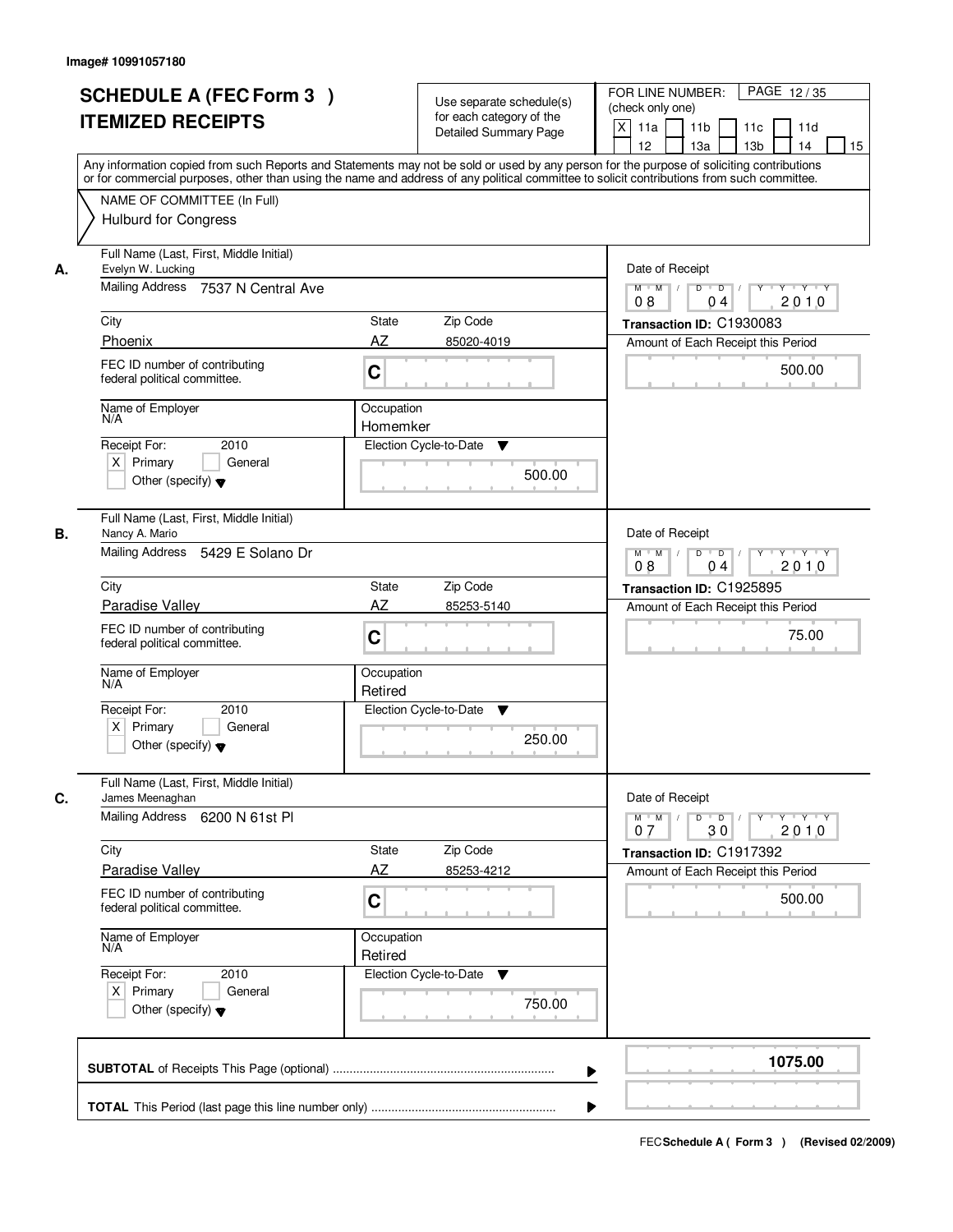|    | <b>SCHEDULE A (FEC Form 3)</b>                                                                                                             |                        | Use separate schedule(s)     | FOR LINE NUMBER:<br>PAGE 13/35<br>(check only one)                   |
|----|--------------------------------------------------------------------------------------------------------------------------------------------|------------------------|------------------------------|----------------------------------------------------------------------|
|    | <b>ITEMIZED RECEIPTS</b>                                                                                                                   |                        | for each category of the     | $\times$<br>11a<br>11 <sub>b</sub><br>11c<br>11d                     |
|    |                                                                                                                                            |                        | <b>Detailed Summary Page</b> | 12<br>13a<br>13 <sub>b</sub><br>14<br>15                             |
|    | Any information copied from such Reports and Statements may not be sold or used by any person for the purpose of soliciting contributions  |                        |                              |                                                                      |
|    | or for commercial purposes, other than using the name and address of any political committee to solicit contributions from such committee. |                        |                              |                                                                      |
|    | NAME OF COMMITTEE (In Full)                                                                                                                |                        |                              |                                                                      |
|    | <b>Hulburd for Congress</b>                                                                                                                |                        |                              |                                                                      |
|    |                                                                                                                                            |                        |                              |                                                                      |
|    | Full Name (Last, First, Middle Initial)                                                                                                    |                        |                              |                                                                      |
| А. | Joyanne B Mills                                                                                                                            | Date of Receipt        |                              |                                                                      |
|    | Mailing Address<br>40W665 Grand Monde Dr                                                                                                   |                        |                              | Y Y Y Y<br>$M$ $M$ /<br>D<br>$\overline{D}$<br>Y<br>2010<br>14<br>07 |
|    | City                                                                                                                                       | <b>State</b>           | Zip Code                     | Transaction ID: C1890462                                             |
|    | Elburn                                                                                                                                     | IL                     | 60119-9450                   | Amount of Each Receipt this Period                                   |
|    | FEC ID number of contributing                                                                                                              |                        |                              |                                                                      |
|    | federal political committee.                                                                                                               | $\mathbf C$            |                              | 1000.00                                                              |
|    |                                                                                                                                            |                        |                              |                                                                      |
|    | Name of Employer<br>N/A                                                                                                                    | Occupation             |                              |                                                                      |
|    | 2010                                                                                                                                       | Retired                |                              |                                                                      |
|    | Receipt For:<br>$X$ Primary<br>General                                                                                                     | Election Cycle-to-Date | ▼                            |                                                                      |
|    | Other (specify) $\blacktriangledown$                                                                                                       |                        | 1000.00                      |                                                                      |
|    |                                                                                                                                            |                        |                              |                                                                      |
|    | Full Name (Last, First, Middle Initial)                                                                                                    |                        |                              |                                                                      |
| В. | Ron Ober                                                                                                                                   |                        |                              | Date of Receipt                                                      |
|    | <b>Mailing Address</b><br>3636 N Central Ave                                                                                               |                        |                              | $M$ $M$ /<br>D<br>$\overline{D}$<br>Y<br>$Y + Y + Y$                 |
|    | Ste 590                                                                                                                                    |                        |                              | 08<br>2010<br>04                                                     |
|    | City                                                                                                                                       | <b>State</b>           | Zip Code                     | Transaction ID: C1925877                                             |
|    | Phoenix                                                                                                                                    | AZ                     | 85012-1953                   | Amount of Each Receipt this Period                                   |
|    | FEC ID number of contributing<br>federal political committee.                                                                              | $\mathbf C$            |                              | 250.00                                                               |
|    |                                                                                                                                            |                        |                              |                                                                      |
|    | Name of Employer<br>Policy Development Group                                                                                               | Occupation             |                              |                                                                      |
|    |                                                                                                                                            | <b>Public Affairs</b>  |                              |                                                                      |
|    | Receipt For:<br>2010                                                                                                                       | Election Cycle-to-Date | v                            |                                                                      |
|    | $X$ Primary<br>General                                                                                                                     |                        | 250.00                       |                                                                      |
|    | Other (specify) $\blacktriangledown$                                                                                                       |                        |                              |                                                                      |
|    | Full Name (Last, First, Middle Initial)                                                                                                    |                        |                              |                                                                      |
| C. | Janice Procter-Murphy                                                                                                                      |                        |                              | Date of Receipt                                                      |
|    | Mailing Address 7645 N 6th Ave                                                                                                             |                        |                              | $M = M$<br>yuryuryury                                                |
|    |                                                                                                                                            |                        |                              | 2010<br>16<br>07                                                     |
|    | City                                                                                                                                       | State                  | Zip Code                     | Transaction ID: C1893376                                             |
|    | Phoenix                                                                                                                                    | AZ                     | 85021-7216                   | Amount of Each Receipt this Period                                   |
|    | FEC ID number of contributing                                                                                                              | C                      |                              | 100.00                                                               |
|    | federal political committee.                                                                                                               |                        |                              |                                                                      |
|    | Name of Employer<br>Fennemore Craig                                                                                                        | Occupation             |                              |                                                                      |
|    |                                                                                                                                            | Attorney               |                              |                                                                      |
|    | Receipt For:<br>2010                                                                                                                       | Election Cycle-to-Date | v                            |                                                                      |
|    | $X$ Primary<br>General                                                                                                                     |                        |                              |                                                                      |
|    | Other (specify) $\blacktriangledown$                                                                                                       |                        | 350.00                       |                                                                      |
|    |                                                                                                                                            |                        |                              |                                                                      |
|    |                                                                                                                                            |                        |                              | 1350.00                                                              |
|    |                                                                                                                                            |                        |                              |                                                                      |
|    |                                                                                                                                            |                        |                              |                                                                      |
|    |                                                                                                                                            |                        |                              |                                                                      |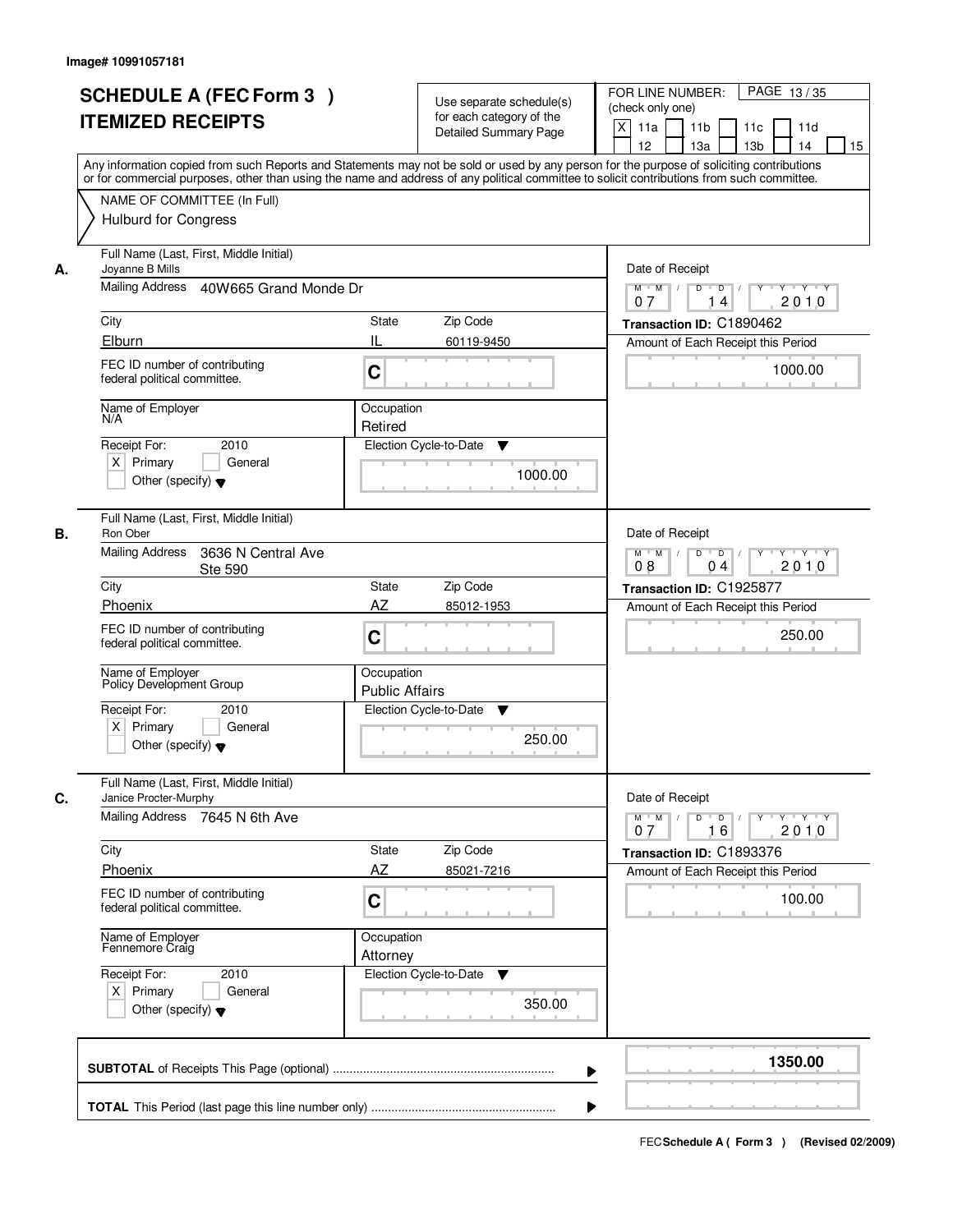|                                          | <b>SCHEDULE A (FEC Form 3)</b><br><b>ITEMIZED RECEIPTS</b>                                                |                        | Use separate schedule(s)<br>for each category of the<br><b>Detailed Summary Page</b> | FOR LINE NUMBER:<br>PAGE 14/35<br>(check only one)<br>$\times$<br>11a<br>11 <sub>b</sub><br>11c<br>11d<br>12<br>13a<br>13 <sub>b</sub><br>14                                                                                                                                            |
|------------------------------------------|-----------------------------------------------------------------------------------------------------------|------------------------|--------------------------------------------------------------------------------------|-----------------------------------------------------------------------------------------------------------------------------------------------------------------------------------------------------------------------------------------------------------------------------------------|
|                                          | NAME OF COMMITTEE (In Full)<br><b>Hulburd for Congress</b>                                                |                        |                                                                                      | Any information copied from such Reports and Statements may not be sold or used by any person for the purpose of soliciting contributions<br>or for commercial purposes, other than using the name and address of any political committee to solicit contributions from such committee. |
| Michael Riikola<br>А.<br>Mailing Address | Full Name (Last, First, Middle Initial)<br>1 E Camelback Rd                                               |                        |                                                                                      | Date of Receipt<br>Y Y Y Y<br>$M$ $M$ /<br>D<br>$\overline{D}$<br>Y                                                                                                                                                                                                                     |
| City                                     | <b>Ste 400</b>                                                                                            | <b>State</b>           | Zip Code                                                                             | 2010<br>08<br>04<br>Transaction ID: C1926092                                                                                                                                                                                                                                            |
| Phoenix                                  |                                                                                                           | AZ                     | 85012-1649                                                                           | Amount of Each Receipt this Period                                                                                                                                                                                                                                                      |
|                                          | FEC ID number of contributing<br>federal political committee.                                             | $\mathbf C$            |                                                                                      | 250.00                                                                                                                                                                                                                                                                                  |
|                                          | Name of Employer<br>Michael Riikola, Esq.                                                                 | Occupation<br>Attorney |                                                                                      |                                                                                                                                                                                                                                                                                         |
| Receipt For:<br>$X$ Primary              | 2010<br>General<br>Other (specify) $\blacktriangledown$                                                   |                        | Election Cycle-to-Date<br>▼<br>250.00                                                |                                                                                                                                                                                                                                                                                         |
| В.                                       | Full Name (Last, First, Middle Initial)<br>Mark Dudley Samson<br>Mailing Address 6931 E Orange Blossom Ln |                        |                                                                                      | Date of Receipt<br>$M$ $M$ /<br>D<br>$\overline{D}$<br>$Y + Y + Y$                                                                                                                                                                                                                      |
| City                                     |                                                                                                           | <b>State</b>           | Zip Code                                                                             | 27<br>2010<br>07<br>Transaction ID: C1909612                                                                                                                                                                                                                                            |
| Paradise Valley                          |                                                                                                           | AZ                     | 85253-7040                                                                           | Amount of Each Receipt this Period                                                                                                                                                                                                                                                      |
|                                          | FEC ID number of contributing<br>federal political committee.                                             | C                      |                                                                                      | 250.00                                                                                                                                                                                                                                                                                  |
|                                          | Name of Employer<br>Keller Rohrback, PLC                                                                  | Occupation<br>Attorney |                                                                                      |                                                                                                                                                                                                                                                                                         |
| Receipt For:<br>$X$ Primary              | 2010<br>General<br>Other (specify) $\blacktriangledown$                                                   |                        | Election Cycle-to-Date<br>v<br>250.00                                                |                                                                                                                                                                                                                                                                                         |
| C.<br>C. Angus Schaal                    | Full Name (Last, First, Middle Initial)                                                                   |                        |                                                                                      | Date of Receipt                                                                                                                                                                                                                                                                         |
| <b>Mailing Address</b>                   | 125A E Palm Ln                                                                                            |                        |                                                                                      | $M = M$<br>$D$ $D$ $I$<br>$Y - Y - Y$<br>$Y$ <sup><math>\top</math></sup><br>2010<br>08<br>04                                                                                                                                                                                           |
| City                                     |                                                                                                           | State                  | Zip Code                                                                             | Transaction ID: C1926082                                                                                                                                                                                                                                                                |
| Phoenix                                  |                                                                                                           | AZ                     | 85004-1569                                                                           | Amount of Each Receipt this Period                                                                                                                                                                                                                                                      |
|                                          | FEC ID number of contributing<br>federal political committee.                                             | C                      |                                                                                      | 250.00                                                                                                                                                                                                                                                                                  |
| Name of Employer<br>Dumont and Bláke     |                                                                                                           | Occupation             | Managing Director/CFP                                                                |                                                                                                                                                                                                                                                                                         |
| Receipt For:<br>$X$ Primary              | 2010<br>General<br>Other (specify) $\blacktriangledown$                                                   |                        | Election Cycle-to-Date<br>v<br>550.00                                                |                                                                                                                                                                                                                                                                                         |
|                                          |                                                                                                           |                        |                                                                                      | 750.00                                                                                                                                                                                                                                                                                  |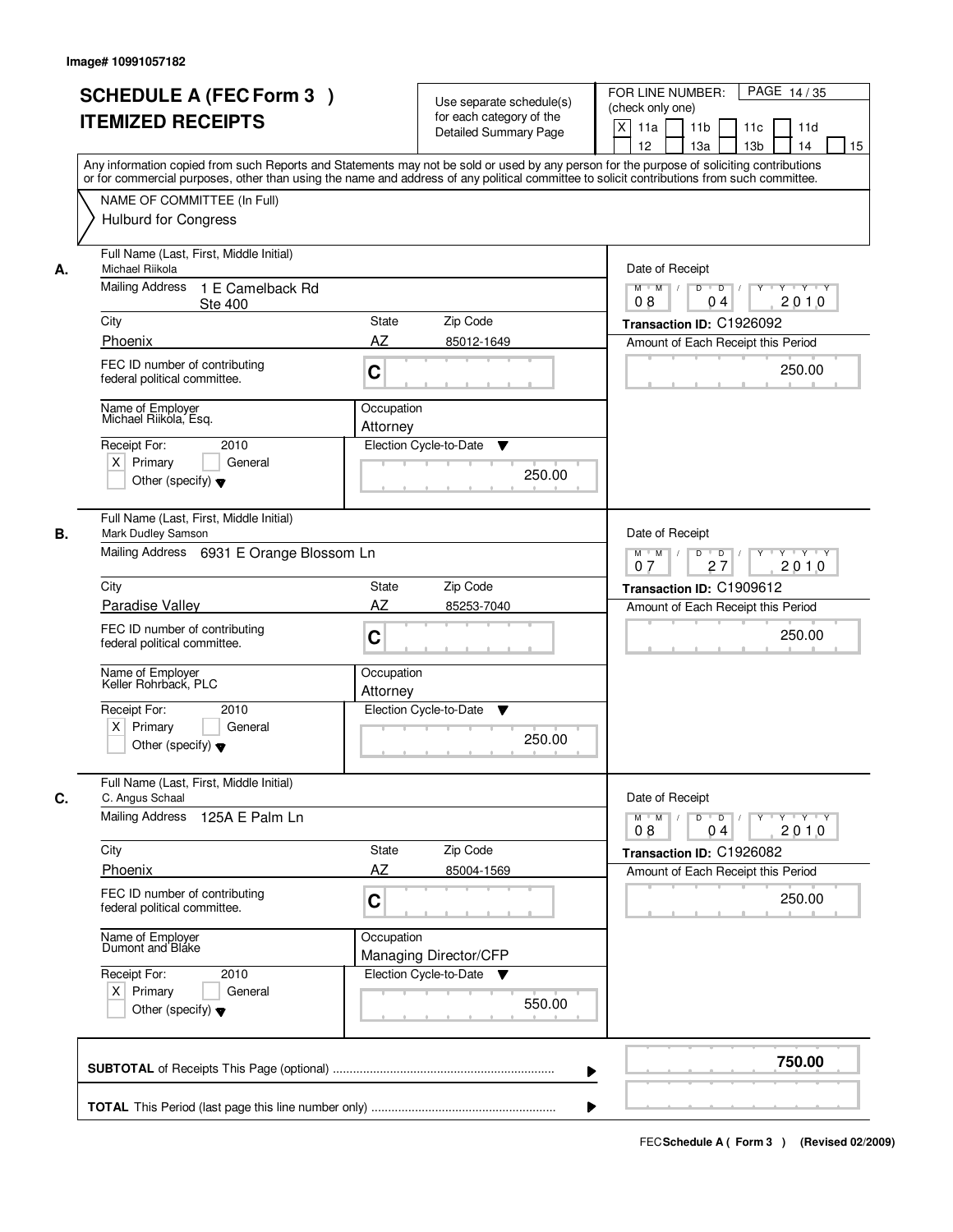|    | <b>SCHEDULE A (FEC Form 3)</b><br><b>ITEMIZED RECEIPTS</b><br>Any information copied from such Reports and Statements may not be sold or used by any person for the purpose of soliciting contributions<br>or for commercial purposes, other than using the name and address of any political committee to solicit contributions from such committee. |                             | Use separate schedule(s)<br>for each category of the<br><b>Detailed Summary Page</b> | PAGE 15/35<br>FOR LINE NUMBER:<br>(check only one)<br>$\boldsymbol{\mathsf{X}}$<br>11a<br>11 <sub>b</sub><br>11c<br>11d<br>12<br>13 <sub>b</sub><br>13a<br>14<br>15 |  |  |  |
|----|-------------------------------------------------------------------------------------------------------------------------------------------------------------------------------------------------------------------------------------------------------------------------------------------------------------------------------------------------------|-----------------------------|--------------------------------------------------------------------------------------|---------------------------------------------------------------------------------------------------------------------------------------------------------------------|--|--|--|
|    | NAME OF COMMITTEE (In Full)<br><b>Hulburd for Congress</b>                                                                                                                                                                                                                                                                                            |                             |                                                                                      |                                                                                                                                                                     |  |  |  |
| А. | Full Name (Last, First, Middle Initial)<br><b>Edward Souder</b><br>Mailing Address 2633 N Paulina St                                                                                                                                                                                                                                                  |                             |                                                                                      | Date of Receipt<br>$M$ $M$<br>$D$ $D$ $1$<br>$Y^+$<br>Y 'Y 'Y                                                                                                       |  |  |  |
|    |                                                                                                                                                                                                                                                                                                                                                       |                             |                                                                                      | 2010<br>07<br>26                                                                                                                                                    |  |  |  |
|    | City                                                                                                                                                                                                                                                                                                                                                  | State                       | Zip Code                                                                             | Transaction ID: C1908103                                                                                                                                            |  |  |  |
|    | Chicago                                                                                                                                                                                                                                                                                                                                               | Ш                           | 60614-1017                                                                           | Amount of Each Receipt this Period                                                                                                                                  |  |  |  |
|    | FEC ID number of contributing<br>federal political committee.                                                                                                                                                                                                                                                                                         | C                           |                                                                                      | 500.00                                                                                                                                                              |  |  |  |
|    | Name of Employer<br>Google                                                                                                                                                                                                                                                                                                                            | Occupation<br>Sales         |                                                                                      |                                                                                                                                                                     |  |  |  |
|    | 2010<br>Receipt For:<br>$X$ Primary<br>General<br>Other (specify) $\blacktriangledown$                                                                                                                                                                                                                                                                |                             | Election Cycle-to-Date<br>▼<br>500.00                                                |                                                                                                                                                                     |  |  |  |
| В. | Full Name (Last, First, Middle Initial)<br>John A. Terlato                                                                                                                                                                                                                                                                                            |                             |                                                                                      | Date of Receipt                                                                                                                                                     |  |  |  |
|    | Mailing Address 611 E Woodland Rd                                                                                                                                                                                                                                                                                                                     |                             |                                                                                      | Ÿ<br>$Y \vdash Y \vdash Y$<br>$M$ $M$ /<br>D<br>$\overline{D}$<br>13<br>2010<br>07                                                                                  |  |  |  |
|    | City                                                                                                                                                                                                                                                                                                                                                  | <b>State</b>                | Zip Code                                                                             | Transaction ID: C1889453                                                                                                                                            |  |  |  |
|    | IL<br>Lake Forest                                                                                                                                                                                                                                                                                                                                     |                             | 60045-1475                                                                           | Amount of Each Receipt this Period                                                                                                                                  |  |  |  |
|    | FEC ID number of contributing<br>federal political committee.                                                                                                                                                                                                                                                                                         | C                           |                                                                                      | 500.00                                                                                                                                                              |  |  |  |
|    | Name of Employer<br>Terlato Wines Internation-<br>al                                                                                                                                                                                                                                                                                                  | Occupation<br>Vice-Chairman |                                                                                      |                                                                                                                                                                     |  |  |  |
|    | Receipt For:<br>2010                                                                                                                                                                                                                                                                                                                                  |                             | Election Cycle-to-Date<br>v                                                          |                                                                                                                                                                     |  |  |  |
|    | $X$ Primary<br>General<br>Other (specify) $\blacktriangledown$                                                                                                                                                                                                                                                                                        |                             | 500.00                                                                               |                                                                                                                                                                     |  |  |  |
| C. | Full Name (Last, First, Middle Initial)<br><b>Tomas Torres</b>                                                                                                                                                                                                                                                                                        |                             |                                                                                      | Date of Receipt                                                                                                                                                     |  |  |  |
|    | Mailing Address<br>13510 White Oak Landing Blvd                                                                                                                                                                                                                                                                                                       |                             |                                                                                      | $D$ $D$ $l$<br>$M$ $M$ /<br>$Y$ <sup>U</sup><br>$Y + Y + Y$<br>2010<br>07<br>14                                                                                     |  |  |  |
|    | City                                                                                                                                                                                                                                                                                                                                                  | <b>State</b>                | Zip Code                                                                             | Transaction ID: C1892567                                                                                                                                            |  |  |  |
|    | Houston                                                                                                                                                                                                                                                                                                                                               | ТX                          | 77065-3124                                                                           | Amount of Each Receipt this Period                                                                                                                                  |  |  |  |
|    | FEC ID number of contributing<br>federal political committee.                                                                                                                                                                                                                                                                                         | C                           |                                                                                      | 50.00                                                                                                                                                               |  |  |  |
|    | Name of Employer<br>Self-Employed                                                                                                                                                                                                                                                                                                                     | Occupation<br><b>CPA</b>    |                                                                                      |                                                                                                                                                                     |  |  |  |
|    | Receipt For:<br>2010                                                                                                                                                                                                                                                                                                                                  |                             | Election Cycle-to-Date<br>v                                                          |                                                                                                                                                                     |  |  |  |
|    | $X$ Primary<br>General<br>Other (specify) $\blacktriangledown$                                                                                                                                                                                                                                                                                        |                             | 350.00                                                                               |                                                                                                                                                                     |  |  |  |
|    |                                                                                                                                                                                                                                                                                                                                                       |                             | ▶                                                                                    | 1050.00                                                                                                                                                             |  |  |  |
|    |                                                                                                                                                                                                                                                                                                                                                       |                             |                                                                                      |                                                                                                                                                                     |  |  |  |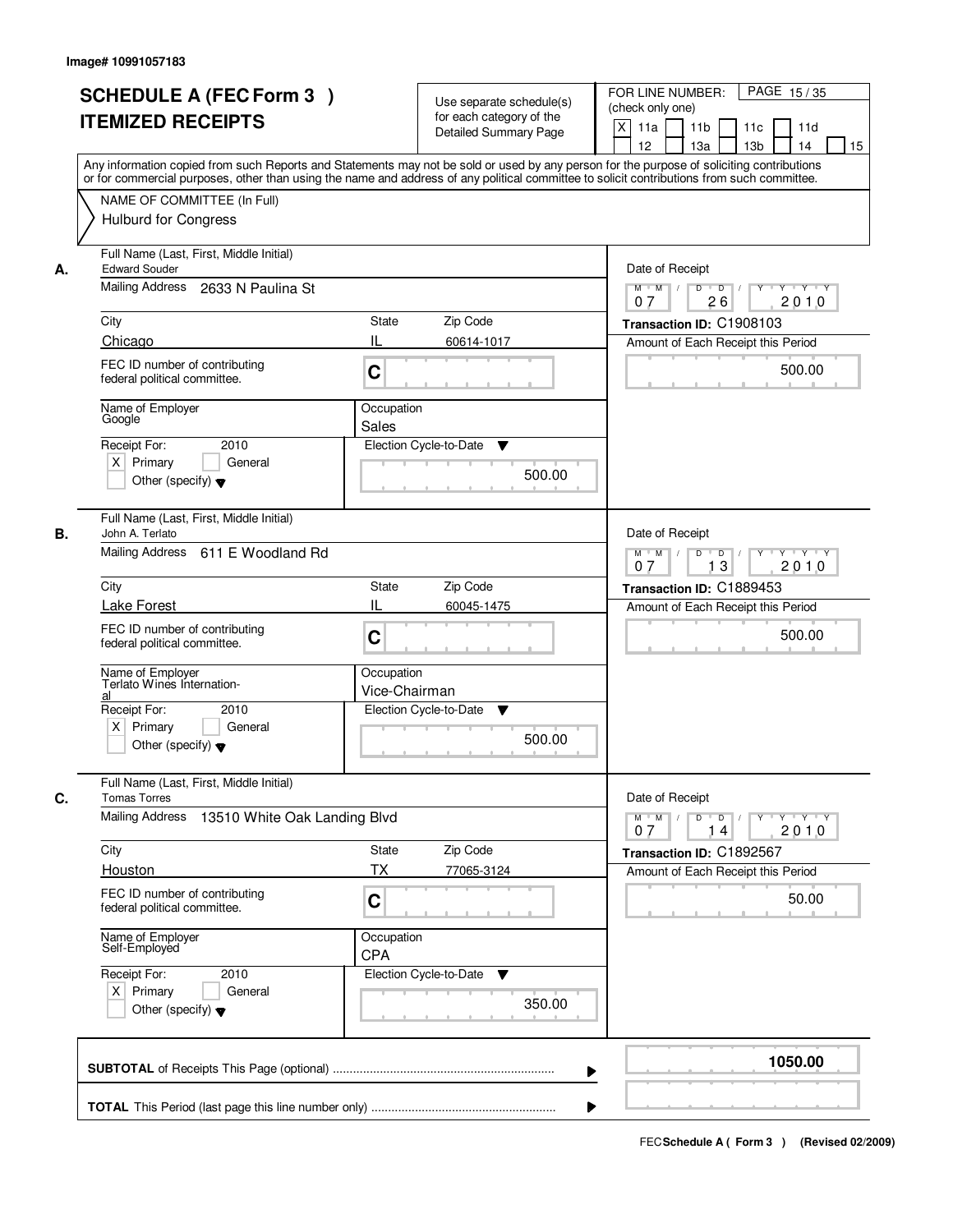|    | <b>SCHEDULE A (FEC Form 3)</b><br><b>ITEMIZED RECEIPTS</b>                                                                                                                                                                                                                              | Use separate schedule(s)<br>for each category of the<br><b>Detailed Summary Page</b> | FOR LINE NUMBER:<br>PAGE 16/35<br>(check only one)<br>$\boldsymbol{\mathsf{X}}$<br>11a<br>11 <sub>b</sub><br>11c<br>11d |
|----|-----------------------------------------------------------------------------------------------------------------------------------------------------------------------------------------------------------------------------------------------------------------------------------------|--------------------------------------------------------------------------------------|-------------------------------------------------------------------------------------------------------------------------|
|    | Any information copied from such Reports and Statements may not be sold or used by any person for the purpose of soliciting contributions<br>or for commercial purposes, other than using the name and address of any political committee to solicit contributions from such committee. |                                                                                      | 12<br>13a<br>13 <sub>b</sub><br>14<br>15                                                                                |
|    | NAME OF COMMITTEE (In Full)<br><b>Hulburd for Congress</b>                                                                                                                                                                                                                              |                                                                                      |                                                                                                                         |
| А. | Full Name (Last, First, Middle Initial)<br>Michael Trauscht<br>Mailing Address<br>5502 S Lakeshore Dr                                                                                                                                                                                   |                                                                                      | Date of Receipt<br>$\overline{D}$<br>$Y - Y - Y$<br>$M$ $M$ /<br>D                                                      |
|    |                                                                                                                                                                                                                                                                                         |                                                                                      | 2010<br>13<br>07                                                                                                        |
|    | City                                                                                                                                                                                                                                                                                    | <b>State</b><br>Zip Code                                                             | Transaction ID: C1889779                                                                                                |
|    | Tempe                                                                                                                                                                                                                                                                                   | AZ<br>85283-2187                                                                     | Amount of Each Receipt this Period                                                                                      |
|    | FEC ID number of contributing<br>federal political committee.                                                                                                                                                                                                                           | C                                                                                    | 250.00                                                                                                                  |
|    | Name of Employer<br>Self-Employed                                                                                                                                                                                                                                                       | Occupation                                                                           |                                                                                                                         |
|    | 2010<br>Receipt For:                                                                                                                                                                                                                                                                    | Attorney<br>Election Cycle-to-Date<br>v                                              |                                                                                                                         |
|    | $X$ Primary<br>General<br>Other (specify) $\blacktriangledown$                                                                                                                                                                                                                          | 650.00                                                                               |                                                                                                                         |
| В. | Full Name (Last, First, Middle Initial)<br>Jim H. Wiesenberg                                                                                                                                                                                                                            |                                                                                      | Date of Receipt                                                                                                         |
|    | <b>Mailing Address</b><br>10040 E Happy Valley Rd<br><b>Unit 454</b>                                                                                                                                                                                                                    |                                                                                      | $D$ $D$ $1$<br>$M$ $M$ /<br>Y<br>$Y + Y + Y$<br>19<br>2010<br>07                                                        |
|    | City<br>Scottsdale                                                                                                                                                                                                                                                                      | Zip Code<br>State<br>AZ<br>85255-2388                                                | Transaction ID: C1897371                                                                                                |
|    | FEC ID number of contributing<br>federal political committee.                                                                                                                                                                                                                           | C                                                                                    | Amount of Each Receipt this Period<br>400.00                                                                            |
|    | Name of Employer<br>Space Data                                                                                                                                                                                                                                                          | Occupation<br><b>Telecom Entrpreneur</b>                                             |                                                                                                                         |
|    | Receipt For:<br>2010<br>$X$ Primary<br>General<br>Other (specify) $\blacktriangledown$                                                                                                                                                                                                  | Election Cycle-to-Date<br>V<br>400.00                                                |                                                                                                                         |
| C. | Full Name (Last, First, Middle Initial)<br>Sue Bartlett                                                                                                                                                                                                                                 |                                                                                      | Date of Receipt                                                                                                         |
|    | <b>Mailing Address</b><br>7700 N 71st St                                                                                                                                                                                                                                                |                                                                                      | $M$ $M$<br>$D$ $D$ $I$<br>$Y$ <sup>U</sup><br>$Y \dashv Y \dashv Y$<br>2010<br>08<br>0 <sub>4</sub>                     |
|    | City                                                                                                                                                                                                                                                                                    | State<br>Zip Code                                                                    | Transaction ID: C1927489                                                                                                |
|    | <b>Paradise Valley</b>                                                                                                                                                                                                                                                                  | AZ<br>85253-3199                                                                     | Amount of Each Receipt this Period                                                                                      |
|    | FEC ID number of contributing<br>federal political committee.                                                                                                                                                                                                                           | C                                                                                    | $-250.00$                                                                                                               |
|    | Name of Employer<br>N/A                                                                                                                                                                                                                                                                 | Occupation<br>Homemaker                                                              |                                                                                                                         |
|    | Receipt For:<br>2010<br>$X$ Primary<br>General<br>Other (specify) $\blacktriangledown$                                                                                                                                                                                                  | Election Cycle-to-Date<br>v<br>250.00                                                | [MEMO ITEM]<br>* Reattribution of 8/4/10<br>Below                                                                       |
|    |                                                                                                                                                                                                                                                                                         | ▶                                                                                    | 650.00                                                                                                                  |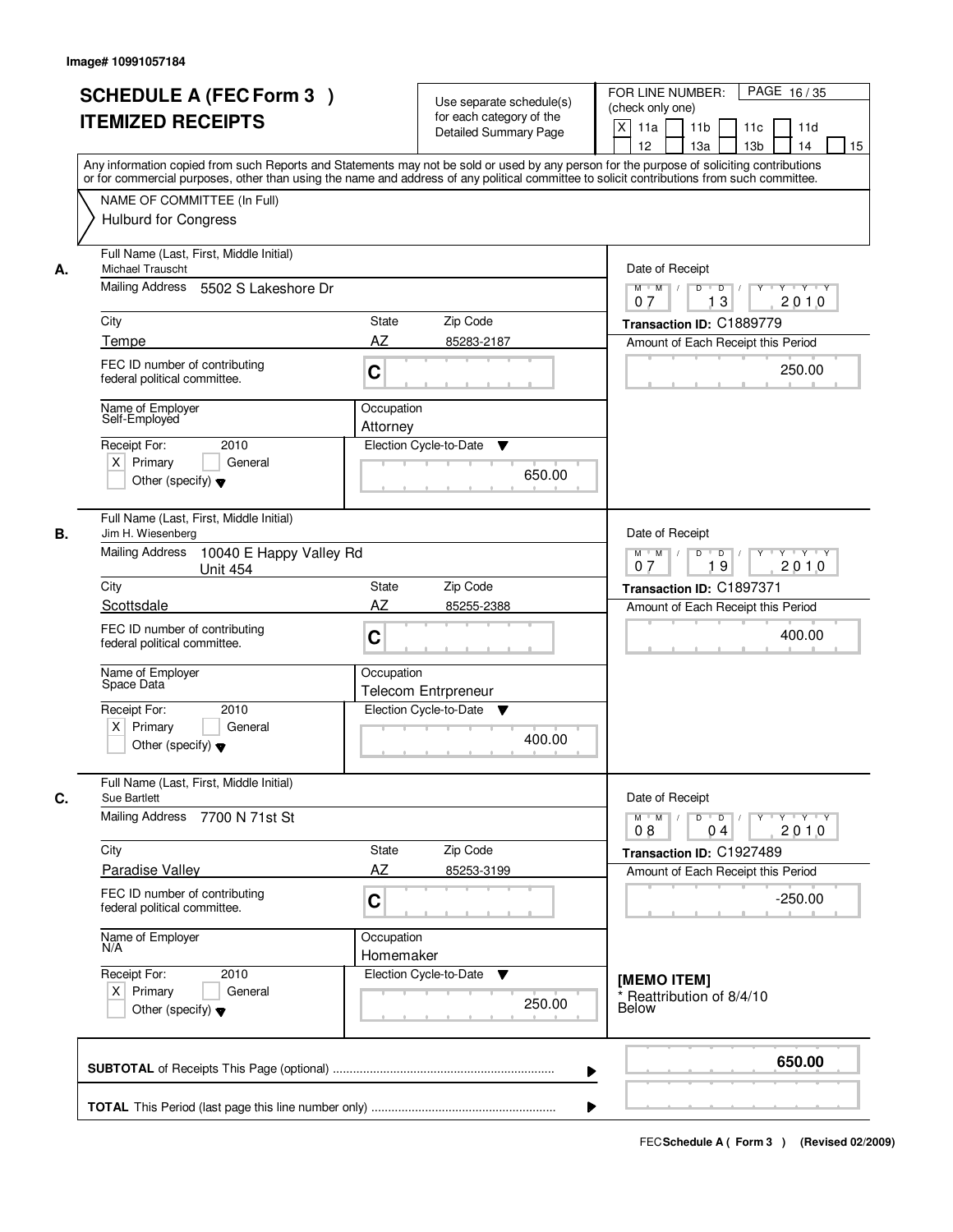|    | <b>SCHEDULE A (FEC Form 3)</b><br><b>ITEMIZED RECEIPTS</b>                                                                                                                                                                                                                              |                                  | Use separate schedule(s)<br>for each category of the<br><b>Detailed Summary Page</b> | PAGE 17/35<br>FOR LINE NUMBER:<br>(check only one)<br>X<br>11 <sub>b</sub><br>11a<br>11d<br>11c<br>13 <sub>b</sub><br>15<br>12<br>13a<br>14 |
|----|-----------------------------------------------------------------------------------------------------------------------------------------------------------------------------------------------------------------------------------------------------------------------------------------|----------------------------------|--------------------------------------------------------------------------------------|---------------------------------------------------------------------------------------------------------------------------------------------|
|    | Any information copied from such Reports and Statements may not be sold or used by any person for the purpose of soliciting contributions<br>or for commercial purposes, other than using the name and address of any political committee to solicit contributions from such committee. |                                  |                                                                                      |                                                                                                                                             |
|    | NAME OF COMMITTEE (In Full)<br>Hulburd for Congress                                                                                                                                                                                                                                     |                                  |                                                                                      |                                                                                                                                             |
| А. | Full Name (Last, First, Middle Initial)<br>James Bartlett                                                                                                                                                                                                                               |                                  |                                                                                      | Date of Receipt                                                                                                                             |
|    | Mailing Address<br>7700 N 71st St                                                                                                                                                                                                                                                       |                                  |                                                                                      | Y Y Y Y Y<br>$M$ $M$<br>$\overline{D}$<br>D<br>08<br>0 <sub>4</sub><br>2010                                                                 |
|    | City                                                                                                                                                                                                                                                                                    | State                            | Zip Code                                                                             | Transaction ID: C1927490                                                                                                                    |
|    | <b>Paradise Valley</b>                                                                                                                                                                                                                                                                  | AZ                               | 85253-3199                                                                           | Amount of Each Receipt this Period                                                                                                          |
|    | FEC ID number of contributing<br>federal political committee.                                                                                                                                                                                                                           | C                                |                                                                                      | 250.00                                                                                                                                      |
|    | Name of Employer<br>Highlands Management Group                                                                                                                                                                                                                                          | Occupation<br><b>Real Estate</b> |                                                                                      |                                                                                                                                             |
|    | Receipt For:<br>2010<br>X<br>Primary<br>General<br>Other (specify) $\blacktriangledown$                                                                                                                                                                                                 |                                  | Election Cycle-to-Date<br>▼<br>250.00                                                | [MEMO ITEM]                                                                                                                                 |

|  | 0.00     |  |
|--|----------|--|
|  | 18475.00 |  |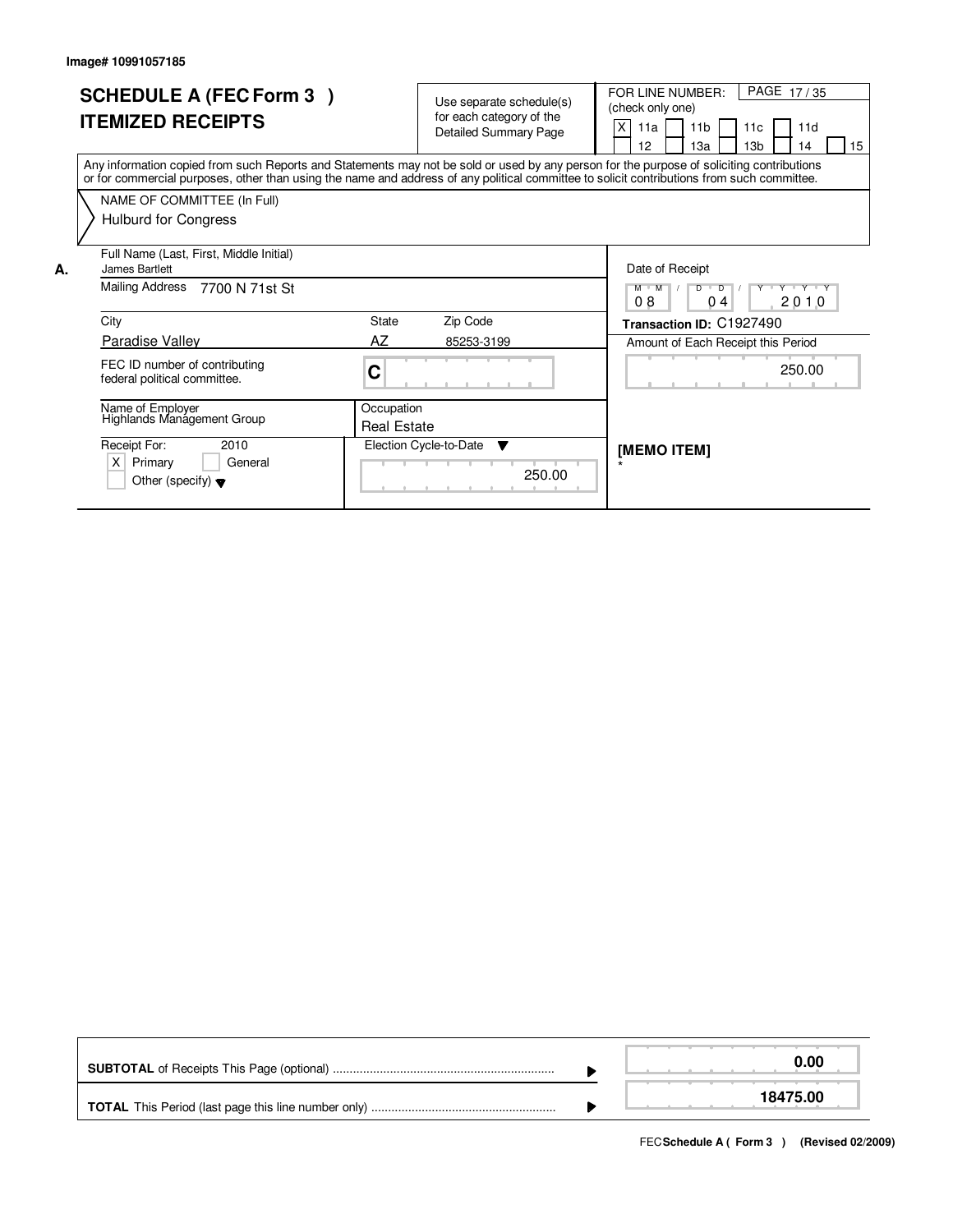|    | <b>SCHEDULE A (FEC Form 3)</b><br><b>ITEMIZED RECEIPTS</b><br>Any information copied from such Reports and Statements may not be sold or used by any person for the purpose of soliciting contributions<br>or for commercial purposes, other than using the name and address of any political committee to solicit contributions from such committee. |            | Use separate schedule(s)<br>for each category of the<br>Detailed Summary Page | FOR LINE NUMBER:<br>PAGE 18/35<br>(check only one)<br>$X$ 11 $c$<br>11a<br>11 <sub>b</sub><br>11d<br>12<br>13 <sub>b</sub><br>13a<br>14<br>15 |
|----|-------------------------------------------------------------------------------------------------------------------------------------------------------------------------------------------------------------------------------------------------------------------------------------------------------------------------------------------------------|------------|-------------------------------------------------------------------------------|-----------------------------------------------------------------------------------------------------------------------------------------------|
|    | NAME OF COMMITTEE (In Full)<br><b>Hulburd for Congress</b>                                                                                                                                                                                                                                                                                            |            |                                                                               |                                                                                                                                               |
| А. | Full Name (Last, First, Middle Initial)<br>INTERNATIONAL BROTHERHOOD OF BOILERMAKERS CAMPAIGN<br>Mailing Address<br>753 State Ave<br><b>Ste 565</b>                                                                                                                                                                                                   |            |                                                                               | Date of Receipt<br>$M$ $M$ /<br>D<br>$\overline{D}$<br>Y Y Y Y<br>2010<br>08<br>04                                                            |
|    | City                                                                                                                                                                                                                                                                                                                                                  | State      | Zip Code                                                                      | Transaction ID: C1935540                                                                                                                      |
|    | <b>Kansas City</b>                                                                                                                                                                                                                                                                                                                                    | KS         | 66101-2511                                                                    | Amount of Each Receipt this Period                                                                                                            |
|    | FEC ID number of contributing<br>federal political committee.                                                                                                                                                                                                                                                                                         | C          | C00005157                                                                     | 2000.00                                                                                                                                       |
|    | Name of Employer                                                                                                                                                                                                                                                                                                                                      | Occupation |                                                                               |                                                                                                                                               |
|    | Receipt For:<br>2010<br>$X$ Primary<br>General<br>Other (specify) $\blacktriangledown$                                                                                                                                                                                                                                                                |            | Election Cycle-to-Date<br>▼<br>2000.00                                        |                                                                                                                                               |
| В. | Full Name (Last, First, Middle Initial)<br>Service Employees International Union                                                                                                                                                                                                                                                                      |            |                                                                               | Date of Receipt                                                                                                                               |
|    | Mailing Address 1800 Massachusetts Ave, NW                                                                                                                                                                                                                                                                                                            |            |                                                                               | $D$ $D$ $I$<br>$\mathsf{Y} \dashv \mathsf{Y} \dashv \mathsf{Y} \dashv \mathsf{Y}$<br>$M$ $M$ /<br>08<br>0 <sub>4</sub><br>2010                |
|    | City                                                                                                                                                                                                                                                                                                                                                  | State      | Zip Code                                                                      | Transaction ID: C1930112                                                                                                                      |
|    | <b>Washington</b>                                                                                                                                                                                                                                                                                                                                     | DC         | 20036                                                                         | Amount of Each Receipt this Period                                                                                                            |
|    | FEC ID number of contributing<br>federal political committee.                                                                                                                                                                                                                                                                                         | C          | C00004036                                                                     | 5000.00                                                                                                                                       |
|    | Name of Employer                                                                                                                                                                                                                                                                                                                                      | Occupation |                                                                               |                                                                                                                                               |
|    | Receipt For:<br>2010<br>X.<br>Primary<br>General<br>Other (specify) $\blacktriangledown$                                                                                                                                                                                                                                                              |            | Election Cycle-to-Date<br>v<br>5000.00                                        |                                                                                                                                               |

|  | 7000.00 |
|--|---------|
|  | 7000.00 |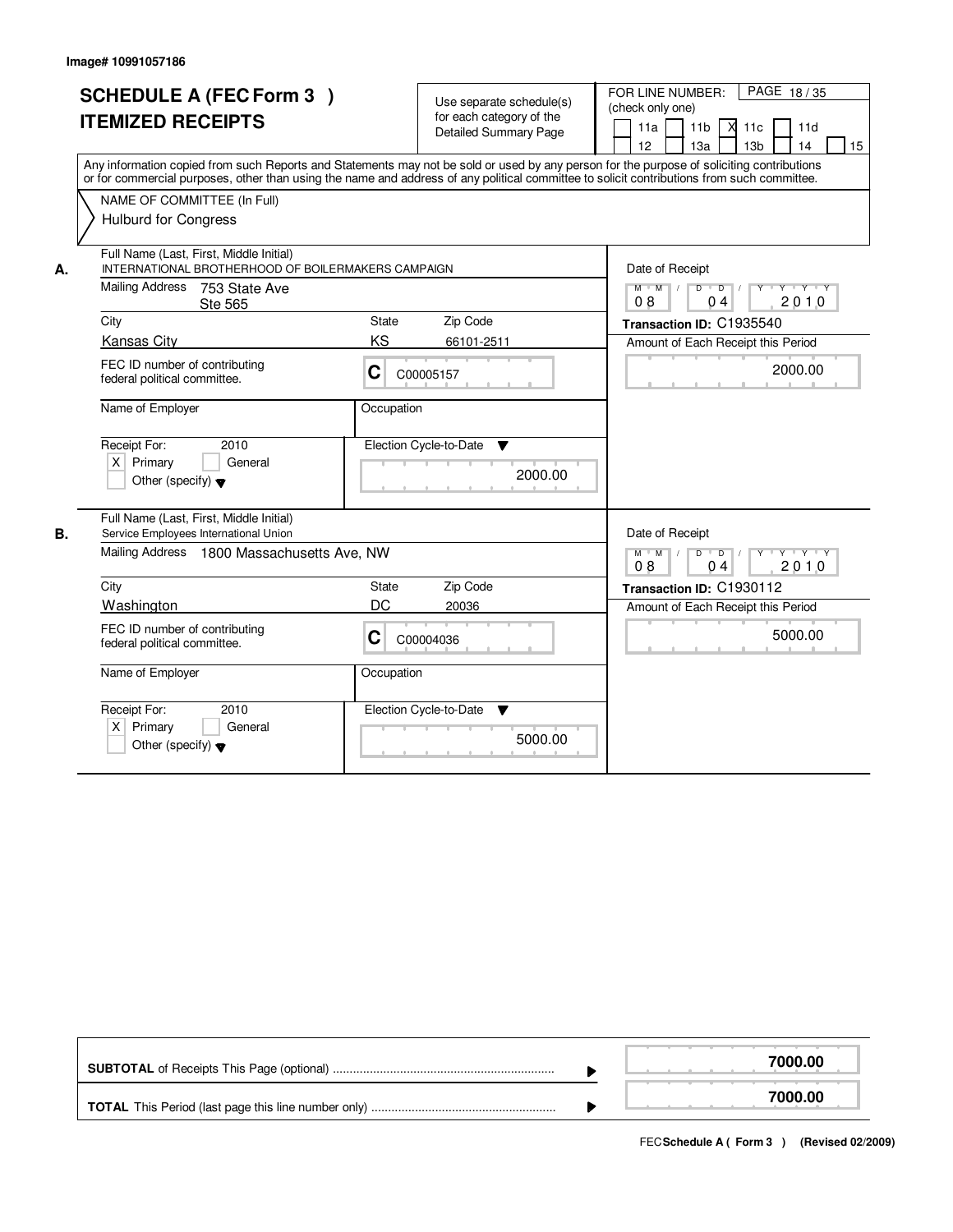|                 |                                                                  | <b>SCHEDULE B (FEC Form 3)</b>                                                                                                                                                                                                                                                         |                   |                                                     | Use separate schedule(s)                                 |  | FOR LINE NUMBER:  |                       |                                                 |                                    |            | PAGE 19/35                              |
|-----------------|------------------------------------------------------------------|----------------------------------------------------------------------------------------------------------------------------------------------------------------------------------------------------------------------------------------------------------------------------------------|-------------------|-----------------------------------------------------|----------------------------------------------------------|--|-------------------|-----------------------|-------------------------------------------------|------------------------------------|------------|-----------------------------------------|
|                 |                                                                  | <b>ITEMIZED DISBURSEMENTS</b>                                                                                                                                                                                                                                                          |                   |                                                     | for each category of the<br><b>Detailed Summary Page</b> |  | (check only one)  | $\times$<br>17<br>20a | 18<br>20 <sub>b</sub>                           |                                    | 19a<br>20c | 19b<br>21                               |
|                 |                                                                  | Any Information copied from such Reports and Statements may not be sold or used by any person for the purpose of soliciting contributions<br>or for commercial purposes, other than using the name and address of any political committee to solicit contributions from such committee |                   |                                                     |                                                          |  |                   |                       |                                                 |                                    |            |                                         |
|                 |                                                                  | NAME OF COMMITTEE (In Full)                                                                                                                                                                                                                                                            |                   |                                                     |                                                          |  |                   |                       |                                                 |                                    |            |                                         |
|                 | <b>Hulburd for Congress</b>                                      |                                                                                                                                                                                                                                                                                        |                   |                                                     |                                                          |  |                   |                       |                                                 |                                    |            |                                         |
|                 | a-political, llc                                                 | Full Name (Last, First, Middle Initial)                                                                                                                                                                                                                                                |                   |                                                     |                                                          |  |                   |                       | Transaction ID: D123702<br>Date of Disbursement |                                    |            |                                         |
|                 | <b>Mailing Address</b>                                           | 18 east 16th Street 4th Floor                                                                                                                                                                                                                                                          |                   |                                                     |                                                          |  |                   | $M$ $M$<br>07         |                                                 | D<br>$28^{\circ}$                  |            | $2010^y$                                |
| City            | New York                                                         |                                                                                                                                                                                                                                                                                        |                   | <b>State</b><br>NY.                                 | Zip Code<br>10003                                        |  |                   |                       |                                                 |                                    |            | Amount of Each Disbursement this Period |
|                 | Purpose of Disbursement                                          | <b>Consultant Travel Reimbursement</b>                                                                                                                                                                                                                                                 |                   |                                                     |                                                          |  |                   |                       |                                                 |                                    |            | 1600.00                                 |
|                 | Candidate Name                                                   |                                                                                                                                                                                                                                                                                        |                   |                                                     |                                                          |  | Category/<br>Type |                       |                                                 |                                    |            |                                         |
|                 | Office Sought:                                                   | House<br>Senate<br>President                                                                                                                                                                                                                                                           | Disbursement For: | $X$ Primary<br>Other (specify) $\blacktriangledown$ | 2010<br>General                                          |  |                   |                       |                                                 |                                    |            |                                         |
| State:          |                                                                  | District:                                                                                                                                                                                                                                                                              |                   |                                                     |                                                          |  |                   |                       |                                                 |                                    |            |                                         |
|                 | Full Name (Last, First, Middle Initial)<br>Arizona Copier Outlet |                                                                                                                                                                                                                                                                                        |                   |                                                     |                                                          |  |                   |                       | Transaction ID: D123701<br>Date of Disbursement |                                    |            |                                         |
|                 | <b>Mailing Address</b><br>302 W. Melinda Lane #6                 |                                                                                                                                                                                                                                                                                        |                   |                                                     |                                                          |  |                   | М<br>07               | M                                               | D<br>2 <sup>0</sup>                |            | $2010^y$                                |
| City<br>Phoenix |                                                                  |                                                                                                                                                                                                                                                                                        |                   | State<br>AZ                                         | Zip Code<br>85027                                        |  |                   |                       |                                                 |                                    |            | Amount of Each Disbursement this Period |
|                 | Purpose of Disbursement<br>Copier Lease                          |                                                                                                                                                                                                                                                                                        |                   |                                                     |                                                          |  |                   |                       |                                                 |                                    |            | 573.09                                  |
|                 | <b>Candidate Name</b>                                            |                                                                                                                                                                                                                                                                                        |                   |                                                     |                                                          |  | Category/<br>Type |                       |                                                 |                                    |            |                                         |
| State:          | Office Sought:                                                   | House<br>Senate<br>President<br>District:                                                                                                                                                                                                                                              | Disbursement For: | $X$ Primary<br>Other (specify) $\blacktriangledown$ | 2010<br>General                                          |  |                   |                       |                                                 |                                    |            |                                         |
|                 | Arizona Democratic Party                                         | Full Name (Last, First, Middle Initial)                                                                                                                                                                                                                                                |                   |                                                     |                                                          |  |                   |                       | Transaction ID: D123686<br>Date of Disbursement |                                    |            |                                         |
|                 | <b>Mailing Address</b>                                           | 2910 N Central Ave                                                                                                                                                                                                                                                                     |                   |                                                     |                                                          |  |                   | $0^M$ $\bar{7}$ $M$   |                                                 | D<br>$\overline{1}$ $\overline{3}$ | Υ          | $2010^y$                                |
| City<br>Phoenix |                                                                  |                                                                                                                                                                                                                                                                                        |                   | State<br>AZ                                         | Zip Code<br>85012-2704                                   |  |                   |                       |                                                 |                                    |            | Amount of Each Disbursement this Period |
|                 | Purpose of Disbursement<br>Voter File Access at Fair Market Va   |                                                                                                                                                                                                                                                                                        |                   |                                                     |                                                          |  |                   |                       |                                                 |                                    |            | 833.30                                  |
|                 | Candidate Name                                                   |                                                                                                                                                                                                                                                                                        |                   |                                                     |                                                          |  | Category/<br>Type |                       |                                                 |                                    |            |                                         |
|                 | Office Sought:                                                   | House<br>Senate<br>President                                                                                                                                                                                                                                                           | Disbursement For: | $X$ Primary<br>Other (specify) $\blacktriangledown$ | 2010<br>General                                          |  |                   |                       |                                                 |                                    |            |                                         |
| State:          |                                                                  | District:                                                                                                                                                                                                                                                                              |                   |                                                     |                                                          |  |                   |                       |                                                 |                                    |            |                                         |
|                 |                                                                  |                                                                                                                                                                                                                                                                                        |                   |                                                     |                                                          |  | ▶                 |                       |                                                 |                                    |            | 3006.39                                 |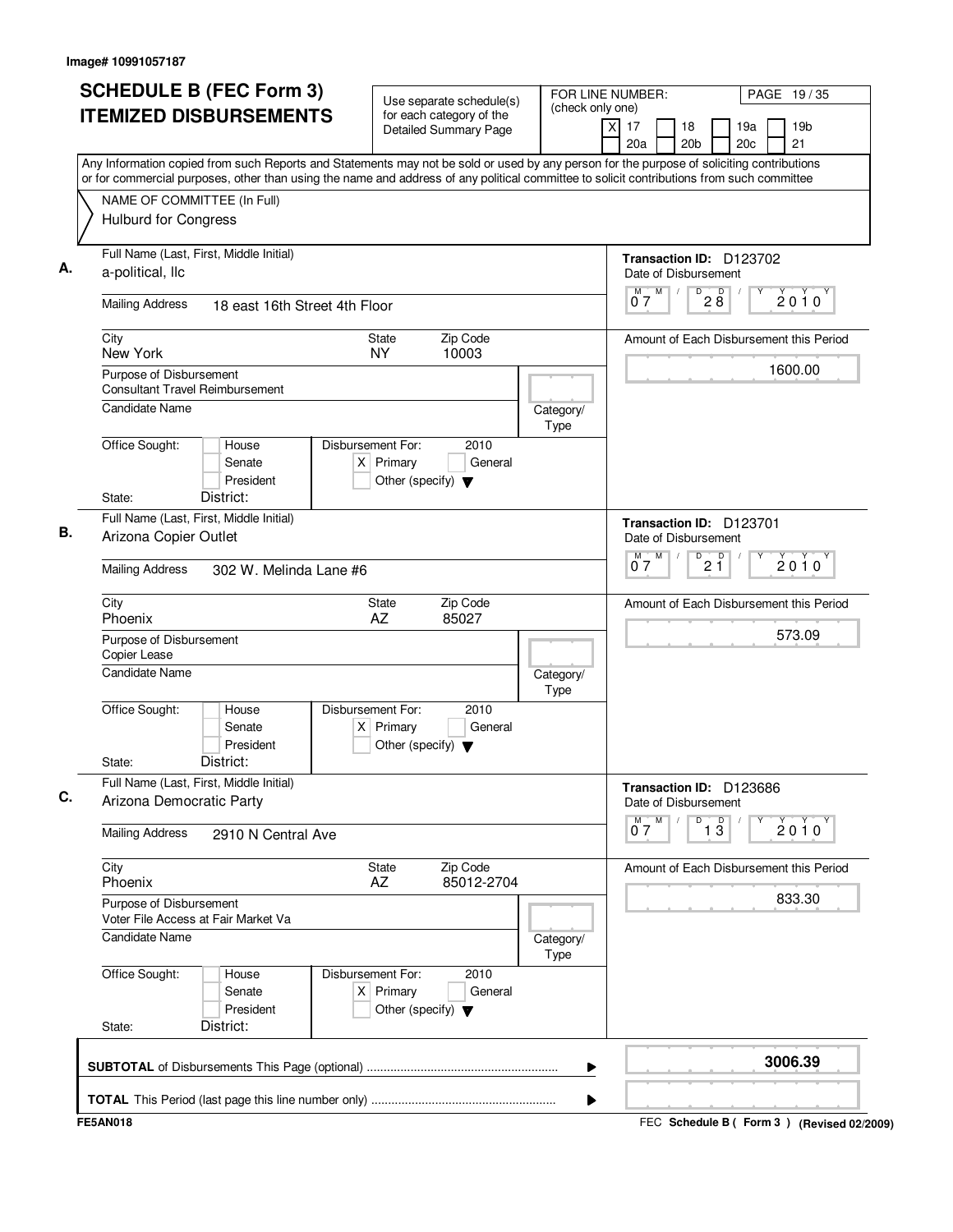| <b>ITEMIZED DISBURSEMENTS</b><br>Any Information copied from such Reports and Statements may not be sold or used by any person for the purpose of soliciting contributions<br>or for commercial purposes, other than using the name and address of any political committee to solicit contributions from such committee<br>NAME OF COMMITTEE (In Full)<br><b>Hulburd for Congress</b> | Use separate schedule(s)<br>for each category of the<br><b>Detailed Summary Page</b>        | (check only one)  | 19 <sub>b</sub><br>X<br>17<br>18<br>19a<br>20a<br>20 <sub>b</sub><br>20c<br>21           |
|---------------------------------------------------------------------------------------------------------------------------------------------------------------------------------------------------------------------------------------------------------------------------------------------------------------------------------------------------------------------------------------|---------------------------------------------------------------------------------------------|-------------------|------------------------------------------------------------------------------------------|
|                                                                                                                                                                                                                                                                                                                                                                                       |                                                                                             |                   |                                                                                          |
|                                                                                                                                                                                                                                                                                                                                                                                       |                                                                                             |                   |                                                                                          |
|                                                                                                                                                                                                                                                                                                                                                                                       |                                                                                             |                   |                                                                                          |
| Full Name (Last, First, Middle Initial)<br><b>Common Cents Consulting</b>                                                                                                                                                                                                                                                                                                             |                                                                                             |                   | Transaction ID: D123684<br>Date of Disbursement                                          |
| <b>Mailing Address</b><br>Darryl Tattrie 2910 E Gary Way                                                                                                                                                                                                                                                                                                                              |                                                                                             |                   | $0\overline{7}$<br>M<br>D<br>M T<br>$\sqrt{2}$<br>$2010^y$<br>07                         |
| City<br>Phoenix                                                                                                                                                                                                                                                                                                                                                                       | Zip Code<br><b>State</b><br>AZ<br>85042                                                     |                   | Amount of Each Disbursement this Period                                                  |
| Purpose of Disbursement<br><b>Compliance Consultant</b><br>Candidate Name                                                                                                                                                                                                                                                                                                             |                                                                                             |                   | 1500.00                                                                                  |
| Office Sought:<br>House<br>Senate<br>President                                                                                                                                                                                                                                                                                                                                        | Disbursement For:<br>2010<br>$X$ Primary<br>General<br>Other (specify) $\blacktriangledown$ | Category/<br>Type |                                                                                          |
| District:<br>State:<br>Full Name (Last, First, Middle Initial)                                                                                                                                                                                                                                                                                                                        |                                                                                             |                   |                                                                                          |
| CompuPay                                                                                                                                                                                                                                                                                                                                                                              |                                                                                             |                   | Transaction ID: D123699<br>Date of Disbursement<br>$M$ $M$<br>D                          |
| <b>Mailing Address</b><br>2700 N Central Ave #1100                                                                                                                                                                                                                                                                                                                                    |                                                                                             |                   | $\overline{16}$<br>$2010^y$<br>07                                                        |
| City<br>Phoenix                                                                                                                                                                                                                                                                                                                                                                       | Zip Code<br>State<br>AZ<br>85004                                                            |                   | Amount of Each Disbursement this Period<br>60.08                                         |
| Purpose of Disbursement<br>Payroll Fee                                                                                                                                                                                                                                                                                                                                                |                                                                                             |                   |                                                                                          |
| <b>Candidate Name</b>                                                                                                                                                                                                                                                                                                                                                                 |                                                                                             | Category/<br>Type |                                                                                          |
| Office Sought:<br>House<br>Senate<br>President<br>District:<br>State:                                                                                                                                                                                                                                                                                                                 | Disbursement For:<br>2010<br>$X$ Primary<br>General<br>Other (specify) $\blacktriangledown$ |                   |                                                                                          |
| Full Name (Last, First, Middle Initial)                                                                                                                                                                                                                                                                                                                                               |                                                                                             |                   | Transaction ID: D123673                                                                  |
| CompuPay                                                                                                                                                                                                                                                                                                                                                                              |                                                                                             |                   | Date of Disbursement<br>M<br>D<br>0 <sup>0</sup><br>$\overline{0}^M$ 7<br>$2010^{\circ}$ |
| <b>Mailing Address</b><br>2700 N Central Ave #1100                                                                                                                                                                                                                                                                                                                                    |                                                                                             |                   |                                                                                          |
| City<br>Phoenix                                                                                                                                                                                                                                                                                                                                                                       | Zip Code<br>State<br>AZ<br>85004                                                            |                   | Amount of Each Disbursement this Period                                                  |
| Purpose of Disbursement<br>Payroll Fee                                                                                                                                                                                                                                                                                                                                                |                                                                                             | 57.20             |                                                                                          |
| <b>Candidate Name</b>                                                                                                                                                                                                                                                                                                                                                                 |                                                                                             | Category/<br>Type |                                                                                          |
| Office Sought:<br>House<br>Senate<br>President                                                                                                                                                                                                                                                                                                                                        | Disbursement For:<br>2010<br>$X$ Primary<br>General<br>Other (specify) $\blacktriangledown$ |                   |                                                                                          |
| District:<br>State:                                                                                                                                                                                                                                                                                                                                                                   |                                                                                             |                   |                                                                                          |
|                                                                                                                                                                                                                                                                                                                                                                                       |                                                                                             | ▶                 | 1617.28                                                                                  |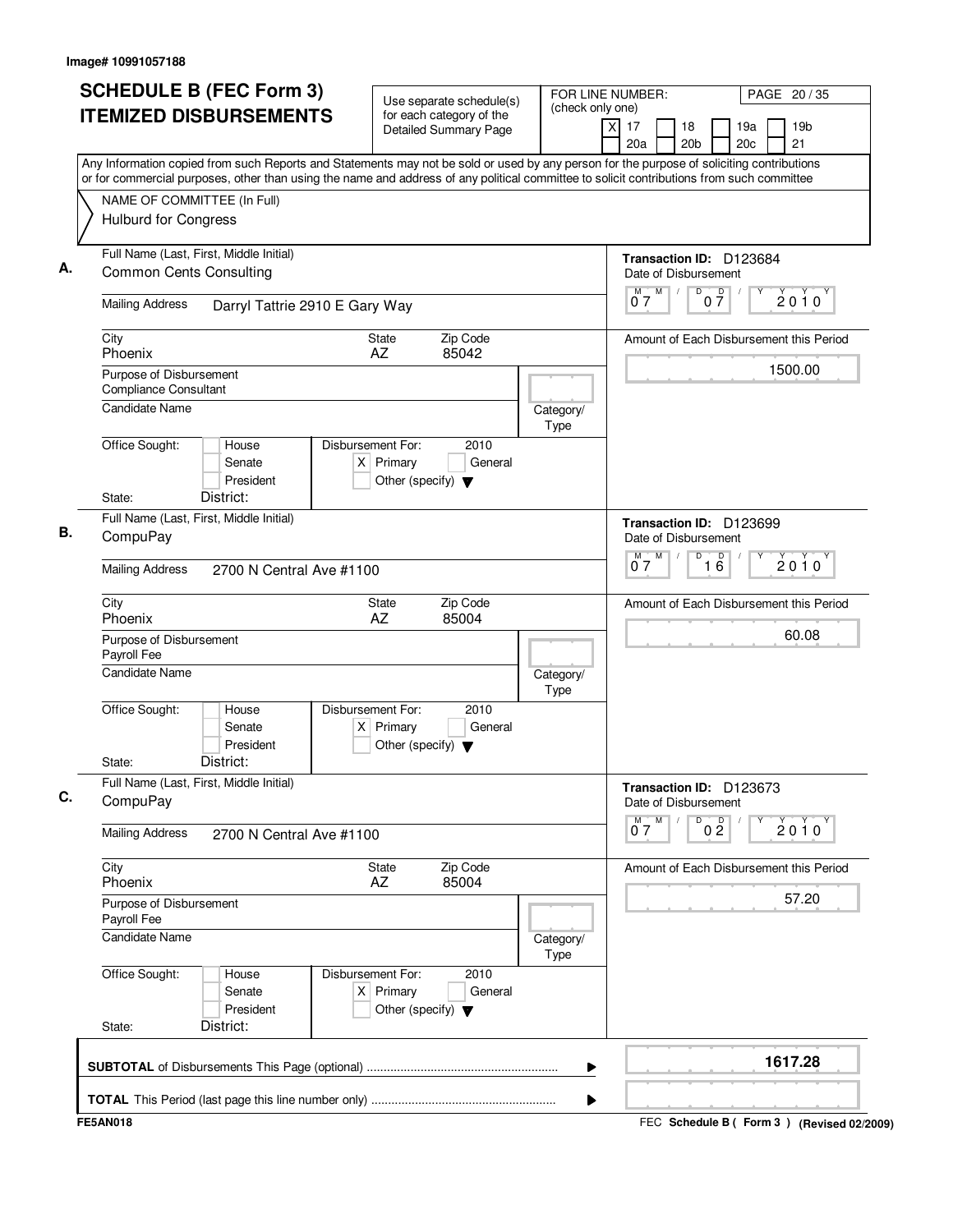| 20a<br>20 <sub>b</sub><br>Any Information copied from such Reports and Statements may not be sold or used by any person for the purpose of soliciting contributions<br>or for commercial purposes, other than using the name and address of any political committee to solicit contributions from such committee<br>NAME OF COMMITTEE (In Full)<br>Hulburd for Congress<br>Full Name (Last, First, Middle Initial)<br>Transaction ID: D123710<br>CompuPay<br>Date of Disbursement<br>M<br>D<br>$\overline{D}$<br>M<br>$\sqrt{2}$<br>3 Ŏ<br>07<br><b>Mailing Address</b><br>2700 N Central Ave #1100<br>Zip Code<br>City<br>State<br>Amount of Each Disbursement this Period<br>Phoenix<br>AZ<br>85004<br>Purpose of Disbursement<br>Payroll Fee<br><b>Candidate Name</b><br>Category/<br>Type<br>Office Sought:<br>Disbursement For:<br>2010<br>House<br>$X$ Primary<br>General<br>Senate<br>President<br>Other (specify) $\blacktriangledown$<br>District:<br>State:<br>Full Name (Last, First, Middle Initial)<br>Transaction ID: D123700<br><b>Cox Communications</b><br>Date of Disbursement<br>M<br>D<br>2 <sup>D</sup><br>M<br>07<br><b>Mailing Address</b><br>P.O. Box 78071<br>Zip Code<br>City<br>State<br>Amount of Each Disbursement this Period<br>Phoenix<br>AZ<br>85062<br>Purpose of Disbursement<br>Telephone and Internet<br><b>Candidate Name</b><br>Category/<br>Type<br>Office Sought:<br>Disbursement For:<br>2010<br>House<br>Senate<br>$X$ Primary<br>General<br>President<br>Other (specify) $\blacktriangledown$<br>District:<br>State:<br>Full Name (Last, First, Middle Initial)<br>Transaction ID: D123683<br><b>Crouse Consulting</b><br>Date of Disbursement<br>M<br>0 <sup>0</sup><br>$\overline{0}^M$ 7<br>D<br><b>Mailing Address</b><br>4630 S. Lakeshore Dr. #210<br>City<br>Zip Code<br>State<br>Amount of Each Disbursement this Period<br>85282<br>Tempe<br>AZ<br>Purpose of Disbursement<br>Volunteer and Event Consultant Expe<br><b>Candidate Name</b><br>Category/<br>Type | 21<br>20c |
|----------------------------------------------------------------------------------------------------------------------------------------------------------------------------------------------------------------------------------------------------------------------------------------------------------------------------------------------------------------------------------------------------------------------------------------------------------------------------------------------------------------------------------------------------------------------------------------------------------------------------------------------------------------------------------------------------------------------------------------------------------------------------------------------------------------------------------------------------------------------------------------------------------------------------------------------------------------------------------------------------------------------------------------------------------------------------------------------------------------------------------------------------------------------------------------------------------------------------------------------------------------------------------------------------------------------------------------------------------------------------------------------------------------------------------------------------------------------------------------------------------------------------------------------------------------------------------------------------------------------------------------------------------------------------------------------------------------------------------------------------------------------------------------------------------------------------------------------------------------------------------------------------------------------------------------------------------------------------------------------------------------------|-----------|
|                                                                                                                                                                                                                                                                                                                                                                                                                                                                                                                                                                                                                                                                                                                                                                                                                                                                                                                                                                                                                                                                                                                                                                                                                                                                                                                                                                                                                                                                                                                                                                                                                                                                                                                                                                                                                                                                                                                                                                                                                      |           |
|                                                                                                                                                                                                                                                                                                                                                                                                                                                                                                                                                                                                                                                                                                                                                                                                                                                                                                                                                                                                                                                                                                                                                                                                                                                                                                                                                                                                                                                                                                                                                                                                                                                                                                                                                                                                                                                                                                                                                                                                                      |           |
|                                                                                                                                                                                                                                                                                                                                                                                                                                                                                                                                                                                                                                                                                                                                                                                                                                                                                                                                                                                                                                                                                                                                                                                                                                                                                                                                                                                                                                                                                                                                                                                                                                                                                                                                                                                                                                                                                                                                                                                                                      |           |
|                                                                                                                                                                                                                                                                                                                                                                                                                                                                                                                                                                                                                                                                                                                                                                                                                                                                                                                                                                                                                                                                                                                                                                                                                                                                                                                                                                                                                                                                                                                                                                                                                                                                                                                                                                                                                                                                                                                                                                                                                      |           |
|                                                                                                                                                                                                                                                                                                                                                                                                                                                                                                                                                                                                                                                                                                                                                                                                                                                                                                                                                                                                                                                                                                                                                                                                                                                                                                                                                                                                                                                                                                                                                                                                                                                                                                                                                                                                                                                                                                                                                                                                                      | 2010      |
|                                                                                                                                                                                                                                                                                                                                                                                                                                                                                                                                                                                                                                                                                                                                                                                                                                                                                                                                                                                                                                                                                                                                                                                                                                                                                                                                                                                                                                                                                                                                                                                                                                                                                                                                                                                                                                                                                                                                                                                                                      |           |
|                                                                                                                                                                                                                                                                                                                                                                                                                                                                                                                                                                                                                                                                                                                                                                                                                                                                                                                                                                                                                                                                                                                                                                                                                                                                                                                                                                                                                                                                                                                                                                                                                                                                                                                                                                                                                                                                                                                                                                                                                      | 60.08     |
|                                                                                                                                                                                                                                                                                                                                                                                                                                                                                                                                                                                                                                                                                                                                                                                                                                                                                                                                                                                                                                                                                                                                                                                                                                                                                                                                                                                                                                                                                                                                                                                                                                                                                                                                                                                                                                                                                                                                                                                                                      |           |
|                                                                                                                                                                                                                                                                                                                                                                                                                                                                                                                                                                                                                                                                                                                                                                                                                                                                                                                                                                                                                                                                                                                                                                                                                                                                                                                                                                                                                                                                                                                                                                                                                                                                                                                                                                                                                                                                                                                                                                                                                      |           |
|                                                                                                                                                                                                                                                                                                                                                                                                                                                                                                                                                                                                                                                                                                                                                                                                                                                                                                                                                                                                                                                                                                                                                                                                                                                                                                                                                                                                                                                                                                                                                                                                                                                                                                                                                                                                                                                                                                                                                                                                                      |           |
|                                                                                                                                                                                                                                                                                                                                                                                                                                                                                                                                                                                                                                                                                                                                                                                                                                                                                                                                                                                                                                                                                                                                                                                                                                                                                                                                                                                                                                                                                                                                                                                                                                                                                                                                                                                                                                                                                                                                                                                                                      |           |
|                                                                                                                                                                                                                                                                                                                                                                                                                                                                                                                                                                                                                                                                                                                                                                                                                                                                                                                                                                                                                                                                                                                                                                                                                                                                                                                                                                                                                                                                                                                                                                                                                                                                                                                                                                                                                                                                                                                                                                                                                      | $2010^y$  |
|                                                                                                                                                                                                                                                                                                                                                                                                                                                                                                                                                                                                                                                                                                                                                                                                                                                                                                                                                                                                                                                                                                                                                                                                                                                                                                                                                                                                                                                                                                                                                                                                                                                                                                                                                                                                                                                                                                                                                                                                                      |           |
|                                                                                                                                                                                                                                                                                                                                                                                                                                                                                                                                                                                                                                                                                                                                                                                                                                                                                                                                                                                                                                                                                                                                                                                                                                                                                                                                                                                                                                                                                                                                                                                                                                                                                                                                                                                                                                                                                                                                                                                                                      | 909.49    |
|                                                                                                                                                                                                                                                                                                                                                                                                                                                                                                                                                                                                                                                                                                                                                                                                                                                                                                                                                                                                                                                                                                                                                                                                                                                                                                                                                                                                                                                                                                                                                                                                                                                                                                                                                                                                                                                                                                                                                                                                                      |           |
|                                                                                                                                                                                                                                                                                                                                                                                                                                                                                                                                                                                                                                                                                                                                                                                                                                                                                                                                                                                                                                                                                                                                                                                                                                                                                                                                                                                                                                                                                                                                                                                                                                                                                                                                                                                                                                                                                                                                                                                                                      |           |
|                                                                                                                                                                                                                                                                                                                                                                                                                                                                                                                                                                                                                                                                                                                                                                                                                                                                                                                                                                                                                                                                                                                                                                                                                                                                                                                                                                                                                                                                                                                                                                                                                                                                                                                                                                                                                                                                                                                                                                                                                      |           |
|                                                                                                                                                                                                                                                                                                                                                                                                                                                                                                                                                                                                                                                                                                                                                                                                                                                                                                                                                                                                                                                                                                                                                                                                                                                                                                                                                                                                                                                                                                                                                                                                                                                                                                                                                                                                                                                                                                                                                                                                                      | $2010^y$  |
|                                                                                                                                                                                                                                                                                                                                                                                                                                                                                                                                                                                                                                                                                                                                                                                                                                                                                                                                                                                                                                                                                                                                                                                                                                                                                                                                                                                                                                                                                                                                                                                                                                                                                                                                                                                                                                                                                                                                                                                                                      |           |
|                                                                                                                                                                                                                                                                                                                                                                                                                                                                                                                                                                                                                                                                                                                                                                                                                                                                                                                                                                                                                                                                                                                                                                                                                                                                                                                                                                                                                                                                                                                                                                                                                                                                                                                                                                                                                                                                                                                                                                                                                      | 646.10    |
|                                                                                                                                                                                                                                                                                                                                                                                                                                                                                                                                                                                                                                                                                                                                                                                                                                                                                                                                                                                                                                                                                                                                                                                                                                                                                                                                                                                                                                                                                                                                                                                                                                                                                                                                                                                                                                                                                                                                                                                                                      |           |
| Office Sought:<br>Disbursement For:<br>2010<br>House<br>$X$ Primary<br>Senate<br>General<br>President<br>Other (specify) $\blacktriangledown$                                                                                                                                                                                                                                                                                                                                                                                                                                                                                                                                                                                                                                                                                                                                                                                                                                                                                                                                                                                                                                                                                                                                                                                                                                                                                                                                                                                                                                                                                                                                                                                                                                                                                                                                                                                                                                                                        |           |
| District:<br>State:                                                                                                                                                                                                                                                                                                                                                                                                                                                                                                                                                                                                                                                                                                                                                                                                                                                                                                                                                                                                                                                                                                                                                                                                                                                                                                                                                                                                                                                                                                                                                                                                                                                                                                                                                                                                                                                                                                                                                                                                  |           |
| ▶                                                                                                                                                                                                                                                                                                                                                                                                                                                                                                                                                                                                                                                                                                                                                                                                                                                                                                                                                                                                                                                                                                                                                                                                                                                                                                                                                                                                                                                                                                                                                                                                                                                                                                                                                                                                                                                                                                                                                                                                                    | 1615.67   |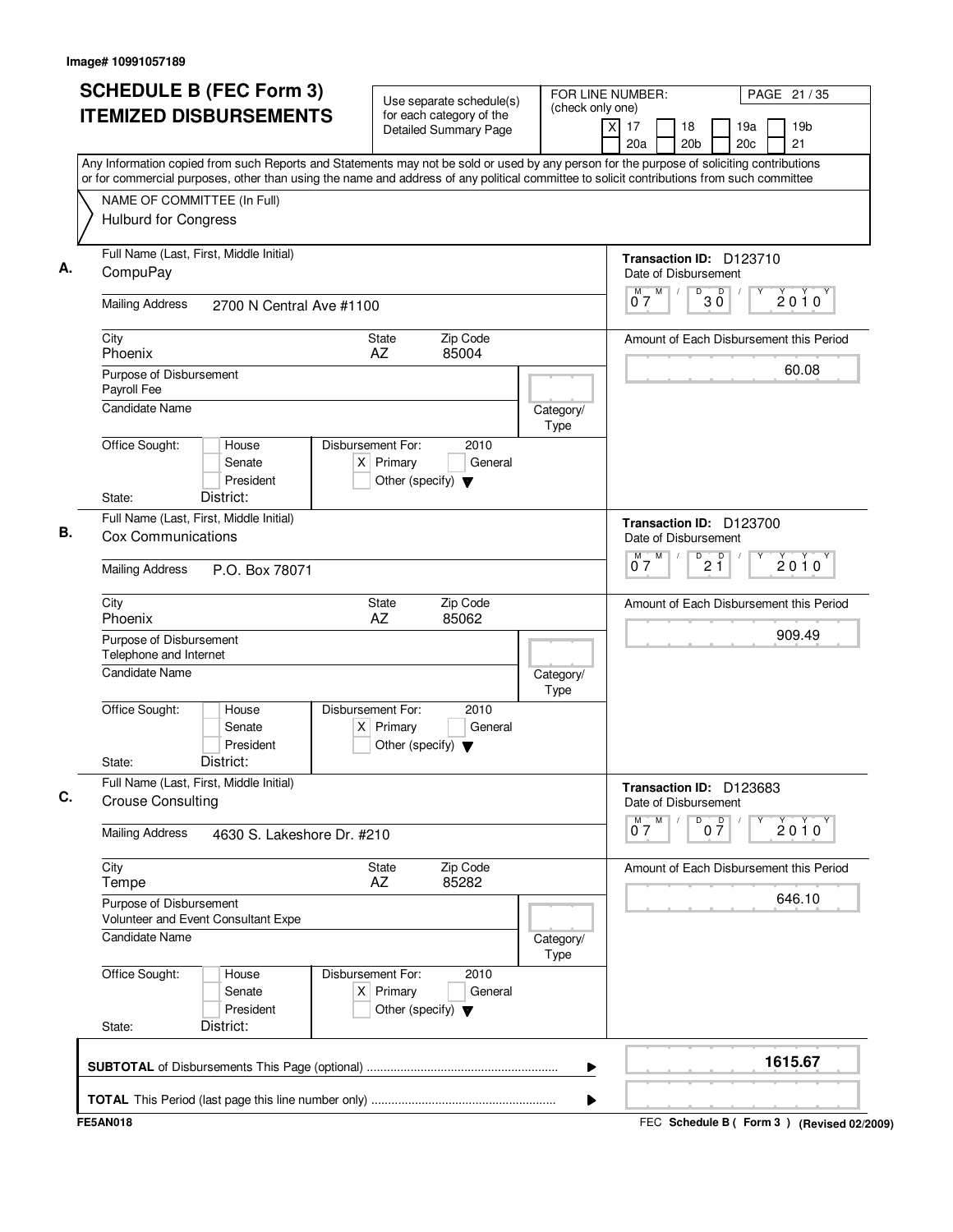| (check only one)<br><b>ITEMIZED DISBURSEMENTS</b><br>for each category of the<br>17<br>X<br><b>Detailed Summary Page</b><br>20a<br>Any Information copied from such Reports and Statements may not be sold or used by any person for the purpose of soliciting contributions<br>or for commercial purposes, other than using the name and address of any political committee to solicit contributions from such committee<br>NAME OF COMMITTEE (In Full)<br><b>Hulburd for Congress</b><br>Full Name (Last, First, Middle Initial)<br>Paul E Dionne<br>М<br>07<br><b>Mailing Address</b><br>502 S College Ave<br><b>Ste 308</b><br>Zip Code<br>City<br>State<br>AZ<br>85281-3749<br>Tempe<br>Purpose of Disbursement<br>Payroll<br><b>Candidate Name</b><br>Category/<br>Type<br>Office Sought:<br>Disbursement For:<br>2010<br>House<br>$X$ Primary<br>General<br>Senate<br>President<br>Other (specify) $\blacktriangledown$<br>State:<br>District:<br>Full Name (Last, First, Middle Initial)<br>Paul E Dionne<br>07<br><b>Mailing Address</b><br>502 S College Ave<br><b>Ste 308</b><br>Zip Code<br>City<br>State<br>AZ<br>85281-3749<br>Tempe<br>Purpose of Disbursement<br>Payroll<br><b>Candidate Name</b><br>Category/<br>Type<br>Office Sought:<br>Disbursement For:<br>2010<br>House<br>Senate<br>$X$ Primary<br>General<br>President<br>Other (specify) $\blacktriangledown$<br>District:<br>State:<br>Full Name (Last, First, Middle Initial)<br>Paul E Dionne<br><b>Mailing Address</b><br>502 S College Ave<br><b>Ste 308</b><br>City<br>Zip Code<br>State<br>AZ<br>85281-3749<br>Tempe<br>Purpose of Disbursement<br>Payroll<br><b>Candidate Name</b><br>Category/<br>Type<br>Office Sought:<br>Disbursement For:<br>2010<br>House | FOR LINE NUMBER:<br>PAGE 22 / 35                             |
|---------------------------------------------------------------------------------------------------------------------------------------------------------------------------------------------------------------------------------------------------------------------------------------------------------------------------------------------------------------------------------------------------------------------------------------------------------------------------------------------------------------------------------------------------------------------------------------------------------------------------------------------------------------------------------------------------------------------------------------------------------------------------------------------------------------------------------------------------------------------------------------------------------------------------------------------------------------------------------------------------------------------------------------------------------------------------------------------------------------------------------------------------------------------------------------------------------------------------------------------------------------------------------------------------------------------------------------------------------------------------------------------------------------------------------------------------------------------------------------------------------------------------------------------------------------------------------------------------------------------------------------------------------------------------------------------------------------------------------------------------|--------------------------------------------------------------|
|                                                                                                                                                                                                                                                                                                                                                                                                                                                                                                                                                                                                                                                                                                                                                                                                                                                                                                                                                                                                                                                                                                                                                                                                                                                                                                                                                                                                                                                                                                                                                                                                                                                                                                                                                   | 19 <sub>b</sub><br>18<br>19a<br>20 <sub>b</sub><br>20c<br>21 |
|                                                                                                                                                                                                                                                                                                                                                                                                                                                                                                                                                                                                                                                                                                                                                                                                                                                                                                                                                                                                                                                                                                                                                                                                                                                                                                                                                                                                                                                                                                                                                                                                                                                                                                                                                   |                                                              |
|                                                                                                                                                                                                                                                                                                                                                                                                                                                                                                                                                                                                                                                                                                                                                                                                                                                                                                                                                                                                                                                                                                                                                                                                                                                                                                                                                                                                                                                                                                                                                                                                                                                                                                                                                   |                                                              |
|                                                                                                                                                                                                                                                                                                                                                                                                                                                                                                                                                                                                                                                                                                                                                                                                                                                                                                                                                                                                                                                                                                                                                                                                                                                                                                                                                                                                                                                                                                                                                                                                                                                                                                                                                   |                                                              |
|                                                                                                                                                                                                                                                                                                                                                                                                                                                                                                                                                                                                                                                                                                                                                                                                                                                                                                                                                                                                                                                                                                                                                                                                                                                                                                                                                                                                                                                                                                                                                                                                                                                                                                                                                   | Transaction ID: D123697<br>Date of Disbursement              |
|                                                                                                                                                                                                                                                                                                                                                                                                                                                                                                                                                                                                                                                                                                                                                                                                                                                                                                                                                                                                                                                                                                                                                                                                                                                                                                                                                                                                                                                                                                                                                                                                                                                                                                                                                   | $\overline{15}$<br>M<br>D<br>$2010^y$                        |
|                                                                                                                                                                                                                                                                                                                                                                                                                                                                                                                                                                                                                                                                                                                                                                                                                                                                                                                                                                                                                                                                                                                                                                                                                                                                                                                                                                                                                                                                                                                                                                                                                                                                                                                                                   | Amount of Each Disbursement this Period                      |
|                                                                                                                                                                                                                                                                                                                                                                                                                                                                                                                                                                                                                                                                                                                                                                                                                                                                                                                                                                                                                                                                                                                                                                                                                                                                                                                                                                                                                                                                                                                                                                                                                                                                                                                                                   | 997.55                                                       |
|                                                                                                                                                                                                                                                                                                                                                                                                                                                                                                                                                                                                                                                                                                                                                                                                                                                                                                                                                                                                                                                                                                                                                                                                                                                                                                                                                                                                                                                                                                                                                                                                                                                                                                                                                   |                                                              |
|                                                                                                                                                                                                                                                                                                                                                                                                                                                                                                                                                                                                                                                                                                                                                                                                                                                                                                                                                                                                                                                                                                                                                                                                                                                                                                                                                                                                                                                                                                                                                                                                                                                                                                                                                   |                                                              |
|                                                                                                                                                                                                                                                                                                                                                                                                                                                                                                                                                                                                                                                                                                                                                                                                                                                                                                                                                                                                                                                                                                                                                                                                                                                                                                                                                                                                                                                                                                                                                                                                                                                                                                                                                   |                                                              |
|                                                                                                                                                                                                                                                                                                                                                                                                                                                                                                                                                                                                                                                                                                                                                                                                                                                                                                                                                                                                                                                                                                                                                                                                                                                                                                                                                                                                                                                                                                                                                                                                                                                                                                                                                   | Transaction ID: D123671<br>Date of Disbursement              |
|                                                                                                                                                                                                                                                                                                                                                                                                                                                                                                                                                                                                                                                                                                                                                                                                                                                                                                                                                                                                                                                                                                                                                                                                                                                                                                                                                                                                                                                                                                                                                                                                                                                                                                                                                   | $M$ $M$<br>D<br>0 <sup>0</sup><br>$2010^y$                   |
|                                                                                                                                                                                                                                                                                                                                                                                                                                                                                                                                                                                                                                                                                                                                                                                                                                                                                                                                                                                                                                                                                                                                                                                                                                                                                                                                                                                                                                                                                                                                                                                                                                                                                                                                                   | Amount of Each Disbursement this Period                      |
|                                                                                                                                                                                                                                                                                                                                                                                                                                                                                                                                                                                                                                                                                                                                                                                                                                                                                                                                                                                                                                                                                                                                                                                                                                                                                                                                                                                                                                                                                                                                                                                                                                                                                                                                                   | 997.55                                                       |
|                                                                                                                                                                                                                                                                                                                                                                                                                                                                                                                                                                                                                                                                                                                                                                                                                                                                                                                                                                                                                                                                                                                                                                                                                                                                                                                                                                                                                                                                                                                                                                                                                                                                                                                                                   |                                                              |
|                                                                                                                                                                                                                                                                                                                                                                                                                                                                                                                                                                                                                                                                                                                                                                                                                                                                                                                                                                                                                                                                                                                                                                                                                                                                                                                                                                                                                                                                                                                                                                                                                                                                                                                                                   |                                                              |
|                                                                                                                                                                                                                                                                                                                                                                                                                                                                                                                                                                                                                                                                                                                                                                                                                                                                                                                                                                                                                                                                                                                                                                                                                                                                                                                                                                                                                                                                                                                                                                                                                                                                                                                                                   |                                                              |
|                                                                                                                                                                                                                                                                                                                                                                                                                                                                                                                                                                                                                                                                                                                                                                                                                                                                                                                                                                                                                                                                                                                                                                                                                                                                                                                                                                                                                                                                                                                                                                                                                                                                                                                                                   | Transaction ID: D123717<br>Date of Disbursement              |
|                                                                                                                                                                                                                                                                                                                                                                                                                                                                                                                                                                                                                                                                                                                                                                                                                                                                                                                                                                                                                                                                                                                                                                                                                                                                                                                                                                                                                                                                                                                                                                                                                                                                                                                                                   | $0^M$ $7^M$<br>D<br>$30^{\circ}$<br>$2010^{\circ}$           |
|                                                                                                                                                                                                                                                                                                                                                                                                                                                                                                                                                                                                                                                                                                                                                                                                                                                                                                                                                                                                                                                                                                                                                                                                                                                                                                                                                                                                                                                                                                                                                                                                                                                                                                                                                   | Amount of Each Disbursement this Period                      |
|                                                                                                                                                                                                                                                                                                                                                                                                                                                                                                                                                                                                                                                                                                                                                                                                                                                                                                                                                                                                                                                                                                                                                                                                                                                                                                                                                                                                                                                                                                                                                                                                                                                                                                                                                   | 997.55                                                       |
|                                                                                                                                                                                                                                                                                                                                                                                                                                                                                                                                                                                                                                                                                                                                                                                                                                                                                                                                                                                                                                                                                                                                                                                                                                                                                                                                                                                                                                                                                                                                                                                                                                                                                                                                                   |                                                              |
| $X$ Primary<br>Senate<br>General<br>President<br>Other (specify) $\blacktriangledown$                                                                                                                                                                                                                                                                                                                                                                                                                                                                                                                                                                                                                                                                                                                                                                                                                                                                                                                                                                                                                                                                                                                                                                                                                                                                                                                                                                                                                                                                                                                                                                                                                                                             |                                                              |
| District:<br>State:                                                                                                                                                                                                                                                                                                                                                                                                                                                                                                                                                                                                                                                                                                                                                                                                                                                                                                                                                                                                                                                                                                                                                                                                                                                                                                                                                                                                                                                                                                                                                                                                                                                                                                                               |                                                              |
| ▶                                                                                                                                                                                                                                                                                                                                                                                                                                                                                                                                                                                                                                                                                                                                                                                                                                                                                                                                                                                                                                                                                                                                                                                                                                                                                                                                                                                                                                                                                                                                                                                                                                                                                                                                                 | 2992.65                                                      |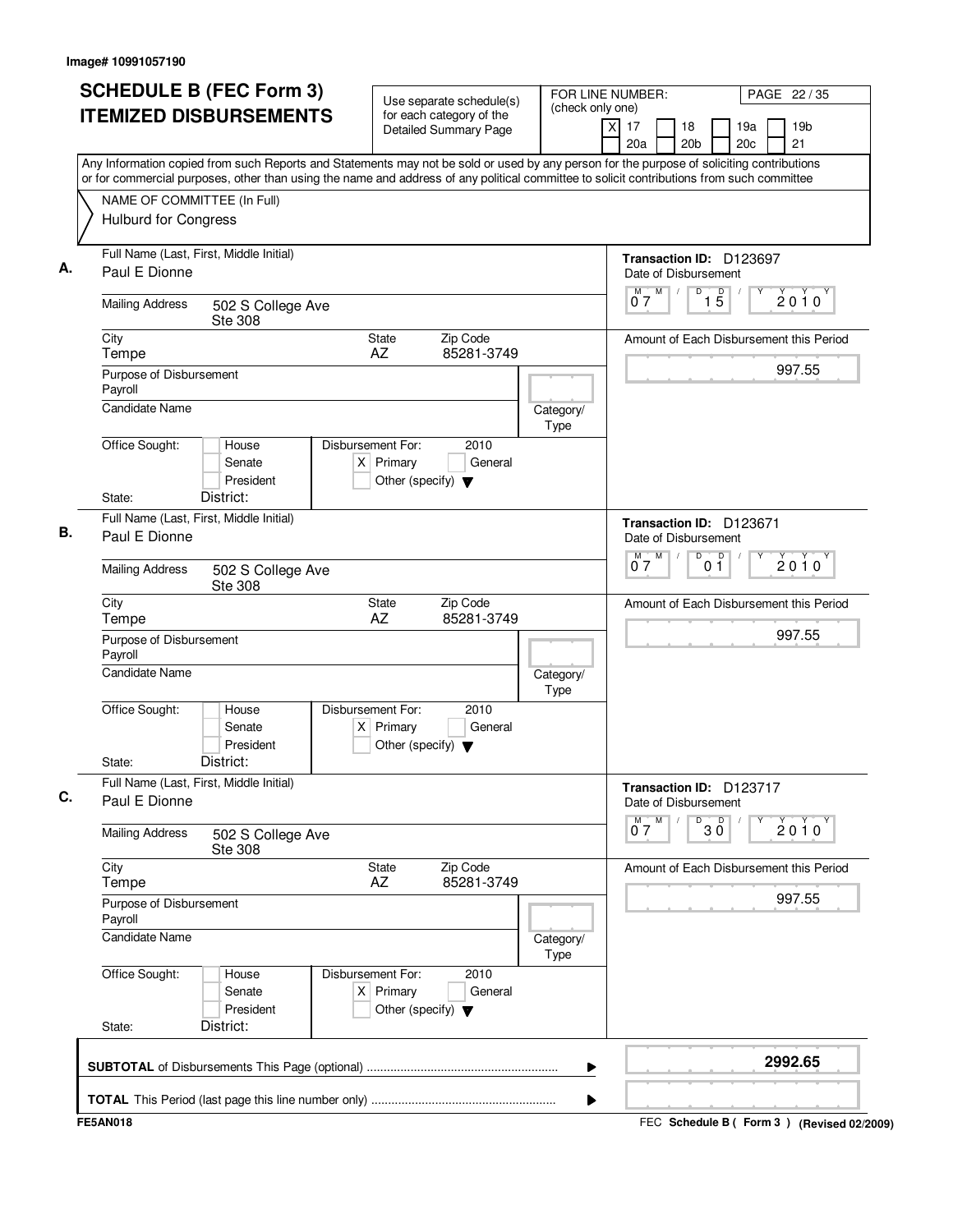| <b>SCHEDULE B (FEC Form 3)</b>                                 | Use separate schedule(s)                                                                    | FOR LINE NUMBER:<br>PAGE 23 / 35<br>(check only one)                                                                                                                                                                                                                                   |
|----------------------------------------------------------------|---------------------------------------------------------------------------------------------|----------------------------------------------------------------------------------------------------------------------------------------------------------------------------------------------------------------------------------------------------------------------------------------|
| <b>ITEMIZED DISBURSEMENTS</b>                                  | for each category of the<br>Detailed Summary Page                                           | 19 <sub>b</sub><br>$\times$<br>17<br>18<br>19a<br>20a<br>20 <sub>b</sub><br>20c<br>21                                                                                                                                                                                                  |
|                                                                |                                                                                             | Any Information copied from such Reports and Statements may not be sold or used by any person for the purpose of soliciting contributions<br>or for commercial purposes, other than using the name and address of any political committee to solicit contributions from such committee |
| NAME OF COMMITTEE (In Full)                                    |                                                                                             |                                                                                                                                                                                                                                                                                        |
| <b>Hulburd for Congress</b>                                    |                                                                                             |                                                                                                                                                                                                                                                                                        |
| Full Name (Last, First, Middle Initial)<br>FirstData USA       |                                                                                             | Transaction ID: D123680<br>Date of Disbursement                                                                                                                                                                                                                                        |
| <b>Mailing Address</b>                                         | 5565 Glenridge Connector Ne                                                                 | M<br>D<br>D<br>$\sqrt{2}$<br>$M$ <sup>-</sup><br>$2010^y$<br>06<br>07                                                                                                                                                                                                                  |
| City<br>Atlanta                                                | Zip Code<br><b>State</b><br>30342<br>GA                                                     | Amount of Each Disbursement this Period                                                                                                                                                                                                                                                |
| Purpose of Disbursement<br><b>Merchant Fee</b>                 |                                                                                             | 1196.92                                                                                                                                                                                                                                                                                |
| Candidate Name                                                 |                                                                                             | Category/<br>Type                                                                                                                                                                                                                                                                      |
| Office Sought:<br>House<br>Senate<br>President                 | Disbursement For:<br>2010<br>$X$ Primary<br>General<br>Other (specify) $\blacktriangledown$ |                                                                                                                                                                                                                                                                                        |
| District:<br>State:                                            |                                                                                             |                                                                                                                                                                                                                                                                                        |
| Full Name (Last, First, Middle Initial)<br>В.<br>FirstData USA |                                                                                             | Transaction ID: D123681<br>Date of Disbursement                                                                                                                                                                                                                                        |
| <b>Mailing Address</b>                                         | 5565 Glenridge Connector Ne                                                                 | M<br>$\overline{D}$<br>000<br>M T<br>$2010^y$<br>07                                                                                                                                                                                                                                    |
| City<br>Atlanta                                                | Zip Code<br><b>State</b><br>GA<br>30342                                                     | Amount of Each Disbursement this Period                                                                                                                                                                                                                                                |
| Purpose of Disbursement<br><b>Merchant Fee</b>                 |                                                                                             | 1088.02                                                                                                                                                                                                                                                                                |
| Candidate Name                                                 |                                                                                             | Category/<br>Type                                                                                                                                                                                                                                                                      |
| Office Sought:<br>House<br>Senate<br>President                 | Disbursement For:<br>2010<br>$X$ Primary<br>General<br>Other (specify) $\blacktriangledown$ |                                                                                                                                                                                                                                                                                        |
| District:<br>State:                                            |                                                                                             |                                                                                                                                                                                                                                                                                        |
| Full Name (Last, First, Middle Initial)<br>FirstData USA       |                                                                                             | Transaction ID: D123682<br>Date of Disbursement                                                                                                                                                                                                                                        |
| <b>Mailing Address</b>                                         | 5565 Glenridge Connector Ne                                                                 | M<br>D<br>$0\overset{D}{6}$<br>$\overline{0}^M$ 7<br>$2010^{\gamma}$                                                                                                                                                                                                                   |
| City<br>Atlanta                                                | <b>State</b><br>Zip Code<br>GA<br>30342                                                     | Amount of Each Disbursement this Period                                                                                                                                                                                                                                                |
| Purpose of Disbursement<br>Merchant Fee                        |                                                                                             | 52.30                                                                                                                                                                                                                                                                                  |
| <b>Candidate Name</b>                                          |                                                                                             | Category/<br>Type                                                                                                                                                                                                                                                                      |
| Office Sought:<br>House<br>Senate<br>President                 | Disbursement For:<br>2010<br>$X$ Primary<br>General<br>Other (specify) $\blacktriangledown$ |                                                                                                                                                                                                                                                                                        |
| District:<br>State:                                            |                                                                                             |                                                                                                                                                                                                                                                                                        |
|                                                                |                                                                                             | 2337.24<br>▶                                                                                                                                                                                                                                                                           |
|                                                                |                                                                                             |                                                                                                                                                                                                                                                                                        |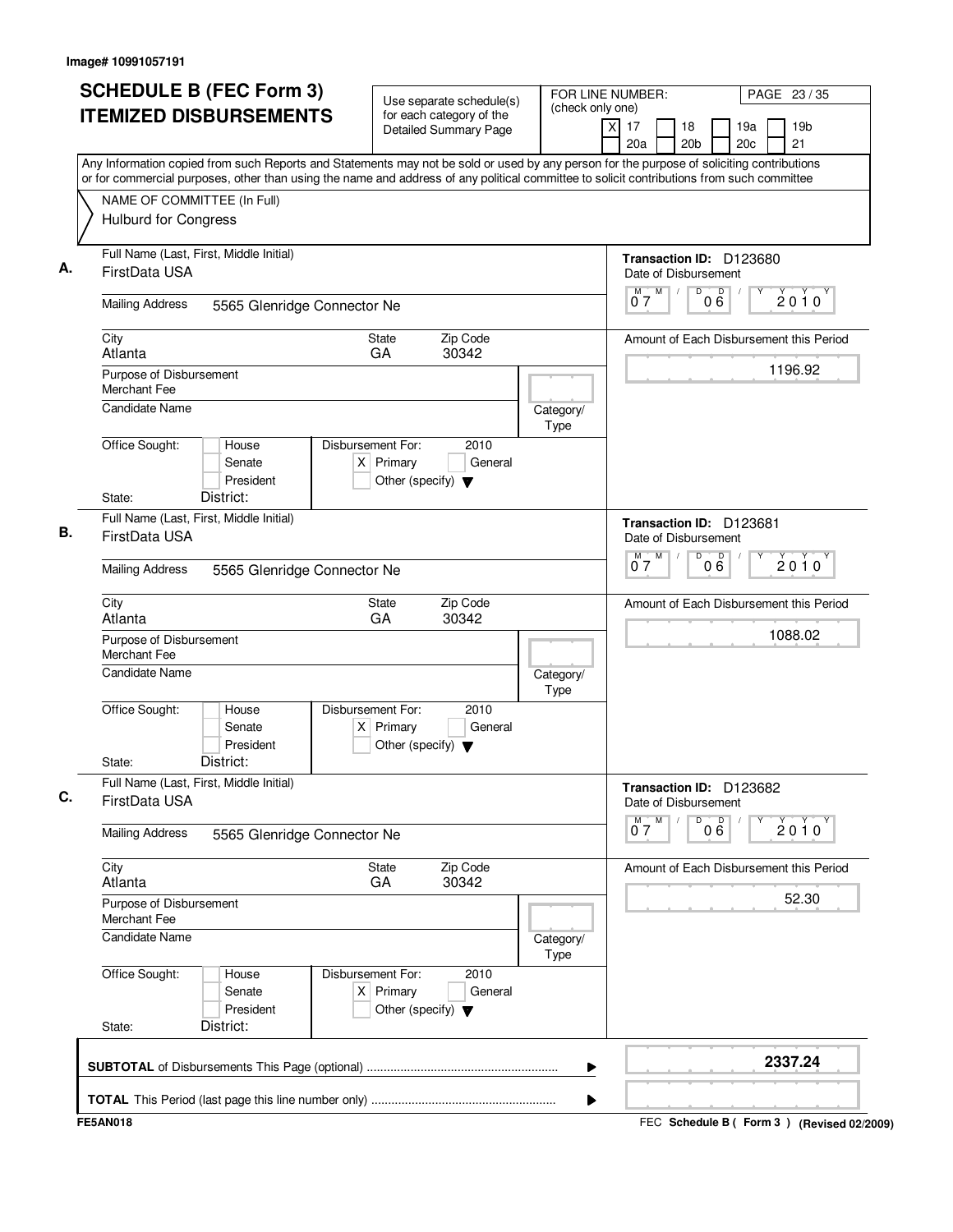| <b>SCHEDULE B (FEC Form 3)</b><br><b>ITEMIZED DISBURSEMENTS</b>                                                                                                                                                                                                                        | Use separate schedule(s)<br>for each category of the<br><b>Detailed Summary Page</b>        | FOR LINE NUMBER:<br>(check only one)<br>X<br>17<br>18     | PAGE 24 / 35<br>19 <sub>b</sub><br>19a  |
|----------------------------------------------------------------------------------------------------------------------------------------------------------------------------------------------------------------------------------------------------------------------------------------|---------------------------------------------------------------------------------------------|-----------------------------------------------------------|-----------------------------------------|
| Any Information copied from such Reports and Statements may not be sold or used by any person for the purpose of soliciting contributions<br>or for commercial purposes, other than using the name and address of any political committee to solicit contributions from such committee |                                                                                             | 20a<br>20 <sub>b</sub>                                    | 20c<br>21                               |
| NAME OF COMMITTEE (In Full)<br><b>Hulburd for Congress</b>                                                                                                                                                                                                                             |                                                                                             |                                                           |                                         |
| Full Name (Last, First, Middle Initial)<br>J & R Graphics and Printing LLC                                                                                                                                                                                                             |                                                                                             | Transaction ID: D123688<br>Date of Disbursement           |                                         |
| <b>Mailing Address</b><br>638 West Indian School Road                                                                                                                                                                                                                                  |                                                                                             | M<br>D<br>M<br>$\sqrt{2}$<br>07                           | $\mathsf D$<br>$2010^y$<br>14           |
| City<br>Phoenix                                                                                                                                                                                                                                                                        | Zip Code<br>State<br>AZ<br>85013                                                            |                                                           | Amount of Each Disbursement this Period |
| Purpose of Disbursement<br>Event Invitations and Stationary                                                                                                                                                                                                                            |                                                                                             |                                                           | 910.84                                  |
| <b>Candidate Name</b>                                                                                                                                                                                                                                                                  |                                                                                             | Category/<br>Type                                         |                                         |
| Office Sought:<br>House<br>Senate<br>President<br>District:<br>State:                                                                                                                                                                                                                  | Disbursement For:<br>2010<br>$X$ Primary<br>General<br>Other (specify) $\blacktriangledown$ |                                                           |                                         |
| Full Name (Last, First, Middle Initial)<br>Jewish News of Greater Phoenix                                                                                                                                                                                                              |                                                                                             | Transaction ID: D123685<br>Date of Disbursement<br>M<br>D |                                         |
| <b>Mailing Address</b><br>1625 E. Northern Ave. #106                                                                                                                                                                                                                                   |                                                                                             | $\overline{0}^M$ 7                                        | 09<br>$2010^y$                          |
| City<br>Phoenix                                                                                                                                                                                                                                                                        | Zip Code<br><b>State</b><br>AZ<br>85020                                                     |                                                           | Amount of Each Disbursement this Period |
| Purpose of Disbursement<br><b>Print Advertisement</b>                                                                                                                                                                                                                                  |                                                                                             |                                                           | 330.71                                  |
| Candidate Name                                                                                                                                                                                                                                                                         |                                                                                             | Category/<br>Type                                         |                                         |
| Office Sought:<br>House<br>Senate<br>President<br>District:<br>State:                                                                                                                                                                                                                  | Disbursement For:<br>2010<br>$X$ Primary<br>General<br>Other (specify) $\blacktriangledown$ |                                                           |                                         |
| Full Name (Last, First, Middle Initial)                                                                                                                                                                                                                                                |                                                                                             | Transaction ID: D123679                                   |                                         |
| <b>NGP</b>                                                                                                                                                                                                                                                                             |                                                                                             | Date of Disbursement<br>M<br>D<br>M                       | $0\overline{3}$<br>$2010^y$             |
| <b>Mailing Address</b><br>1225 Eye Street, NW Suite 1225                                                                                                                                                                                                                               |                                                                                             | 07                                                        |                                         |
| City<br>Washington                                                                                                                                                                                                                                                                     | Zip Code<br><b>State</b><br>DC<br>20005                                                     |                                                           | Amount of Each Disbursement this Period |
| Purpose of Disbursement<br><b>Database Subscription Services</b>                                                                                                                                                                                                                       |                                                                                             |                                                           | 350.00                                  |
| <b>Candidate Name</b>                                                                                                                                                                                                                                                                  |                                                                                             | Category/<br>Type                                         |                                         |
| Office Sought:<br>House<br>Senate<br>President                                                                                                                                                                                                                                         | Disbursement For:<br>2010<br>$X$ Primary<br>General<br>Other (specify) $\blacktriangledown$ |                                                           |                                         |
| District:<br>State:                                                                                                                                                                                                                                                                    |                                                                                             |                                                           |                                         |
|                                                                                                                                                                                                                                                                                        |                                                                                             |                                                           | 1591.55                                 |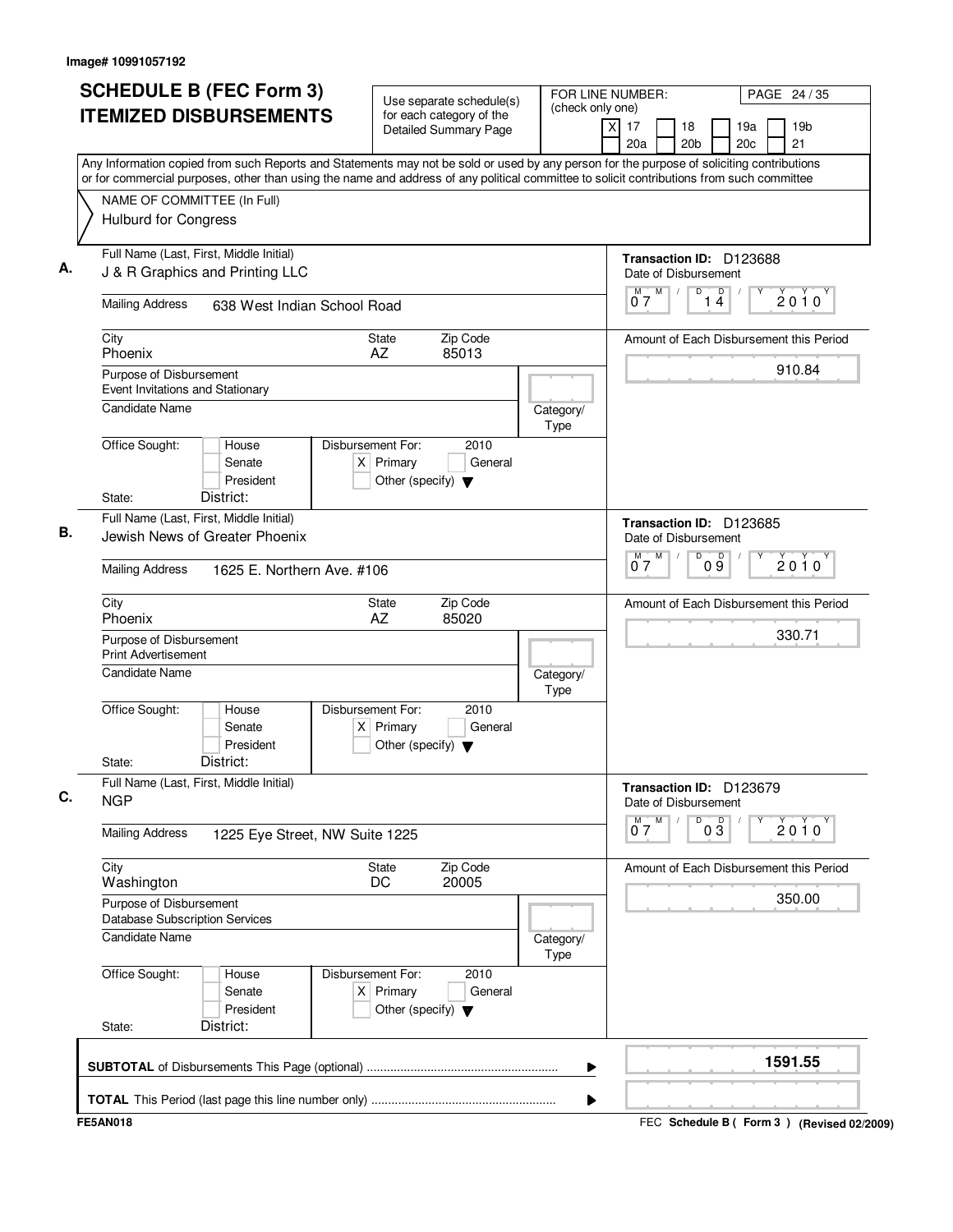| <b>SCHEDULE B (FEC Form 3)</b>                                                                                                                                                                                                                                                         | Use separate schedule(s)<br>for each category of the                                        | FOR LINE NUMBER:<br>(check only one) | PAGE 25 / 35                                                              |
|----------------------------------------------------------------------------------------------------------------------------------------------------------------------------------------------------------------------------------------------------------------------------------------|---------------------------------------------------------------------------------------------|--------------------------------------|---------------------------------------------------------------------------|
| <b>ITEMIZED DISBURSEMENTS</b>                                                                                                                                                                                                                                                          | <b>Detailed Summary Page</b>                                                                | $\times$                             | 17<br>18<br>19a<br>19 <sub>b</sub><br>20a<br>20 <sub>b</sub><br>20c<br>21 |
| Any Information copied from such Reports and Statements may not be sold or used by any person for the purpose of soliciting contributions<br>or for commercial purposes, other than using the name and address of any political committee to solicit contributions from such committee |                                                                                             |                                      |                                                                           |
| NAME OF COMMITTEE (In Full)                                                                                                                                                                                                                                                            |                                                                                             |                                      |                                                                           |
| <b>Hulburd for Congress</b>                                                                                                                                                                                                                                                            |                                                                                             |                                      |                                                                           |
| Full Name (Last, First, Middle Initial)<br><b>NGP</b>                                                                                                                                                                                                                                  |                                                                                             |                                      | Transaction ID: D123689<br>Date of Disbursement                           |
| <b>Mailing Address</b><br>1225 Eye Street, NW Suite 1225                                                                                                                                                                                                                               |                                                                                             |                                      | M<br>D<br>15<br>M,<br>$2010^Y$<br>07                                      |
| City<br>Washington                                                                                                                                                                                                                                                                     | Zip Code<br>State<br>DC<br>20005                                                            |                                      | Amount of Each Disbursement this Period                                   |
| Purpose of Disbursement<br>Database Subscription Service                                                                                                                                                                                                                               |                                                                                             |                                      | 4320.00                                                                   |
| <b>Candidate Name</b>                                                                                                                                                                                                                                                                  |                                                                                             | Category/<br>Type                    |                                                                           |
| Office Sought:<br>House<br>Senate<br>President<br>District:<br>State:                                                                                                                                                                                                                  | Disbursement For:<br>2010<br>$X$ Primary<br>General<br>Other (specify) $\blacktriangledown$ |                                      |                                                                           |
| Full Name (Last, First, Middle Initial)                                                                                                                                                                                                                                                |                                                                                             |                                      |                                                                           |
| PGS Property Managers, LLC                                                                                                                                                                                                                                                             |                                                                                             |                                      | Transaction ID: D123669<br>Date of Disbursement                           |
| <b>Mailing Address</b><br>P.O. Box 36496                                                                                                                                                                                                                                               |                                                                                             |                                      | M<br>D<br>M<br>0 <sup>0</sup><br>$2010^y$<br>07                           |
| City<br>Phoenix                                                                                                                                                                                                                                                                        | Zip Code<br>State<br>AZ<br>85067                                                            |                                      | Amount of Each Disbursement this Period                                   |
| Purpose of Disbursement<br>Rent                                                                                                                                                                                                                                                        |                                                                                             |                                      | 2328.45                                                                   |
| <b>Candidate Name</b>                                                                                                                                                                                                                                                                  |                                                                                             | Category/<br>Type                    |                                                                           |
| Office Sought:<br>House<br>Senate<br>President<br>District:<br>State:                                                                                                                                                                                                                  | Disbursement For:<br>2010<br>$X$ Primary<br>General<br>Other (specify) $\blacktriangledown$ |                                      |                                                                           |
| Full Name (Last, First, Middle Initial)<br>PGS Property Managers, LLC                                                                                                                                                                                                                  |                                                                                             |                                      | Transaction ID: D123719<br>Date of Disbursement                           |
| <b>Mailing Address</b><br>P.O. Box 36496                                                                                                                                                                                                                                               |                                                                                             |                                      | M<br>D<br>0 <sup>0</sup><br>$\overline{0}^M$ 8<br>$2010^{\circ}$          |
| City<br>Phoenix                                                                                                                                                                                                                                                                        | Zip Code<br>State<br>AZ<br>85067                                                            |                                      | Amount of Each Disbursement this Period                                   |
| Purpose of Disbursement<br>Rent                                                                                                                                                                                                                                                        |                                                                                             |                                      | 2328.45                                                                   |
| <b>Candidate Name</b>                                                                                                                                                                                                                                                                  |                                                                                             | Category/<br>Type                    |                                                                           |
| Office Sought:<br>House<br>Senate<br>President<br>District:<br>State:                                                                                                                                                                                                                  | Disbursement For:<br>2010<br>$X$ Primary<br>General<br>Other (specify) $\blacktriangledown$ |                                      |                                                                           |
|                                                                                                                                                                                                                                                                                        |                                                                                             |                                      | 8976.90                                                                   |
|                                                                                                                                                                                                                                                                                        |                                                                                             | ▶                                    |                                                                           |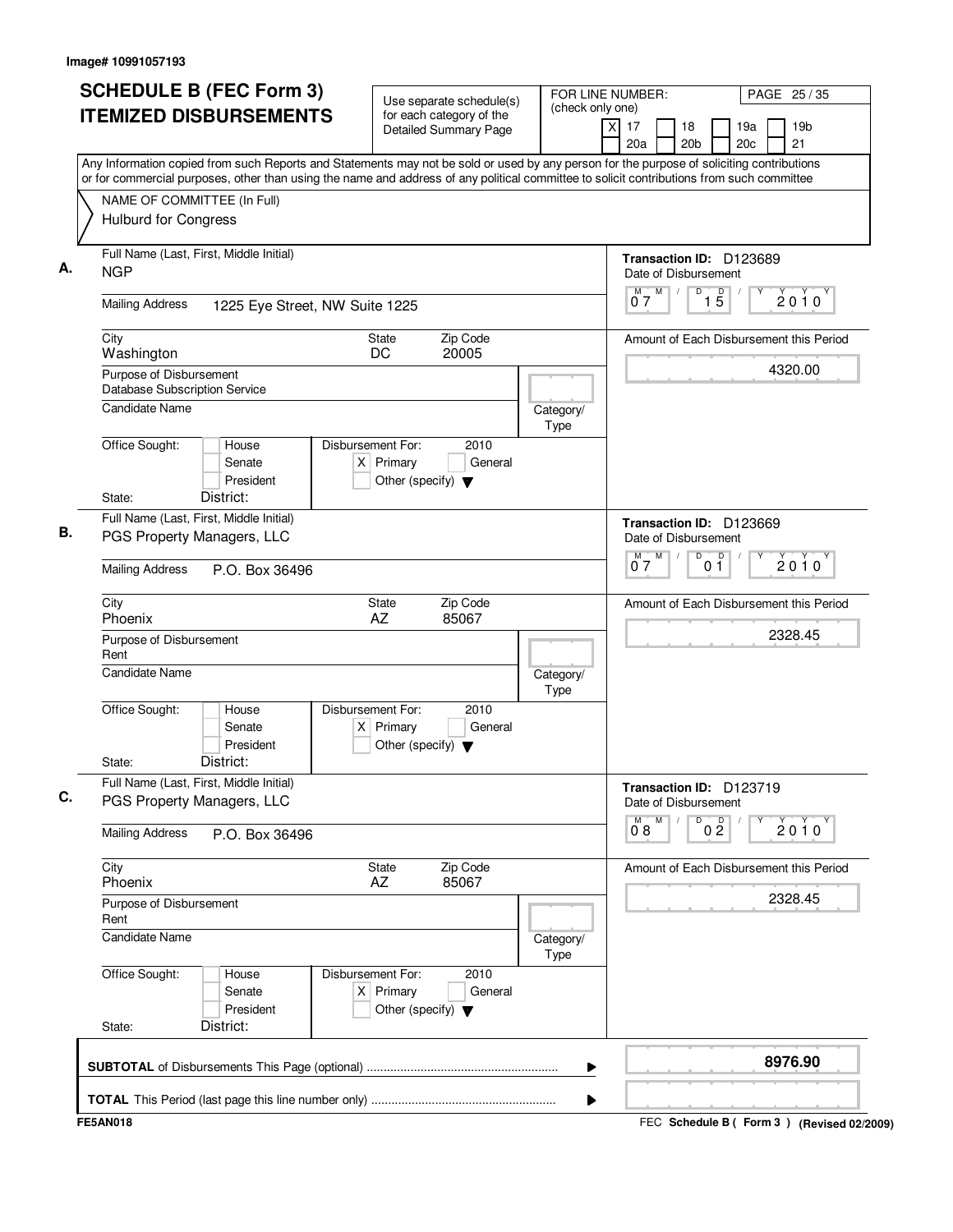| <b>ITEMIZED DISBURSEMENTS</b><br>for each category of the<br>xl<br>17<br><b>Detailed Summary Page</b><br>20a<br>Any Information copied from such Reports and Statements may not be sold or used by any person for the purpose of soliciting contributions<br>or for commercial purposes, other than using the name and address of any political committee to solicit contributions from such committee<br>NAME OF COMMITTEE (In Full)<br>Hulburd for Congress<br>Full Name (Last, First, Middle Initial)<br>А.<br><b>Gabrielle Porter</b><br>М<br>07<br><b>Mailing Address</b><br>2503 N 16th St. Unit C<br>City<br>Zip Code<br>State<br>Phoenix<br>85006<br>AZ<br>Purpose of Disbursement<br>Payroll<br>Candidate Name<br>Category/<br>Type<br>Office Sought:<br>Disbursement For:<br>House<br>2010<br>$X$ Primary<br>Senate<br>General<br>President<br>Other (specify) $\blacktriangledown$<br>District:<br>State:<br>Full Name (Last, First, Middle Initial)<br>В.<br>Rankin Consulting, LLC<br>M <sub>1</sub><br>07<br><b>Mailing Address</b><br>Devin Rankin 3616 E. Colter St.<br>City<br>Zip Code<br>State<br>Phoenix<br>AZ<br>85018<br>Purpose of Disbursement<br><b>Fundraising Consultant</b><br><b>Candidate Name</b><br>Category/<br>Type<br>Office Sought:<br>Disbursement For:<br>2010<br>House<br>$X$ Primary<br>General<br>Senate<br>President<br>Other (specify) $\blacktriangledown$<br>District:<br>State:<br>Full Name (Last, First, Middle Initial)<br>C.<br>The Winding Creek Group<br><b>Mailing Address</b><br>2852 Connecticut Ave., NW<br>City<br>Zip Code<br>State<br>20008<br>Washington<br>DC<br>Purpose of Disbursement<br><b>Automated Phone Calls</b><br><b>Candidate Name</b><br>Category/<br>Type<br>Office Sought:<br>Disbursement For:<br>2010<br>House<br>$X$ Primary<br>Senate<br>General<br>President<br>Other (specify) $\blacktriangledown$<br>District:<br>State: | FOR LINE NUMBER:<br>PAGE 26 / 35                              |
|-------------------------------------------------------------------------------------------------------------------------------------------------------------------------------------------------------------------------------------------------------------------------------------------------------------------------------------------------------------------------------------------------------------------------------------------------------------------------------------------------------------------------------------------------------------------------------------------------------------------------------------------------------------------------------------------------------------------------------------------------------------------------------------------------------------------------------------------------------------------------------------------------------------------------------------------------------------------------------------------------------------------------------------------------------------------------------------------------------------------------------------------------------------------------------------------------------------------------------------------------------------------------------------------------------------------------------------------------------------------------------------------------------------------------------------------------------------------------------------------------------------------------------------------------------------------------------------------------------------------------------------------------------------------------------------------------------------------------------------------------------------------------------------------------------------------------------------------------------------------------------------------------------------|---------------------------------------------------------------|
|                                                                                                                                                                                                                                                                                                                                                                                                                                                                                                                                                                                                                                                                                                                                                                                                                                                                                                                                                                                                                                                                                                                                                                                                                                                                                                                                                                                                                                                                                                                                                                                                                                                                                                                                                                                                                                                                                                             | 19 <sub>b</sub><br>18<br>19a<br>20 <sub>b</sub><br>20c<br>21  |
|                                                                                                                                                                                                                                                                                                                                                                                                                                                                                                                                                                                                                                                                                                                                                                                                                                                                                                                                                                                                                                                                                                                                                                                                                                                                                                                                                                                                                                                                                                                                                                                                                                                                                                                                                                                                                                                                                                             |                                                               |
|                                                                                                                                                                                                                                                                                                                                                                                                                                                                                                                                                                                                                                                                                                                                                                                                                                                                                                                                                                                                                                                                                                                                                                                                                                                                                                                                                                                                                                                                                                                                                                                                                                                                                                                                                                                                                                                                                                             |                                                               |
|                                                                                                                                                                                                                                                                                                                                                                                                                                                                                                                                                                                                                                                                                                                                                                                                                                                                                                                                                                                                                                                                                                                                                                                                                                                                                                                                                                                                                                                                                                                                                                                                                                                                                                                                                                                                                                                                                                             |                                                               |
|                                                                                                                                                                                                                                                                                                                                                                                                                                                                                                                                                                                                                                                                                                                                                                                                                                                                                                                                                                                                                                                                                                                                                                                                                                                                                                                                                                                                                                                                                                                                                                                                                                                                                                                                                                                                                                                                                                             | Transaction ID: D123698<br>Date of Disbursement               |
|                                                                                                                                                                                                                                                                                                                                                                                                                                                                                                                                                                                                                                                                                                                                                                                                                                                                                                                                                                                                                                                                                                                                                                                                                                                                                                                                                                                                                                                                                                                                                                                                                                                                                                                                                                                                                                                                                                             | M<br>D<br>$\overline{1\phantom{1}5}$<br>$2010^y$              |
|                                                                                                                                                                                                                                                                                                                                                                                                                                                                                                                                                                                                                                                                                                                                                                                                                                                                                                                                                                                                                                                                                                                                                                                                                                                                                                                                                                                                                                                                                                                                                                                                                                                                                                                                                                                                                                                                                                             | Amount of Each Disbursement this Period                       |
|                                                                                                                                                                                                                                                                                                                                                                                                                                                                                                                                                                                                                                                                                                                                                                                                                                                                                                                                                                                                                                                                                                                                                                                                                                                                                                                                                                                                                                                                                                                                                                                                                                                                                                                                                                                                                                                                                                             | 777.00                                                        |
|                                                                                                                                                                                                                                                                                                                                                                                                                                                                                                                                                                                                                                                                                                                                                                                                                                                                                                                                                                                                                                                                                                                                                                                                                                                                                                                                                                                                                                                                                                                                                                                                                                                                                                                                                                                                                                                                                                             |                                                               |
|                                                                                                                                                                                                                                                                                                                                                                                                                                                                                                                                                                                                                                                                                                                                                                                                                                                                                                                                                                                                                                                                                                                                                                                                                                                                                                                                                                                                                                                                                                                                                                                                                                                                                                                                                                                                                                                                                                             |                                                               |
|                                                                                                                                                                                                                                                                                                                                                                                                                                                                                                                                                                                                                                                                                                                                                                                                                                                                                                                                                                                                                                                                                                                                                                                                                                                                                                                                                                                                                                                                                                                                                                                                                                                                                                                                                                                                                                                                                                             |                                                               |
|                                                                                                                                                                                                                                                                                                                                                                                                                                                                                                                                                                                                                                                                                                                                                                                                                                                                                                                                                                                                                                                                                                                                                                                                                                                                                                                                                                                                                                                                                                                                                                                                                                                                                                                                                                                                                                                                                                             | Transaction ID: D123670<br>Date of Disbursement               |
|                                                                                                                                                                                                                                                                                                                                                                                                                                                                                                                                                                                                                                                                                                                                                                                                                                                                                                                                                                                                                                                                                                                                                                                                                                                                                                                                                                                                                                                                                                                                                                                                                                                                                                                                                                                                                                                                                                             | $\overline{D}$<br>M<br>0 <sup>0</sup><br>$2010^y$             |
|                                                                                                                                                                                                                                                                                                                                                                                                                                                                                                                                                                                                                                                                                                                                                                                                                                                                                                                                                                                                                                                                                                                                                                                                                                                                                                                                                                                                                                                                                                                                                                                                                                                                                                                                                                                                                                                                                                             | Amount of Each Disbursement this Period                       |
|                                                                                                                                                                                                                                                                                                                                                                                                                                                                                                                                                                                                                                                                                                                                                                                                                                                                                                                                                                                                                                                                                                                                                                                                                                                                                                                                                                                                                                                                                                                                                                                                                                                                                                                                                                                                                                                                                                             | 3000.00                                                       |
|                                                                                                                                                                                                                                                                                                                                                                                                                                                                                                                                                                                                                                                                                                                                                                                                                                                                                                                                                                                                                                                                                                                                                                                                                                                                                                                                                                                                                                                                                                                                                                                                                                                                                                                                                                                                                                                                                                             |                                                               |
|                                                                                                                                                                                                                                                                                                                                                                                                                                                                                                                                                                                                                                                                                                                                                                                                                                                                                                                                                                                                                                                                                                                                                                                                                                                                                                                                                                                                                                                                                                                                                                                                                                                                                                                                                                                                                                                                                                             |                                                               |
|                                                                                                                                                                                                                                                                                                                                                                                                                                                                                                                                                                                                                                                                                                                                                                                                                                                                                                                                                                                                                                                                                                                                                                                                                                                                                                                                                                                                                                                                                                                                                                                                                                                                                                                                                                                                                                                                                                             |                                                               |
|                                                                                                                                                                                                                                                                                                                                                                                                                                                                                                                                                                                                                                                                                                                                                                                                                                                                                                                                                                                                                                                                                                                                                                                                                                                                                                                                                                                                                                                                                                                                                                                                                                                                                                                                                                                                                                                                                                             | Transaction ID: D123687<br>Date of Disbursement               |
|                                                                                                                                                                                                                                                                                                                                                                                                                                                                                                                                                                                                                                                                                                                                                                                                                                                                                                                                                                                                                                                                                                                                                                                                                                                                                                                                                                                                                                                                                                                                                                                                                                                                                                                                                                                                                                                                                                             | $0^M$ $7^M$<br>D<br>$\overline{1}$ $\overline{3}$<br>$2010^y$ |
|                                                                                                                                                                                                                                                                                                                                                                                                                                                                                                                                                                                                                                                                                                                                                                                                                                                                                                                                                                                                                                                                                                                                                                                                                                                                                                                                                                                                                                                                                                                                                                                                                                                                                                                                                                                                                                                                                                             | Amount of Each Disbursement this Period                       |
|                                                                                                                                                                                                                                                                                                                                                                                                                                                                                                                                                                                                                                                                                                                                                                                                                                                                                                                                                                                                                                                                                                                                                                                                                                                                                                                                                                                                                                                                                                                                                                                                                                                                                                                                                                                                                                                                                                             | 1231.13                                                       |
|                                                                                                                                                                                                                                                                                                                                                                                                                                                                                                                                                                                                                                                                                                                                                                                                                                                                                                                                                                                                                                                                                                                                                                                                                                                                                                                                                                                                                                                                                                                                                                                                                                                                                                                                                                                                                                                                                                             |                                                               |
|                                                                                                                                                                                                                                                                                                                                                                                                                                                                                                                                                                                                                                                                                                                                                                                                                                                                                                                                                                                                                                                                                                                                                                                                                                                                                                                                                                                                                                                                                                                                                                                                                                                                                                                                                                                                                                                                                                             |                                                               |
|                                                                                                                                                                                                                                                                                                                                                                                                                                                                                                                                                                                                                                                                                                                                                                                                                                                                                                                                                                                                                                                                                                                                                                                                                                                                                                                                                                                                                                                                                                                                                                                                                                                                                                                                                                                                                                                                                                             |                                                               |
| ▶                                                                                                                                                                                                                                                                                                                                                                                                                                                                                                                                                                                                                                                                                                                                                                                                                                                                                                                                                                                                                                                                                                                                                                                                                                                                                                                                                                                                                                                                                                                                                                                                                                                                                                                                                                                                                                                                                                           | 5008.13                                                       |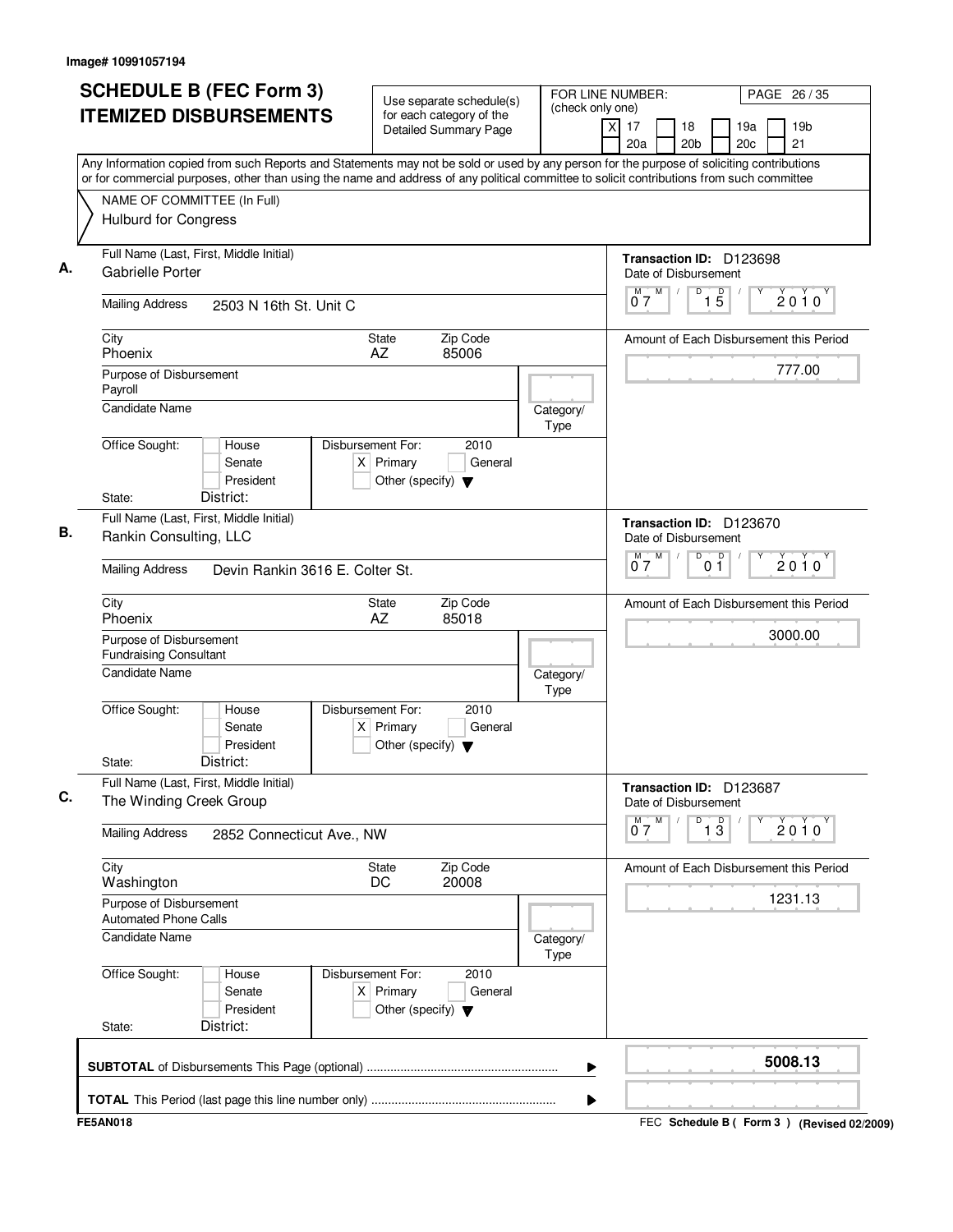| <b>SCHEDULE B (FEC Form 3)</b>                                                                                                                                                                                                                                                         | Use separate schedule(s)                                                                    | FOR LINE NUMBER:<br>(check only one) |                                                 |                       |            | PAGE 27/35                                |
|----------------------------------------------------------------------------------------------------------------------------------------------------------------------------------------------------------------------------------------------------------------------------------------|---------------------------------------------------------------------------------------------|--------------------------------------|-------------------------------------------------|-----------------------|------------|-------------------------------------------|
| <b>ITEMIZED DISBURSEMENTS</b>                                                                                                                                                                                                                                                          | for each category of the<br><b>Detailed Summary Page</b>                                    |                                      | x<br>17<br>20a                                  | 18<br>20 <sub>b</sub> | 19a<br>20c | 19 <sub>b</sub><br>21                     |
| Any Information copied from such Reports and Statements may not be sold or used by any person for the purpose of soliciting contributions<br>or for commercial purposes, other than using the name and address of any political committee to solicit contributions from such committee |                                                                                             |                                      |                                                 |                       |            |                                           |
| NAME OF COMMITTEE (In Full)                                                                                                                                                                                                                                                            |                                                                                             |                                      |                                                 |                       |            |                                           |
| <b>Hulburd for Congress</b>                                                                                                                                                                                                                                                            |                                                                                             |                                      |                                                 |                       |            |                                           |
| Full Name (Last, First, Middle Initial)<br>WinningMark                                                                                                                                                                                                                                 |                                                                                             |                                      | Transaction ID: D123677<br>Date of Disbursement |                       |            |                                           |
| <b>Mailing Address</b><br>1220 SW Morrison St. #910                                                                                                                                                                                                                                    |                                                                                             |                                      | M  <br>07                                       | $0\frac{D}{2}$<br>D   |            | $2010^Y$                                  |
| City<br>Portland                                                                                                                                                                                                                                                                       | Zip Code<br>State<br>97205<br><b>OR</b>                                                     |                                      |                                                 |                       |            | Amount of Each Disbursement this Period   |
| Purpose of Disbursement<br>Campaign Brochures                                                                                                                                                                                                                                          |                                                                                             |                                      |                                                 |                       |            | 4500.00                                   |
| <b>Candidate Name</b>                                                                                                                                                                                                                                                                  |                                                                                             | Category/<br>Type                    |                                                 |                       |            |                                           |
| Office Sought:<br>House<br>Senate<br>President<br>District:<br>State:                                                                                                                                                                                                                  | Disbursement For:<br>2010<br>$X$ Primary<br>General<br>Other (specify) $\blacktriangledown$ |                                      |                                                 |                       |            |                                           |
| Full Name (Last, First, Middle Initial)<br>Ziemba Waid Public Affairs                                                                                                                                                                                                                  |                                                                                             |                                      | Transaction ID: D123676<br>Date of Disbursement |                       |            |                                           |
| <b>Mailing Address</b><br>5225 N. Central, Ste. 104                                                                                                                                                                                                                                    |                                                                                             |                                      | M<br>07                                         | D<br>0 <sup>0</sup>   |            | $2010^y$                                  |
| City<br>Phoenix                                                                                                                                                                                                                                                                        | Zip Code<br>State<br>AZ<br>85012                                                            |                                      |                                                 |                       |            | Amount of Each Disbursement this Period   |
| Purpose of Disbursement<br>Campaign Strategy Consultant and Ex                                                                                                                                                                                                                         |                                                                                             |                                      |                                                 |                       |            | 24309.10                                  |
| <b>Candidate Name</b>                                                                                                                                                                                                                                                                  |                                                                                             | Category/<br>Type                    |                                                 |                       |            |                                           |
| Office Sought:<br>House<br>Senate<br>President<br>District:<br>State:                                                                                                                                                                                                                  | Disbursement For:<br>2010<br>$X$ Primary<br>General<br>Other (specify) $\blacktriangledown$ |                                      |                                                 |                       |            |                                           |
| Full Name (Last, First, Middle Initial)<br>Gabrielle Porter                                                                                                                                                                                                                            |                                                                                             |                                      | Transaction ID: D123716<br>Date of Disbursement |                       |            |                                           |
| <b>Mailing Address</b><br>2503 N 16th St. Unit C                                                                                                                                                                                                                                       |                                                                                             |                                      | $\overline{0}^M$ 7<br>M                         | $30^{\circ}$<br>D     |            | 2010                                      |
| City<br>Phoenix                                                                                                                                                                                                                                                                        | Zip Code<br>State<br>85006<br>AZ                                                            |                                      |                                                 |                       |            | Amount of Each Disbursement this Period   |
| Purpose of Disbursement<br>Payroll                                                                                                                                                                                                                                                     |                                                                                             |                                      |                                                 |                       |            | 662.92                                    |
| Candidate Name                                                                                                                                                                                                                                                                         |                                                                                             | Category/<br>Type                    | [MEMO ITEM]                                     |                       |            |                                           |
| Office Sought:<br>House<br>Senate<br>President<br>District:<br>State:                                                                                                                                                                                                                  | Disbursement For:<br>2010<br>$X$ Primary<br>General<br>Other (specify) $\blacktriangledown$ |                                      |                                                 |                       |            |                                           |
|                                                                                                                                                                                                                                                                                        |                                                                                             | ▶                                    |                                                 |                       |            | 28809.10                                  |
|                                                                                                                                                                                                                                                                                        |                                                                                             | ▶                                    |                                                 |                       |            |                                           |
| <b>FE5AN018</b>                                                                                                                                                                                                                                                                        |                                                                                             |                                      |                                                 |                       |            | FEC Schedule B (Form 3) (Revised 02/2009) |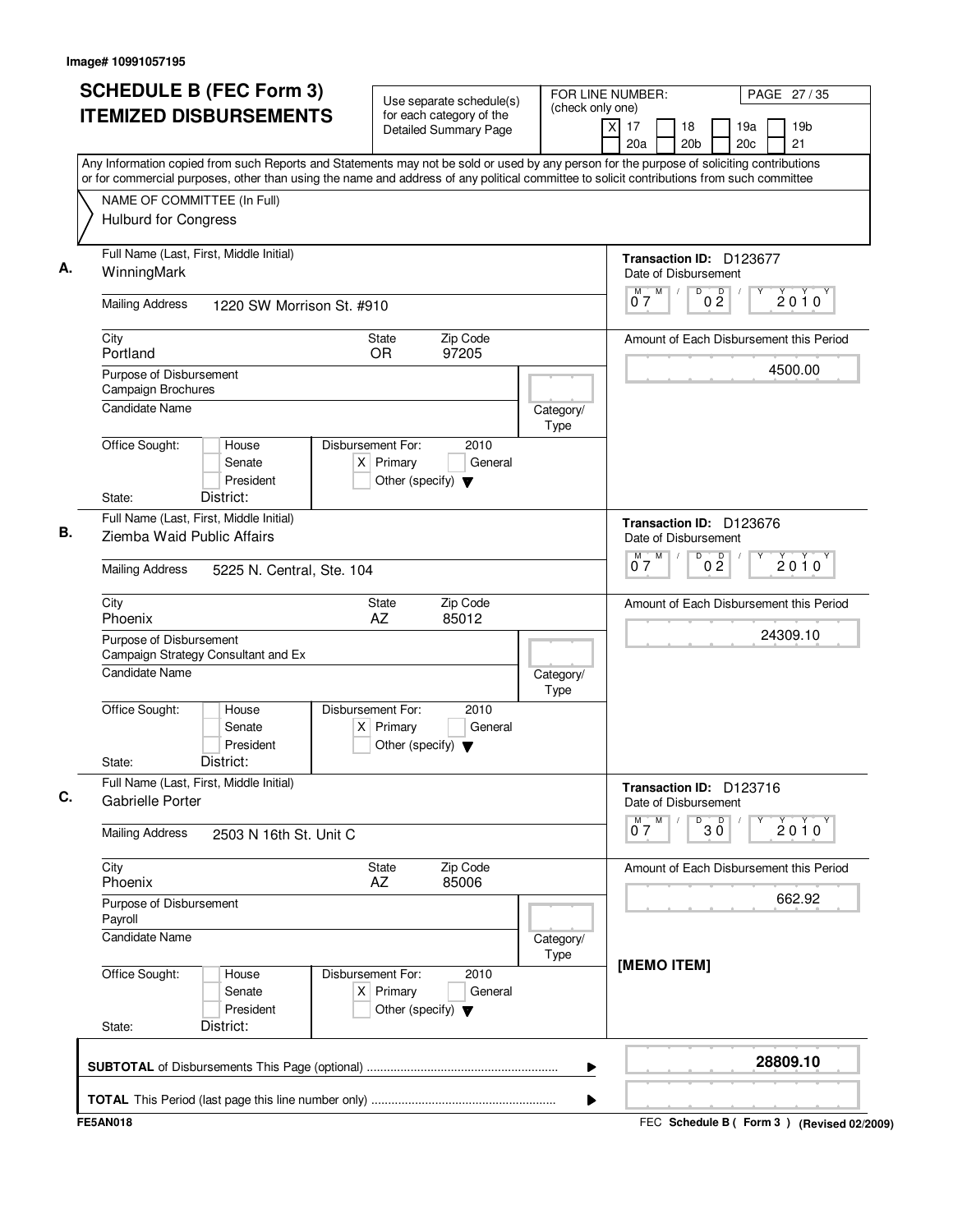| <b>SCHEDULE B (FEC Form 3)</b>                                                                                                                                                                                                                                                         | Use separate schedule(s)                                                                    | FOR LINE NUMBER:<br>(check only one) |                                      |                                                 |                |                        | PAGE 28 / 35                                |
|----------------------------------------------------------------------------------------------------------------------------------------------------------------------------------------------------------------------------------------------------------------------------------------|---------------------------------------------------------------------------------------------|--------------------------------------|--------------------------------------|-------------------------------------------------|----------------|------------------------|---------------------------------------------|
| <b>ITEMIZED DISBURSEMENTS</b>                                                                                                                                                                                                                                                          | for each category of the<br><b>Detailed Summary Page</b>                                    |                                      | $\overline{\mathsf{x}}$<br>17<br>20a | 18<br>20 <sub>b</sub>                           |                | 19a<br>20 <sub>c</sub> | 19 <sub>b</sub><br>21                       |
| Any Information copied from such Reports and Statements may not be sold or used by any person for the purpose of soliciting contributions<br>or for commercial purposes, other than using the name and address of any political committee to solicit contributions from such committee |                                                                                             |                                      |                                      |                                                 |                |                        |                                             |
| NAME OF COMMITTEE (In Full)                                                                                                                                                                                                                                                            |                                                                                             |                                      |                                      |                                                 |                |                        |                                             |
| <b>Hulburd for Congress</b>                                                                                                                                                                                                                                                            |                                                                                             |                                      |                                      |                                                 |                |                        |                                             |
| Full Name (Last, First, Middle Initial)                                                                                                                                                                                                                                                |                                                                                             |                                      |                                      | Transaction ID: D123665                         |                |                        |                                             |
| CompuPay                                                                                                                                                                                                                                                                               |                                                                                             |                                      |                                      | Date of Disbursement                            |                |                        |                                             |
| <b>Mailing Address</b><br>2700 N Central Ave #1100                                                                                                                                                                                                                                     |                                                                                             |                                      | M<br>M<br>07                         | D                                               | p<br>01        |                        | $2010^y$                                    |
| City<br>Phoenix                                                                                                                                                                                                                                                                        | Zip Code<br>State<br>AZ<br>85004                                                            |                                      |                                      |                                                 |                |                        | Amount of Each Disbursement this Period     |
| Purpose of Disbursement                                                                                                                                                                                                                                                                |                                                                                             |                                      |                                      |                                                 |                |                        | 5683.80                                     |
| Payroll - See Memo's<br><b>Candidate Name</b>                                                                                                                                                                                                                                          |                                                                                             |                                      |                                      |                                                 |                |                        |                                             |
|                                                                                                                                                                                                                                                                                        |                                                                                             | Category/<br>Type                    |                                      |                                                 |                |                        |                                             |
| Office Sought:<br>House<br>Senate<br>President                                                                                                                                                                                                                                         | Disbursement For:<br>2010<br>$X$ Primary<br>General<br>Other (specify) $\blacktriangledown$ |                                      |                                      |                                                 |                |                        |                                             |
| District:<br>State:                                                                                                                                                                                                                                                                    |                                                                                             |                                      |                                      |                                                 |                |                        |                                             |
| Full Name (Last, First, Middle Initial)<br>Ruben Alonzo                                                                                                                                                                                                                                |                                                                                             |                                      |                                      | Transaction ID: D123666<br>Date of Disbursement |                |                        |                                             |
| <b>Mailing Address</b><br>1601 E Highland Ave<br>Apt 1166                                                                                                                                                                                                                              |                                                                                             |                                      | M<br>м<br>07                         | D                                               | 0 <sup>0</sup> |                        | $2010^y$                                    |
| City<br>Phoenix                                                                                                                                                                                                                                                                        | Zip Code<br>State<br>AZ<br>85016                                                            |                                      |                                      |                                                 |                |                        | Amount of Each Disbursement this Period     |
| Purpose of Disbursement                                                                                                                                                                                                                                                                |                                                                                             |                                      |                                      |                                                 |                |                        | 2496.93                                     |
| Payroll<br><b>Candidate Name</b>                                                                                                                                                                                                                                                       |                                                                                             | Category/<br>Type                    |                                      |                                                 |                |                        |                                             |
| Office Sought:<br>House<br>Senate<br>President<br>District:<br>State:                                                                                                                                                                                                                  | Disbursement For:<br>2010<br>$X$ Primary<br>General<br>Other (specify) $\blacktriangledown$ |                                      |                                      | [MEMO ITEM]                                     |                |                        |                                             |
| Full Name (Last, First, Middle Initial)<br>Jacqueline Mishler                                                                                                                                                                                                                          |                                                                                             |                                      |                                      | Transaction ID: D123667<br>Date of Disbursement |                |                        |                                             |
| <b>Mailing Address</b><br>8109 E Theresa Dr                                                                                                                                                                                                                                            |                                                                                             |                                      | M<br>$\overline{0}^M$ 7              | D                                               | 0 <sup>0</sup> | Υ                      | $2010^y$                                    |
| City<br>Scottsdale                                                                                                                                                                                                                                                                     | Zip Code<br>State<br>85255<br>AZ                                                            |                                      |                                      |                                                 |                |                        | Amount of Each Disbursement this Period     |
| Purpose of Disbursement<br>Payroll                                                                                                                                                                                                                                                     |                                                                                             |                                      |                                      |                                                 |                |                        | 1787.95                                     |
| <b>Candidate Name</b>                                                                                                                                                                                                                                                                  |                                                                                             | Category/<br>Type                    |                                      |                                                 |                |                        |                                             |
| Office Sought:<br>House<br>Senate<br>President<br>District:<br>State:                                                                                                                                                                                                                  | Disbursement For:<br>2010<br>$X$ Primary<br>General<br>Other (specify) $\blacktriangledown$ |                                      |                                      | [MEMO ITEM]                                     |                |                        |                                             |
|                                                                                                                                                                                                                                                                                        |                                                                                             | ▶                                    |                                      |                                                 |                |                        | 5683.80                                     |
|                                                                                                                                                                                                                                                                                        |                                                                                             | ▶                                    |                                      |                                                 |                |                        |                                             |
| <b>FE5AN018</b>                                                                                                                                                                                                                                                                        |                                                                                             |                                      |                                      |                                                 |                |                        | FEC Schedule B ( Form 3 ) (Revised 02/2009) |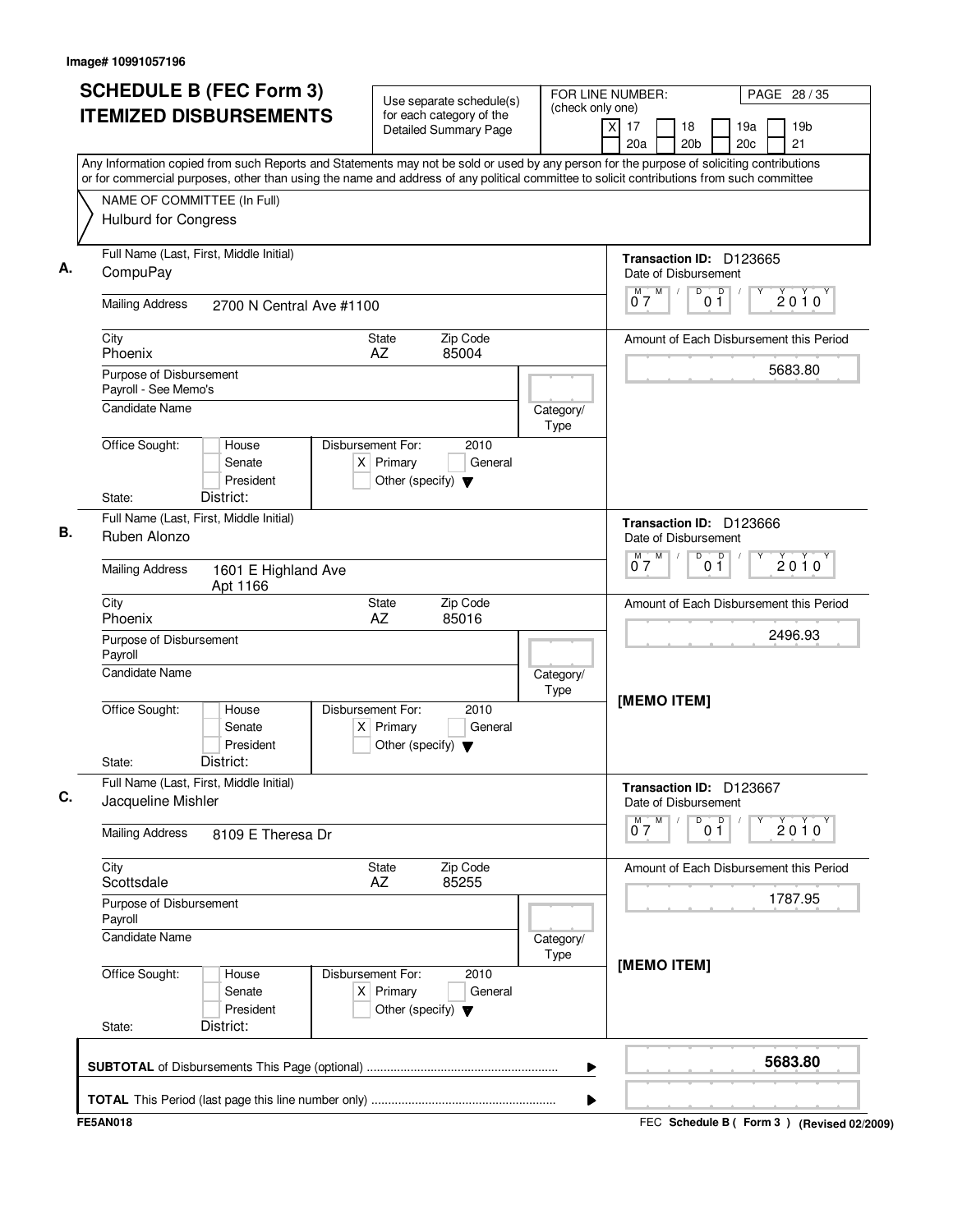| <b>SCHEDULE B (FEC Form 3)</b>                                                                                                                                                                                                                                                         | Use separate schedule(s)                                                                    | (check only one)  | FOR LINE NUMBER:<br>PAGE 29 / 35                                                     |                 |
|----------------------------------------------------------------------------------------------------------------------------------------------------------------------------------------------------------------------------------------------------------------------------------------|---------------------------------------------------------------------------------------------|-------------------|--------------------------------------------------------------------------------------|-----------------|
| <b>ITEMIZED DISBURSEMENTS</b>                                                                                                                                                                                                                                                          | for each category of the<br><b>Detailed Summary Page</b>                                    |                   | $\overline{X}$<br>17<br>18<br>19a<br>21<br>20 <sub>b</sub><br>20 <sub>c</sub><br>20a | 19 <sub>b</sub> |
| Any Information copied from such Reports and Statements may not be sold or used by any person for the purpose of soliciting contributions<br>or for commercial purposes, other than using the name and address of any political committee to solicit contributions from such committee |                                                                                             |                   |                                                                                      |                 |
| NAME OF COMMITTEE (In Full)<br><b>Hulburd for Congress</b>                                                                                                                                                                                                                             |                                                                                             |                   |                                                                                      |                 |
| Full Name (Last, First, Middle Initial)                                                                                                                                                                                                                                                |                                                                                             |                   | Transaction ID: D123668                                                              |                 |
| <b>Daniel Mitchell</b>                                                                                                                                                                                                                                                                 |                                                                                             |                   | Date of Disbursement                                                                 |                 |
| <b>Mailing Address</b><br>1240 E Bethany Home Rd<br>#24 A                                                                                                                                                                                                                              |                                                                                             |                   | $M$ $M$<br>D<br>0 <sup>0</sup><br>07                                                 | $2010^y$        |
| City<br>Phoenix                                                                                                                                                                                                                                                                        | State<br>Zip Code<br>AZ<br>85014-2041                                                       |                   | Amount of Each Disbursement this Period                                              |                 |
| Purpose of Disbursement                                                                                                                                                                                                                                                                |                                                                                             |                   | 1398.92                                                                              |                 |
| Payroll<br><b>Candidate Name</b>                                                                                                                                                                                                                                                       |                                                                                             | Category/         |                                                                                      |                 |
| Office Sought:<br>House<br>Senate<br>President<br>District:<br>State:                                                                                                                                                                                                                  | Disbursement For:<br>2010<br>$X$ Primary<br>General<br>Other (specify) $\blacktriangledown$ | Type              | [MEMO ITEM]                                                                          |                 |
| Full Name (Last, First, Middle Initial)                                                                                                                                                                                                                                                |                                                                                             |                   | Transaction ID: D123672                                                              |                 |
| CompuPay                                                                                                                                                                                                                                                                               |                                                                                             |                   | Date of Disbursement                                                                 |                 |
| <b>Mailing Address</b><br>2700 N Central Ave #1100                                                                                                                                                                                                                                     |                                                                                             |                   | $\overline{D}$<br>$M$ $M$<br>0 <sup>0</sup><br>07                                    | $2010^y$        |
| City<br>Phoenix                                                                                                                                                                                                                                                                        | Zip Code<br><b>State</b><br>AZ<br>85004                                                     |                   | Amount of Each Disbursement this Period                                              |                 |
| Purpose of Disbursement<br>Payroll Taxes - See Memo's                                                                                                                                                                                                                                  |                                                                                             |                   | 2801.04                                                                              |                 |
| Candidate Name                                                                                                                                                                                                                                                                         |                                                                                             | Category/<br>Type |                                                                                      |                 |
| Office Sought:<br>House<br>Senate<br>President<br>District:<br>State:                                                                                                                                                                                                                  | Disbursement For:<br>2010<br>$X$ Primary<br>General<br>Other (specify) $\blacktriangledown$ |                   |                                                                                      |                 |
| Full Name (Last, First, Middle Initial)<br>Arizona Dept. of Revenue                                                                                                                                                                                                                    |                                                                                             |                   | Transaction ID: D123675<br>Date of Disbursement                                      |                 |
| <b>Mailing Address</b><br>Tax Services 1600 W Monroe                                                                                                                                                                                                                                   |                                                                                             |                   | $0^M$ $7^M$<br>D<br>0 <sup>D</sup>                                                   | $2010^y$        |
| City<br>Phoenix                                                                                                                                                                                                                                                                        | Zip Code<br>State<br>AZ<br>85007                                                            |                   | Amount of Each Disbursement this Period                                              |                 |
| Purpose of Disbursement<br>Payroll Taxes                                                                                                                                                                                                                                               |                                                                                             |                   | 295.25                                                                               |                 |
| Candidate Name                                                                                                                                                                                                                                                                         |                                                                                             | Category/<br>Type |                                                                                      |                 |
| Office Sought:<br>House<br>Senate<br>President<br>District:<br>State:                                                                                                                                                                                                                  | Disbursement For:<br>2010<br>$X$ Primary<br>General<br>Other (specify) $\blacktriangledown$ |                   | [MEMO ITEM]                                                                          |                 |
|                                                                                                                                                                                                                                                                                        |                                                                                             | ▶                 | 2801.04                                                                              |                 |
|                                                                                                                                                                                                                                                                                        |                                                                                             | ▶                 |                                                                                      |                 |
| <b>FE5AN018</b>                                                                                                                                                                                                                                                                        |                                                                                             |                   | FEC Schedule B ( Form 3 ) (Revised 02/2009)                                          |                 |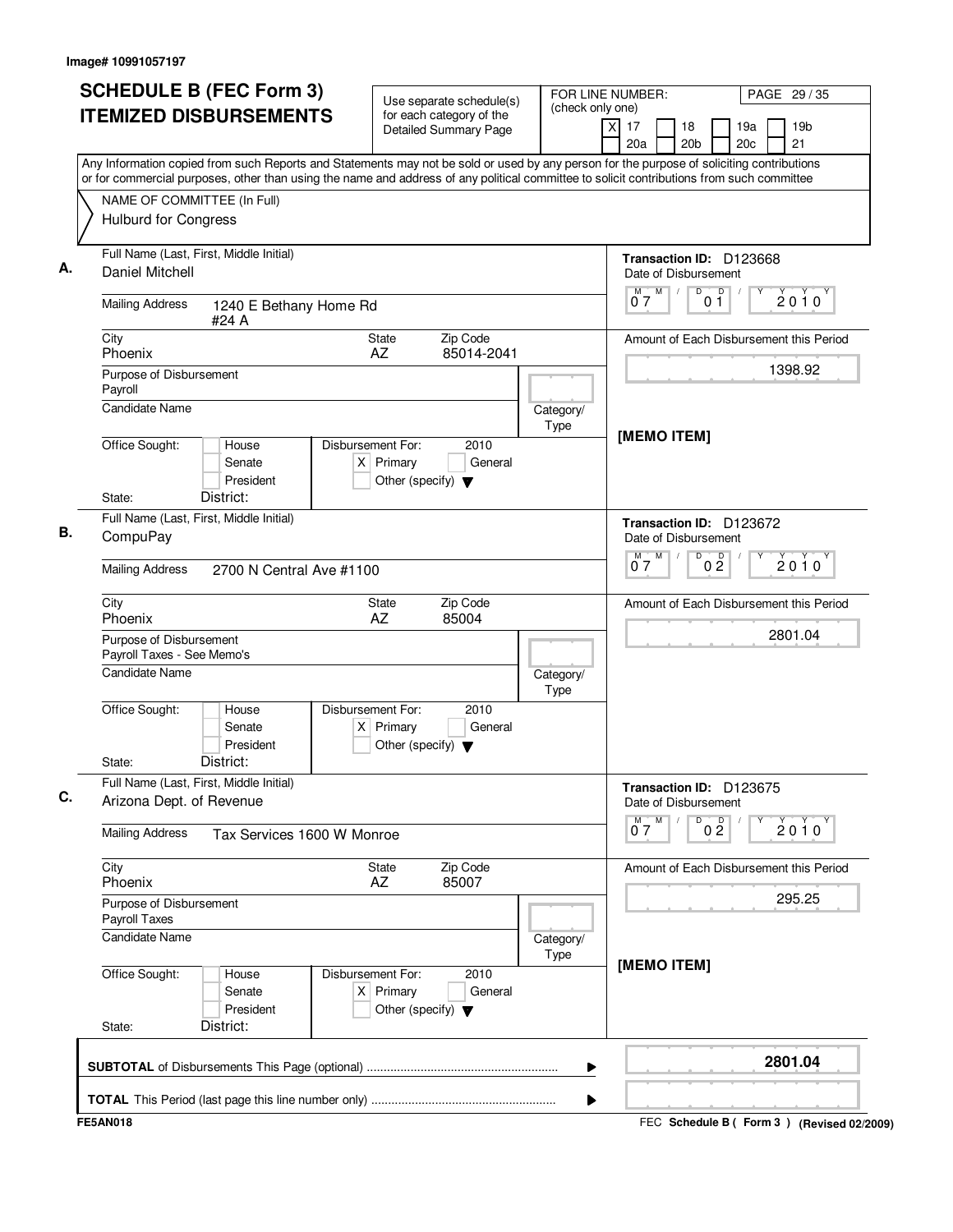| <b>ITEMIZED DISBURSEMENTS</b><br>Any Information copied from such Reports and Statements may not be sold or used by any person for the purpose of soliciting contributions<br>or for commercial purposes, other than using the name and address of any political committee to solicit contributions from such committee<br>NAME OF COMMITTEE (In Full)<br><b>Hulburd for Congress</b><br>Full Name (Last, First, Middle Initial)<br>Internal Revinue Service<br><b>Mailing Address</b><br>City<br>Ogden<br>Purpose of Disbursement<br>Payroll Taxes<br><b>Candidate Name</b><br>Office Sought:<br>District:<br>State:<br>Full Name (Last, First, Middle Initial)<br>CompuPay<br><b>Mailing Address</b><br>City<br>Phoenix<br>Purpose of Disbursement<br>Payroll - See Memo's<br><b>Candidate Name</b><br>Office Sought:<br>District:<br>State:<br>Full Name (Last, First, Middle Initial)<br>Ruben Alonzo | <b>Tax Return Division</b><br>House<br>Senate<br>President<br>2700 N Central Ave #1100 | State<br>UT<br>Disbursement For:<br>$X$ Primary<br>Other (specify) $\blacktriangledown$<br>State<br>AZ | Use separate schedule(s)<br>for each category of the<br><b>Detailed Summary Page</b><br>Zip Code<br>84201-0039<br>2010<br>General<br>Zip Code | Category/<br>Type | (check only one)<br>$\times$<br>17<br>20a<br>$M$ $M$<br>07<br>[MEMO ITEM]<br>M<br>м<br>07 | 18<br>19a<br>19 <sub>b</sub><br>20 <sub>b</sub><br>20c<br>21<br>Transaction ID: D123674<br>Date of Disbursement<br>D<br>0 <sup>D</sup><br>$2010^y$<br>Amount of Each Disbursement this Period<br>2505.79<br>Transaction ID: D123690<br>Date of Disbursement<br>D<br>$\overline{15}$<br>$2010^y$ |
|-----------------------------------------------------------------------------------------------------------------------------------------------------------------------------------------------------------------------------------------------------------------------------------------------------------------------------------------------------------------------------------------------------------------------------------------------------------------------------------------------------------------------------------------------------------------------------------------------------------------------------------------------------------------------------------------------------------------------------------------------------------------------------------------------------------------------------------------------------------------------------------------------------------|----------------------------------------------------------------------------------------|--------------------------------------------------------------------------------------------------------|-----------------------------------------------------------------------------------------------------------------------------------------------|-------------------|-------------------------------------------------------------------------------------------|-------------------------------------------------------------------------------------------------------------------------------------------------------------------------------------------------------------------------------------------------------------------------------------------------|
|                                                                                                                                                                                                                                                                                                                                                                                                                                                                                                                                                                                                                                                                                                                                                                                                                                                                                                           |                                                                                        |                                                                                                        |                                                                                                                                               |                   |                                                                                           |                                                                                                                                                                                                                                                                                                 |
|                                                                                                                                                                                                                                                                                                                                                                                                                                                                                                                                                                                                                                                                                                                                                                                                                                                                                                           |                                                                                        |                                                                                                        |                                                                                                                                               |                   |                                                                                           |                                                                                                                                                                                                                                                                                                 |
|                                                                                                                                                                                                                                                                                                                                                                                                                                                                                                                                                                                                                                                                                                                                                                                                                                                                                                           |                                                                                        |                                                                                                        |                                                                                                                                               |                   |                                                                                           |                                                                                                                                                                                                                                                                                                 |
|                                                                                                                                                                                                                                                                                                                                                                                                                                                                                                                                                                                                                                                                                                                                                                                                                                                                                                           |                                                                                        |                                                                                                        |                                                                                                                                               |                   |                                                                                           |                                                                                                                                                                                                                                                                                                 |
|                                                                                                                                                                                                                                                                                                                                                                                                                                                                                                                                                                                                                                                                                                                                                                                                                                                                                                           |                                                                                        |                                                                                                        |                                                                                                                                               |                   |                                                                                           |                                                                                                                                                                                                                                                                                                 |
|                                                                                                                                                                                                                                                                                                                                                                                                                                                                                                                                                                                                                                                                                                                                                                                                                                                                                                           |                                                                                        |                                                                                                        |                                                                                                                                               |                   |                                                                                           |                                                                                                                                                                                                                                                                                                 |
|                                                                                                                                                                                                                                                                                                                                                                                                                                                                                                                                                                                                                                                                                                                                                                                                                                                                                                           |                                                                                        |                                                                                                        |                                                                                                                                               |                   |                                                                                           |                                                                                                                                                                                                                                                                                                 |
|                                                                                                                                                                                                                                                                                                                                                                                                                                                                                                                                                                                                                                                                                                                                                                                                                                                                                                           |                                                                                        |                                                                                                        |                                                                                                                                               |                   |                                                                                           |                                                                                                                                                                                                                                                                                                 |
|                                                                                                                                                                                                                                                                                                                                                                                                                                                                                                                                                                                                                                                                                                                                                                                                                                                                                                           |                                                                                        |                                                                                                        |                                                                                                                                               |                   |                                                                                           | Amount of Each Disbursement this Period                                                                                                                                                                                                                                                         |
|                                                                                                                                                                                                                                                                                                                                                                                                                                                                                                                                                                                                                                                                                                                                                                                                                                                                                                           |                                                                                        |                                                                                                        | 85004                                                                                                                                         | Category/         |                                                                                           | 5683.80                                                                                                                                                                                                                                                                                         |
|                                                                                                                                                                                                                                                                                                                                                                                                                                                                                                                                                                                                                                                                                                                                                                                                                                                                                                           | House<br>Senate<br>President                                                           | Disbursement For:<br>$X$ Primary<br>Other (specify) $\blacktriangledown$                               | 2010<br>General                                                                                                                               | Type              |                                                                                           |                                                                                                                                                                                                                                                                                                 |
|                                                                                                                                                                                                                                                                                                                                                                                                                                                                                                                                                                                                                                                                                                                                                                                                                                                                                                           |                                                                                        |                                                                                                        |                                                                                                                                               |                   |                                                                                           | Transaction ID: D123694<br>Date of Disbursement                                                                                                                                                                                                                                                 |
| <b>Mailing Address</b>                                                                                                                                                                                                                                                                                                                                                                                                                                                                                                                                                                                                                                                                                                                                                                                                                                                                                    | 1601 E Highland Ave<br>Apt 1166                                                        |                                                                                                        |                                                                                                                                               |                   | $0^{\frac{M}{7}}$                                                                         | D<br>$\overline{1\phantom{1}5}$<br>Y<br>$2010^y$                                                                                                                                                                                                                                                |
| City<br>Phoenix                                                                                                                                                                                                                                                                                                                                                                                                                                                                                                                                                                                                                                                                                                                                                                                                                                                                                           |                                                                                        | State<br>AZ                                                                                            | Zip Code<br>85016                                                                                                                             |                   |                                                                                           | Amount of Each Disbursement this Period<br>2496.93                                                                                                                                                                                                                                              |
| Purpose of Disbursement<br>Payroll<br>Candidate Name                                                                                                                                                                                                                                                                                                                                                                                                                                                                                                                                                                                                                                                                                                                                                                                                                                                      |                                                                                        |                                                                                                        |                                                                                                                                               | Category/         |                                                                                           |                                                                                                                                                                                                                                                                                                 |
| Office Sought:<br>District:<br>State:                                                                                                                                                                                                                                                                                                                                                                                                                                                                                                                                                                                                                                                                                                                                                                                                                                                                     | House<br>Senate<br>President                                                           | Disbursement For:<br>$X$ Primary<br>Other (specify) $\blacktriangledown$                               | 2010<br>General                                                                                                                               | Type              | [MEMO ITEM]                                                                               |                                                                                                                                                                                                                                                                                                 |
|                                                                                                                                                                                                                                                                                                                                                                                                                                                                                                                                                                                                                                                                                                                                                                                                                                                                                                           |                                                                                        |                                                                                                        |                                                                                                                                               |                   |                                                                                           |                                                                                                                                                                                                                                                                                                 |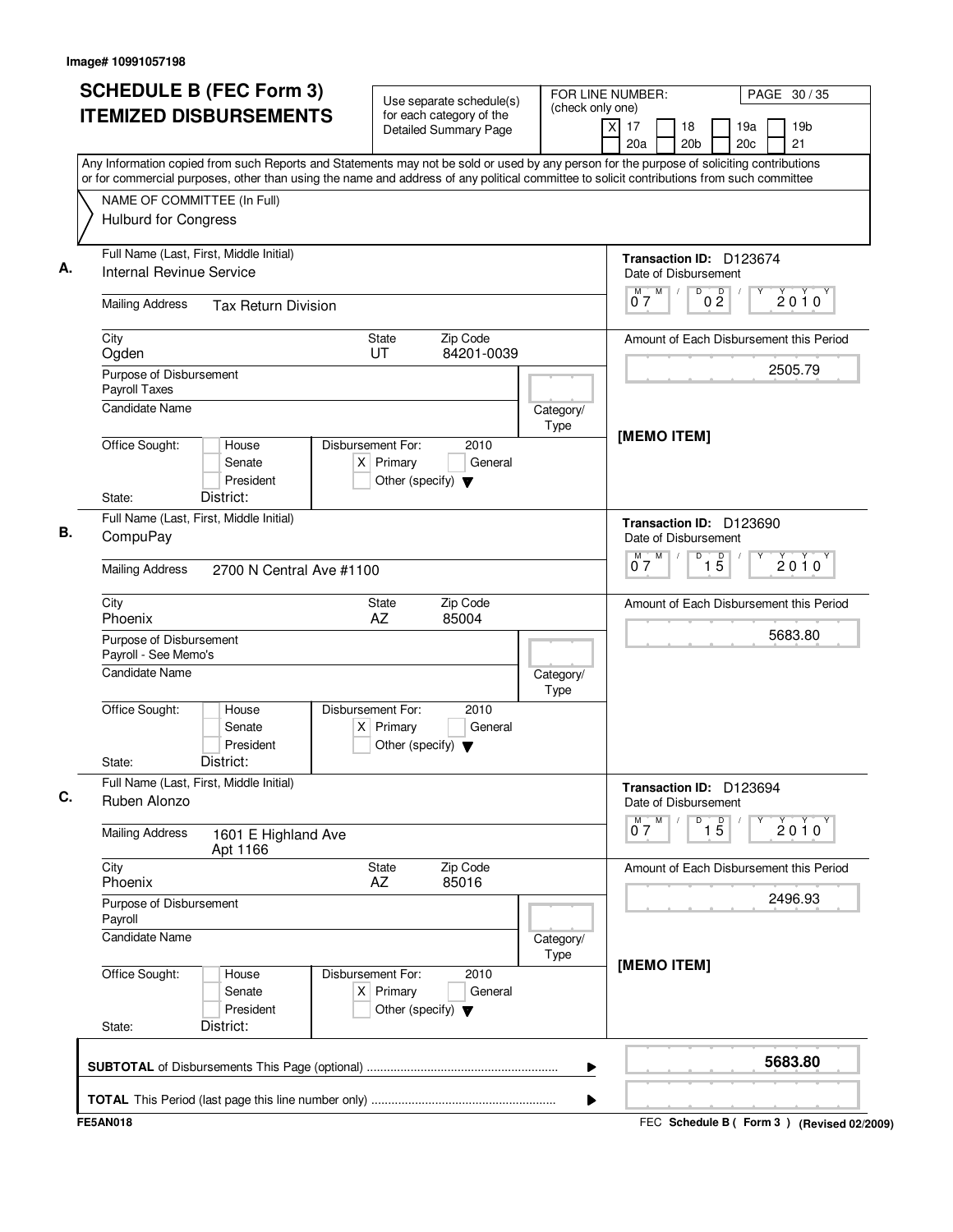| <b>SCHEDULE B (FEC Form 3)</b>                                                                                                                                                                                                                                                         | Use separate schedule(s)                                                                    | FOR LINE NUMBER:<br>(check only one) | PAGE 31 / 35                                                                          |
|----------------------------------------------------------------------------------------------------------------------------------------------------------------------------------------------------------------------------------------------------------------------------------------|---------------------------------------------------------------------------------------------|--------------------------------------|---------------------------------------------------------------------------------------|
| <b>ITEMIZED DISBURSEMENTS</b>                                                                                                                                                                                                                                                          | for each category of the<br><b>Detailed Summary Page</b>                                    |                                      | $\times$<br>17<br>18<br>19a<br>19 <sub>b</sub><br>20a<br>20 <sub>b</sub><br>20c<br>21 |
| Any Information copied from such Reports and Statements may not be sold or used by any person for the purpose of soliciting contributions<br>or for commercial purposes, other than using the name and address of any political committee to solicit contributions from such committee |                                                                                             |                                      |                                                                                       |
| NAME OF COMMITTEE (In Full)                                                                                                                                                                                                                                                            |                                                                                             |                                      |                                                                                       |
| <b>Hulburd for Congress</b>                                                                                                                                                                                                                                                            |                                                                                             |                                      |                                                                                       |
| Full Name (Last, First, Middle Initial)<br>Jacqueline Mishler                                                                                                                                                                                                                          |                                                                                             |                                      | Transaction ID: D123695<br>Date of Disbursement                                       |
| <b>Mailing Address</b><br>8109 E Theresa Dr                                                                                                                                                                                                                                            |                                                                                             |                                      | M<br>D<br>$\overline{1\phantom{1}5}$<br>M<br>$2010^y$<br>07                           |
| City<br>Scottsdale                                                                                                                                                                                                                                                                     | State<br>Zip Code<br>AZ<br>85255                                                            |                                      | Amount of Each Disbursement this Period                                               |
| Purpose of Disbursement<br>Payroll                                                                                                                                                                                                                                                     |                                                                                             |                                      | 1787.95                                                                               |
| <b>Candidate Name</b>                                                                                                                                                                                                                                                                  |                                                                                             | Category/<br>Type                    |                                                                                       |
| Office Sought:<br>House<br>Senate<br>President<br>District:<br>State:                                                                                                                                                                                                                  | Disbursement For:<br>2010<br>$X$ Primary<br>General<br>Other (specify) $\blacktriangledown$ |                                      | [MEMO ITEM]                                                                           |
| Full Name (Last, First, Middle Initial)                                                                                                                                                                                                                                                |                                                                                             |                                      | Transaction ID: D123696                                                               |
| Daniel Mitchell                                                                                                                                                                                                                                                                        |                                                                                             |                                      | Date of Disbursement<br>$M$ $M$<br>D                                                  |
| <b>Mailing Address</b><br>1240 E Bethany Home Rd<br>#24 A                                                                                                                                                                                                                              |                                                                                             |                                      | $\overline{15}$<br>$2010^y$<br>07                                                     |
| City<br>Phoenix                                                                                                                                                                                                                                                                        | Zip Code<br>State<br>AZ<br>85014-2041                                                       |                                      | Amount of Each Disbursement this Period                                               |
| Purpose of Disbursement<br>Payroll                                                                                                                                                                                                                                                     |                                                                                             |                                      | 1398.92                                                                               |
| <b>Candidate Name</b>                                                                                                                                                                                                                                                                  |                                                                                             | Category/<br>Type                    |                                                                                       |
| Office Sought:<br>House<br>Senate<br>President<br>District:<br>State:                                                                                                                                                                                                                  | Disbursement For:<br>2010<br>$X$ Primary<br>General<br>Other (specify) $\blacktriangledown$ |                                      | [MEMO ITEM]                                                                           |
| Full Name (Last, First, Middle Initial)<br>CompuPay                                                                                                                                                                                                                                    |                                                                                             |                                      | Transaction ID: D123691<br>Date of Disbursement                                       |
| <b>Mailing Address</b><br>2700 N Central Ave #1100                                                                                                                                                                                                                                     |                                                                                             |                                      | $0^M$ $7^M$<br>D<br>$\overline{1\,5}$<br>$2010^y$                                     |
| City<br>Phoenix                                                                                                                                                                                                                                                                        | Zip Code<br>State<br>AZ<br>85004                                                            |                                      | Amount of Each Disbursement this Period                                               |
| Purpose of Disbursement<br>Payroll Taxes - See Memo's                                                                                                                                                                                                                                  |                                                                                             |                                      | 2962.09                                                                               |
| <b>Candidate Name</b>                                                                                                                                                                                                                                                                  |                                                                                             | Category/<br>Type                    |                                                                                       |
| Office Sought:<br>House<br>Senate<br>President                                                                                                                                                                                                                                         | Disbursement For:<br>2010<br>$X$ Primary<br>General<br>Other (specify) $\blacktriangledown$ |                                      |                                                                                       |
| District:<br>State:                                                                                                                                                                                                                                                                    |                                                                                             |                                      |                                                                                       |
|                                                                                                                                                                                                                                                                                        |                                                                                             |                                      | 2962.09                                                                               |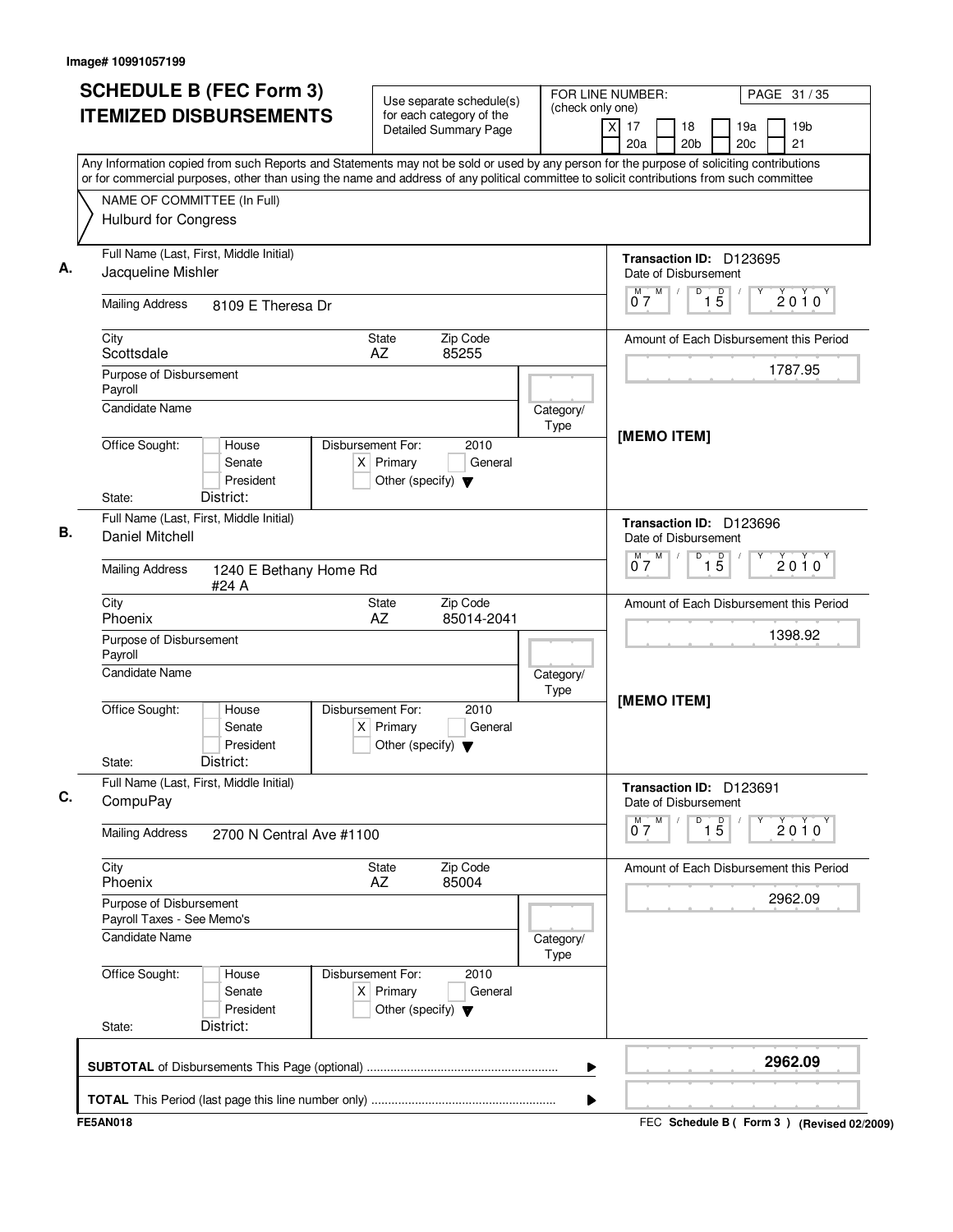| <b>SCHEDULE B (FEC Form 3)</b><br><b>ITEMIZED DISBURSEMENTS</b>                                                                                                                                                                                                                        | Use separate schedule(s)<br>for each category of the                                        | FOR LINE NUMBER:<br>(check only one) |                                                                              | PAGE 32 / 35                                    |
|----------------------------------------------------------------------------------------------------------------------------------------------------------------------------------------------------------------------------------------------------------------------------------------|---------------------------------------------------------------------------------------------|--------------------------------------|------------------------------------------------------------------------------|-------------------------------------------------|
|                                                                                                                                                                                                                                                                                        | <b>Detailed Summary Page</b>                                                                | $\times$                             | 17<br>18<br>20a<br>20 <sub>b</sub>                                           | 19a<br>19 <sub>b</sub><br>21<br>20 <sub>c</sub> |
| Any Information copied from such Reports and Statements may not be sold or used by any person for the purpose of soliciting contributions<br>or for commercial purposes, other than using the name and address of any political committee to solicit contributions from such committee |                                                                                             |                                      |                                                                              |                                                 |
| NAME OF COMMITTEE (In Full)                                                                                                                                                                                                                                                            |                                                                                             |                                      |                                                                              |                                                 |
| <b>Hulburd for Congress</b>                                                                                                                                                                                                                                                            |                                                                                             |                                      |                                                                              |                                                 |
| Full Name (Last, First, Middle Initial)                                                                                                                                                                                                                                                |                                                                                             |                                      | Transaction ID: D123692                                                      |                                                 |
| Arizona Dept. of Revenue                                                                                                                                                                                                                                                               |                                                                                             |                                      | Date of Disbursement<br>$M^{\prime}$<br>$\overline{1\phantom{1}5}$<br>D<br>М | $2010^y$                                        |
| <b>Mailing Address</b><br>Tax Services 1600 W Monroe                                                                                                                                                                                                                                   |                                                                                             |                                      | 07                                                                           |                                                 |
| City<br>Phoenix                                                                                                                                                                                                                                                                        | Zip Code<br>State<br>85007<br>AZ                                                            |                                      |                                                                              | Amount of Each Disbursement this Period         |
| Purpose of Disbursement                                                                                                                                                                                                                                                                |                                                                                             |                                      |                                                                              | 284.95                                          |
| Payroll Taxes<br><b>Candidate Name</b>                                                                                                                                                                                                                                                 |                                                                                             |                                      |                                                                              |                                                 |
|                                                                                                                                                                                                                                                                                        |                                                                                             | Category/<br>Type                    |                                                                              |                                                 |
| Office Sought:<br>House<br>Senate<br>President                                                                                                                                                                                                                                         | Disbursement For:<br>2010<br>$X$ Primary<br>General<br>Other (specify) $\blacktriangledown$ |                                      | [MEMO ITEM]                                                                  |                                                 |
| District:<br>State:<br>Full Name (Last, First, Middle Initial)                                                                                                                                                                                                                         |                                                                                             |                                      |                                                                              |                                                 |
| Internal Revinue Service                                                                                                                                                                                                                                                               |                                                                                             |                                      | Transaction ID: D123693<br>Date of Disbursement                              |                                                 |
| <b>Mailing Address</b><br><b>Tax Return Division</b>                                                                                                                                                                                                                                   |                                                                                             |                                      | M<br>D<br>$\overline{1\,5}$<br>М<br>07                                       | $2010^y$                                        |
| City<br>Ogden                                                                                                                                                                                                                                                                          | Zip Code<br>State<br>UT<br>84201-0039                                                       |                                      |                                                                              | Amount of Each Disbursement this Period         |
| Purpose of Disbursement<br>Payroll Taxes                                                                                                                                                                                                                                               |                                                                                             |                                      |                                                                              | 2677.14                                         |
| <b>Candidate Name</b>                                                                                                                                                                                                                                                                  |                                                                                             | Category/<br>Type                    |                                                                              |                                                 |
| Office Sought:<br>House<br>Senate<br>President<br>District:<br>State:                                                                                                                                                                                                                  | Disbursement For:<br>2010<br>$X$ Primary<br>General<br>Other (specify) $\blacktriangledown$ |                                      | [MEMO ITEM]                                                                  |                                                 |
| Full Name (Last, First, Middle Initial)<br>Jacqueline Mishler                                                                                                                                                                                                                          |                                                                                             |                                      | Transaction ID: D123704<br>Date of Disbursement                              |                                                 |
| <b>Mailing Address</b><br>8109 E Theresa Dr                                                                                                                                                                                                                                            |                                                                                             |                                      | $0^M$ $\overline{7}^M$<br>$\overline{P}$ 2 $\overline{8}$                    | $2010^{\circ}$                                  |
| City<br>Scottsdale                                                                                                                                                                                                                                                                     | Zip Code<br>State<br>85255<br>AZ                                                            |                                      |                                                                              | Amount of Each Disbursement this Period         |
| Purpose of Disbursement<br>Reimbursed Office Expenses - See Me                                                                                                                                                                                                                         |                                                                                             |                                      |                                                                              | 107.50                                          |
| Candidate Name                                                                                                                                                                                                                                                                         |                                                                                             | Category/<br>Type                    |                                                                              |                                                 |
| Office Sought:<br>House<br>Senate<br>President<br>District:<br>State:                                                                                                                                                                                                                  | Disbursement For:<br>2010<br>$X$ Primary<br>General<br>Other (specify) $\blacktriangledown$ |                                      |                                                                              |                                                 |
|                                                                                                                                                                                                                                                                                        |                                                                                             | ▶                                    |                                                                              | 107.50                                          |
|                                                                                                                                                                                                                                                                                        |                                                                                             | ▶                                    |                                                                              |                                                 |
| <b>FE5AN018</b>                                                                                                                                                                                                                                                                        |                                                                                             |                                      |                                                                              | FEC Schedule B ( Form 3 ) (Revised 02/2009)     |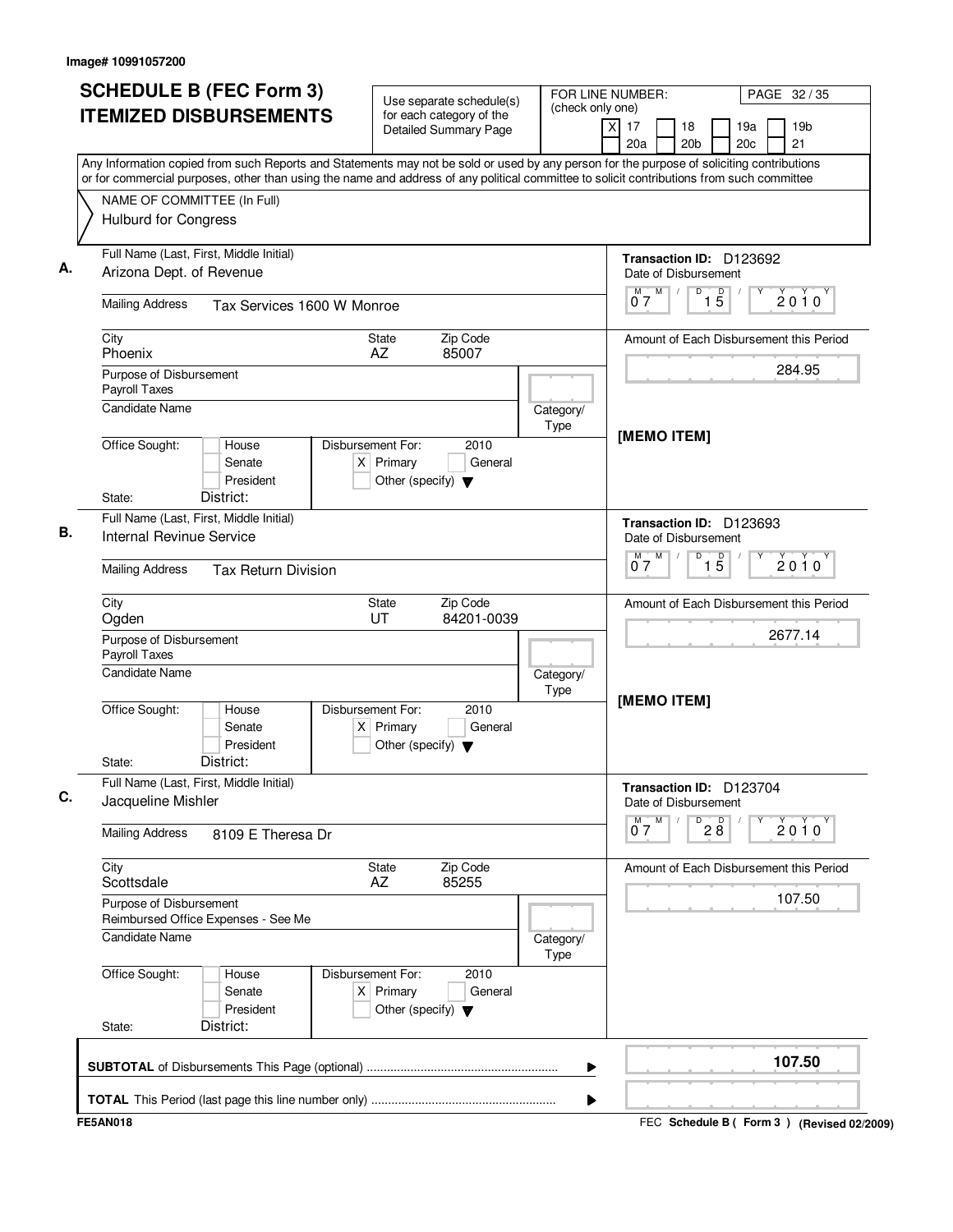| <b>SCHEDULE B (FEC Form 3)</b>                                                                                                                                                                                                                                                         | Use separate schedule(s)                                                                    | FOR LINE NUMBER:<br>(check only one) |                                      |                                                 |                        |            | PAGE 33 / 35                                |  |
|----------------------------------------------------------------------------------------------------------------------------------------------------------------------------------------------------------------------------------------------------------------------------------------|---------------------------------------------------------------------------------------------|--------------------------------------|--------------------------------------|-------------------------------------------------|------------------------|------------|---------------------------------------------|--|
| <b>ITEMIZED DISBURSEMENTS</b>                                                                                                                                                                                                                                                          | for each category of the<br><b>Detailed Summary Page</b>                                    |                                      | $\overline{\mathsf{x}}$<br>17<br>20a | 18<br>20 <sub>b</sub>                           |                        | 19a<br>20c | 19 <sub>b</sub><br>21                       |  |
| Any Information copied from such Reports and Statements may not be sold or used by any person for the purpose of soliciting contributions<br>or for commercial purposes, other than using the name and address of any political committee to solicit contributions from such committee |                                                                                             |                                      |                                      |                                                 |                        |            |                                             |  |
| NAME OF COMMITTEE (In Full)                                                                                                                                                                                                                                                            |                                                                                             |                                      |                                      |                                                 |                        |            |                                             |  |
| <b>Hulburd for Congress</b>                                                                                                                                                                                                                                                            |                                                                                             |                                      |                                      |                                                 |                        |            |                                             |  |
| Full Name (Last, First, Middle Initial)                                                                                                                                                                                                                                                |                                                                                             |                                      |                                      | Transaction ID: D123708                         |                        |            |                                             |  |
| CompuPay                                                                                                                                                                                                                                                                               |                                                                                             |                                      |                                      | Date of Disbursement                            |                        |            |                                             |  |
| <b>Mailing Address</b><br>2700 N Central Ave #1100                                                                                                                                                                                                                                     |                                                                                             |                                      | M<br>M<br>07                         | D                                               | 29                     |            | $2010^y$                                    |  |
| City<br>Phoenix                                                                                                                                                                                                                                                                        | Zip Code<br>State<br>AZ<br>85004                                                            |                                      |                                      |                                                 |                        |            | Amount of Each Disbursement this Period     |  |
| Purpose of Disbursement                                                                                                                                                                                                                                                                |                                                                                             |                                      |                                      |                                                 |                        |            | 6346.72                                     |  |
| Payroll - See Memo's<br><b>Candidate Name</b>                                                                                                                                                                                                                                          |                                                                                             |                                      |                                      |                                                 |                        |            |                                             |  |
|                                                                                                                                                                                                                                                                                        |                                                                                             | Category/<br>Type                    |                                      |                                                 |                        |            |                                             |  |
| Office Sought:<br>House<br>Senate<br>President                                                                                                                                                                                                                                         | Disbursement For:<br>2010<br>$X$ Primary<br>General<br>Other (specify) $\blacktriangledown$ |                                      |                                      |                                                 |                        |            |                                             |  |
| District:<br>State:                                                                                                                                                                                                                                                                    |                                                                                             |                                      |                                      |                                                 |                        |            |                                             |  |
| Full Name (Last, First, Middle Initial)<br>Ruben Alonzo                                                                                                                                                                                                                                |                                                                                             |                                      | M                                    | Transaction ID: D123713<br>Date of Disbursement |                        |            |                                             |  |
| <b>Mailing Address</b><br>1601 E Highland Ave<br>Apt 1166                                                                                                                                                                                                                              |                                                                                             |                                      | м<br>07                              |                                                 | $B^D$ 3 $\overline{0}$ |            | $2010^y$                                    |  |
| City<br>Phoenix                                                                                                                                                                                                                                                                        | Zip Code<br>State<br>AZ<br>85016                                                            |                                      |                                      |                                                 |                        |            | Amount of Each Disbursement this Period     |  |
| Purpose of Disbursement                                                                                                                                                                                                                                                                |                                                                                             |                                      |                                      |                                                 |                        |            | 2496.93                                     |  |
| Payroll<br><b>Candidate Name</b>                                                                                                                                                                                                                                                       |                                                                                             | Category/<br>Type                    |                                      |                                                 |                        |            |                                             |  |
| Office Sought:<br>House<br>Senate<br>President<br>District:<br>State:                                                                                                                                                                                                                  | Disbursement For:<br>2010<br>$X$ Primary<br>General<br>Other (specify) $\blacktriangledown$ |                                      |                                      | [MEMO ITEM]                                     |                        |            |                                             |  |
| Full Name (Last, First, Middle Initial)<br>Jacqueline Mishler                                                                                                                                                                                                                          |                                                                                             |                                      |                                      | Transaction ID: D123714<br>Date of Disbursement |                        |            |                                             |  |
| <b>Mailing Address</b><br>8109 E Theresa Dr                                                                                                                                                                                                                                            |                                                                                             |                                      | $0^M$ $7^M$                          |                                                 | $\overline{30}$        | Υ          | $2010^y$                                    |  |
| City<br>Scottsdale                                                                                                                                                                                                                                                                     | Zip Code<br>State<br>85255<br>AZ                                                            |                                      |                                      |                                                 |                        |            | Amount of Each Disbursement this Period     |  |
| Purpose of Disbursement<br>Payroll                                                                                                                                                                                                                                                     |                                                                                             |                                      |                                      |                                                 |                        |            | 1787.95                                     |  |
| <b>Candidate Name</b>                                                                                                                                                                                                                                                                  |                                                                                             | Category/<br>Type                    |                                      |                                                 |                        |            |                                             |  |
| Office Sought:<br>House<br>Senate<br>President<br>District:<br>State:                                                                                                                                                                                                                  | Disbursement For:<br>2010<br>$X$ Primary<br>General<br>Other (specify) $\blacktriangledown$ |                                      |                                      | [MEMO ITEM]                                     |                        |            |                                             |  |
|                                                                                                                                                                                                                                                                                        |                                                                                             | ▶                                    |                                      |                                                 |                        |            | 6346.72                                     |  |
|                                                                                                                                                                                                                                                                                        |                                                                                             | ▶                                    |                                      |                                                 |                        |            |                                             |  |
| <b>FE5AN018</b>                                                                                                                                                                                                                                                                        |                                                                                             |                                      |                                      |                                                 |                        |            | FEC Schedule B ( Form 3 ) (Revised 02/2009) |  |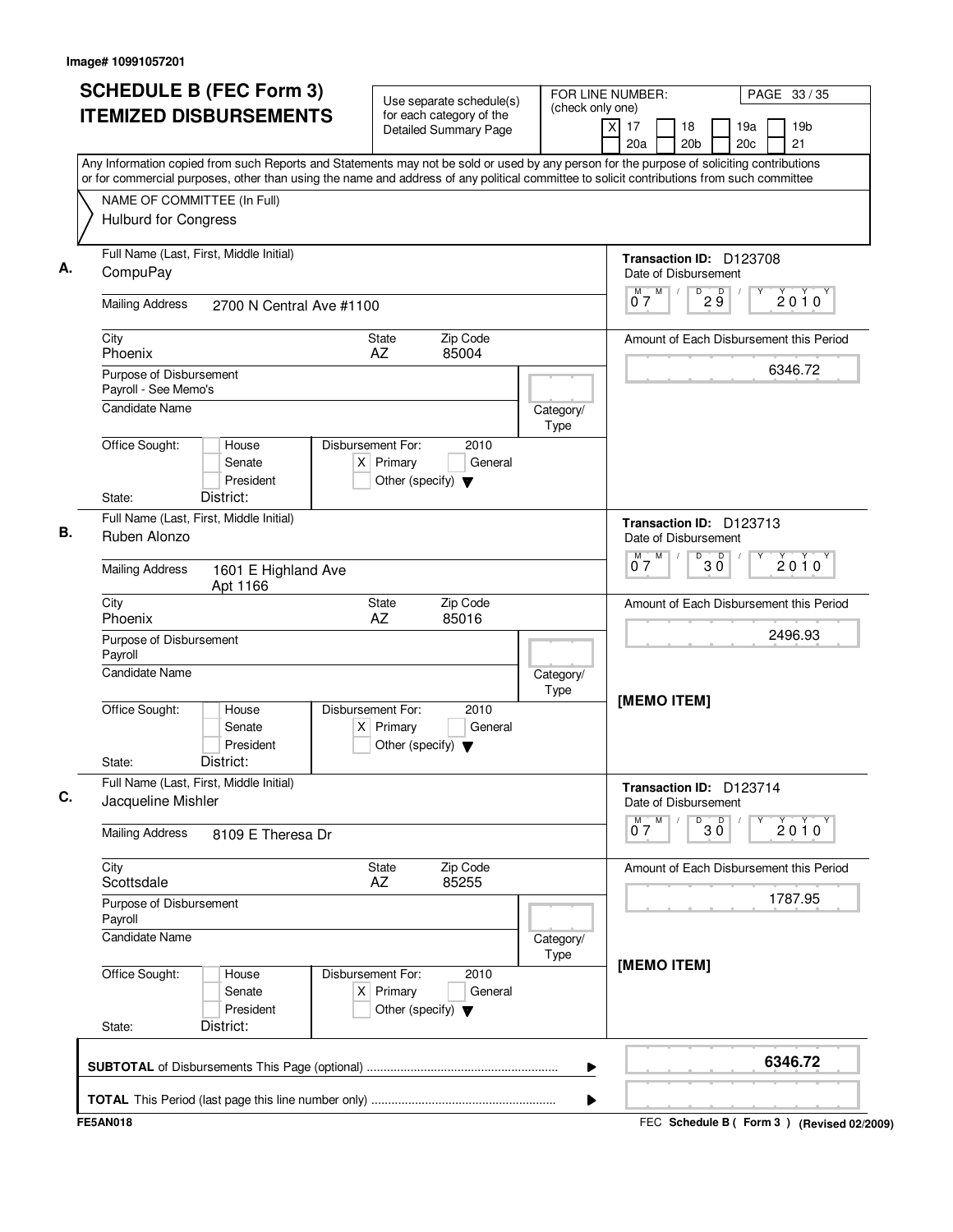| <b>SCHEDULE B (FEC Form 3)</b>                                                                                                                                                                                                                                                         | Use separate schedule(s)                                                                    | FOR LINE NUMBER:<br>(check only one) |                                                               | PAGE 34 / 35                                    |  |
|----------------------------------------------------------------------------------------------------------------------------------------------------------------------------------------------------------------------------------------------------------------------------------------|---------------------------------------------------------------------------------------------|--------------------------------------|---------------------------------------------------------------|-------------------------------------------------|--|
| <b>ITEMIZED DISBURSEMENTS</b>                                                                                                                                                                                                                                                          | for each category of the<br><b>Detailed Summary Page</b>                                    |                                      | $\overline{\mathsf{x}}$<br>17<br>18<br>20 <sub>b</sub><br>20a | 19 <sub>b</sub><br>19a<br>20 <sub>c</sub><br>21 |  |
| Any Information copied from such Reports and Statements may not be sold or used by any person for the purpose of soliciting contributions<br>or for commercial purposes, other than using the name and address of any political committee to solicit contributions from such committee |                                                                                             |                                      |                                                               |                                                 |  |
| NAME OF COMMITTEE (In Full)                                                                                                                                                                                                                                                            |                                                                                             |                                      |                                                               |                                                 |  |
| <b>Hulburd for Congress</b>                                                                                                                                                                                                                                                            |                                                                                             |                                      |                                                               |                                                 |  |
| Full Name (Last, First, Middle Initial)<br><b>Daniel Mitchell</b>                                                                                                                                                                                                                      |                                                                                             |                                      | Transaction ID: D123715                                       |                                                 |  |
|                                                                                                                                                                                                                                                                                        |                                                                                             |                                      | Date of Disbursement<br>M<br>M<br>D                           |                                                 |  |
| <b>Mailing Address</b><br>1240 E Bethany Home Rd<br>#24 A                                                                                                                                                                                                                              |                                                                                             |                                      | $30^{\circ}$<br>07                                            | $2010^y$                                        |  |
| City<br>Phoenix                                                                                                                                                                                                                                                                        | Zip Code<br>State<br>AZ<br>85014-2041                                                       |                                      |                                                               | Amount of Each Disbursement this Period         |  |
| Purpose of Disbursement                                                                                                                                                                                                                                                                |                                                                                             |                                      |                                                               | 1398.92                                         |  |
| Payroll                                                                                                                                                                                                                                                                                |                                                                                             |                                      |                                                               |                                                 |  |
| <b>Candidate Name</b>                                                                                                                                                                                                                                                                  |                                                                                             | Category/<br>Type                    |                                                               |                                                 |  |
| Office Sought:<br>House<br>Senate<br>President<br>District:                                                                                                                                                                                                                            | Disbursement For:<br>2010<br>$X$ Primary<br>General<br>Other (specify) $\blacktriangledown$ |                                      | [MEMO ITEM]                                                   |                                                 |  |
| State:                                                                                                                                                                                                                                                                                 |                                                                                             |                                      |                                                               |                                                 |  |
| Full Name (Last, First, Middle Initial)<br>CompuPay                                                                                                                                                                                                                                    |                                                                                             |                                      | Transaction ID: D123709<br>Date of Disbursement               |                                                 |  |
| <b>Mailing Address</b><br>2700 N Central Ave #1100                                                                                                                                                                                                                                     |                                                                                             |                                      | M<br>D<br>29<br>М<br>07                                       | $2010^y$                                        |  |
| City<br>Phoenix                                                                                                                                                                                                                                                                        | Zip Code<br><b>State</b><br>AZ<br>85004                                                     |                                      |                                                               | Amount of Each Disbursement this Period         |  |
| Purpose of Disbursement<br>Payroll Taxes - See Memo's                                                                                                                                                                                                                                  |                                                                                             |                                      |                                                               | 2903.50                                         |  |
| <b>Candidate Name</b>                                                                                                                                                                                                                                                                  |                                                                                             | Category/<br>Type                    |                                                               |                                                 |  |
| Office Sought:<br>House<br>Senate<br>President<br>District:<br>State:                                                                                                                                                                                                                  | Disbursement For:<br>2010<br>$X$ Primary<br>General<br>Other (specify) $\blacktriangledown$ |                                      |                                                               |                                                 |  |
| Full Name (Last, First, Middle Initial)<br>Arizona Dept. of Revenue                                                                                                                                                                                                                    |                                                                                             |                                      | Transaction ID: D123711<br>Date of Disbursement               |                                                 |  |
| <b>Mailing Address</b><br>Tax Services 1600 W Monroe                                                                                                                                                                                                                                   |                                                                                             |                                      | $0^M$ $7^M$<br>D<br>$30^{\circ}$                              | Υ<br>2010                                       |  |
| City<br>Phoenix                                                                                                                                                                                                                                                                        | Zip Code<br>State<br>85007<br>AZ                                                            |                                      |                                                               | Amount of Each Disbursement this Period         |  |
| Purpose of Disbursement<br>Payroll Taxes                                                                                                                                                                                                                                               |                                                                                             |                                      |                                                               | 275.00                                          |  |
| <b>Candidate Name</b>                                                                                                                                                                                                                                                                  |                                                                                             | Category/<br>Type                    |                                                               |                                                 |  |
| Office Sought:<br>House<br>Senate<br>President<br>District:<br>State:                                                                                                                                                                                                                  | Disbursement For:<br>2010<br>$X$ Primary<br>General<br>Other (specify) $\blacktriangledown$ |                                      | [MEMO ITEM]                                                   |                                                 |  |
|                                                                                                                                                                                                                                                                                        |                                                                                             | ▶                                    |                                                               | 2903.50                                         |  |
|                                                                                                                                                                                                                                                                                        |                                                                                             | ▶                                    |                                                               |                                                 |  |
| <b>FE5AN018</b>                                                                                                                                                                                                                                                                        |                                                                                             |                                      |                                                               | FEC Schedule B ( Form 3 ) (Revised 02/2009)     |  |